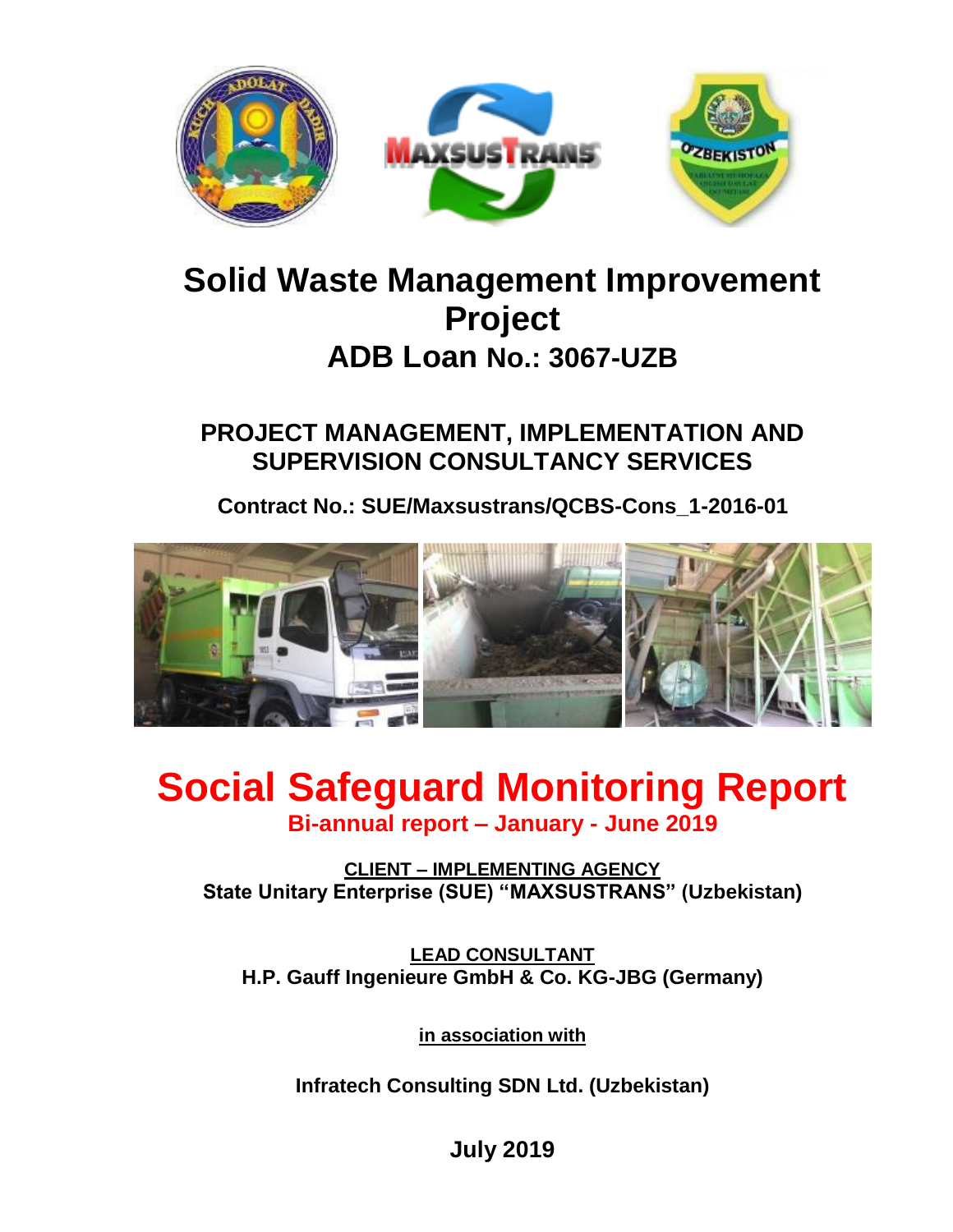

## Social Safeguard Monitoring Report **Due Diligence report on Social safeguards**

Bi-annual report: January - June 2019

Project No: 45366 ADB Loan 3067-UZB July 2019

# UZB: Solid Waste Management Improvement Project (SWMIP) Financed by the ADB

*This document is prepared by JV «H.P. Gauff Ingenieure GmbH & Co. KG – JBG- (Germany) and Infratech Consulting SDN Ltd. (Uzbekistan)» for State Unitary Enterprise «Maxsustrans», Khokimiyat of Tashkent city and ADB. This report is a document of the Borrower.*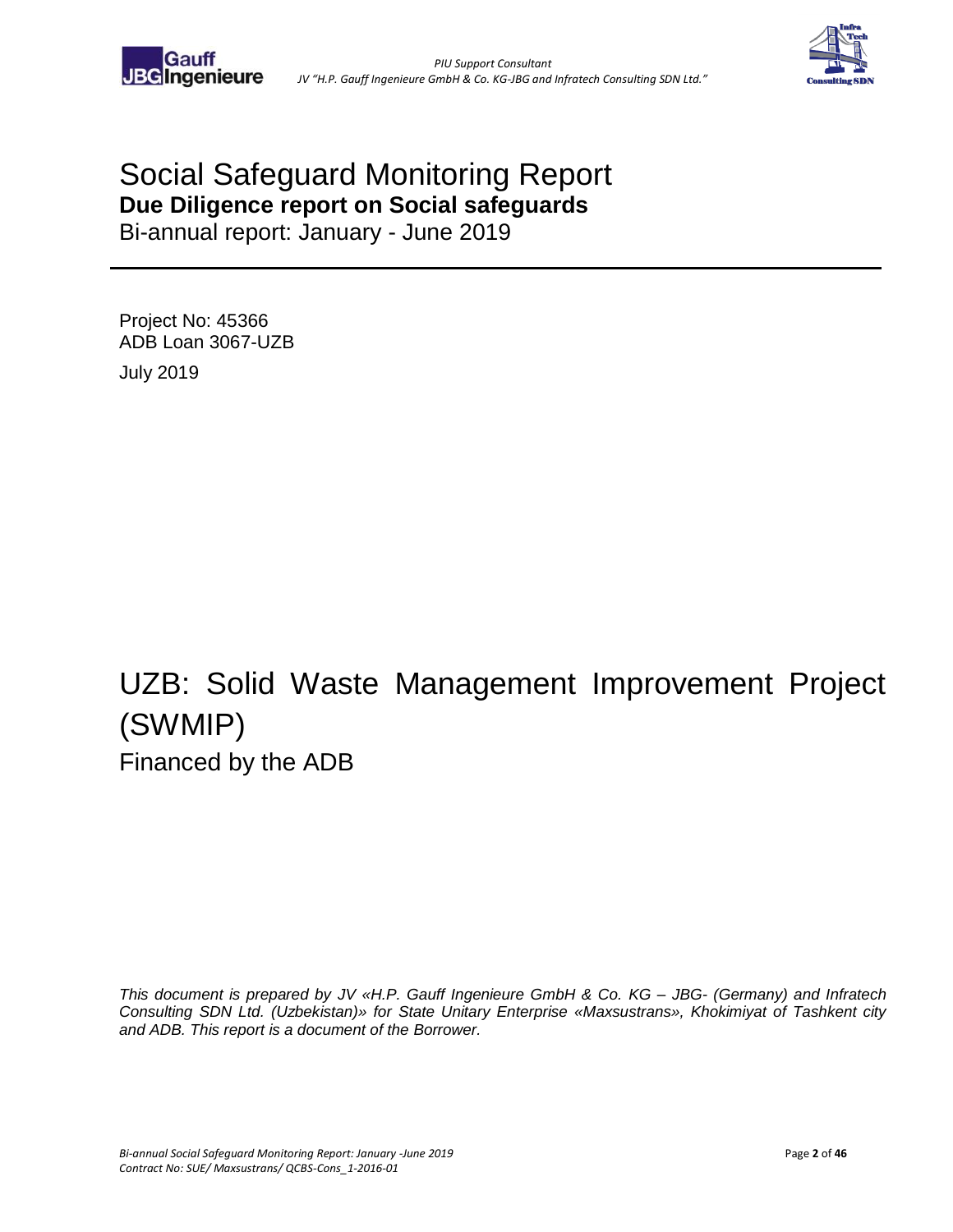<span id="page-2-0"></span>



#### **Abbreviations**

| ADB          |                          | Asian Development Bank                             |
|--------------|--------------------------|----------------------------------------------------|
| AH           |                          | Affected Household                                 |
| AP           | $\overline{\phantom{a}}$ | Affected Person                                    |
| <b>CAP</b>   |                          | <b>Correction Action Plan</b>                      |
| EA           | -                        | <b>Executing Agency</b>                            |
| <b>GFP</b>   |                          | <b>Grievance Focal Point</b>                       |
| GOU          | $\sim$ 100 $\mu$         | Government of Uzbekistan                           |
| <b>GRM</b>   | $\overline{\phantom{a}}$ | Grievance Redress Mechanism                        |
| Ha           | $\sim$ 100 $\sim$        | Hectare                                            |
| IA           |                          | Implementing Agency                                |
| IR.          |                          | <b>Involuntary Resettlement</b>                    |
| IWP          |                          | Informal Waste Picker                              |
| LARP         |                          | Land Acquisition and Resettlement Plan             |
| <b>MOF</b>   | $\sim$                   | Ministry of Finance                                |
| <b>MSW</b>   |                          | <b>Municipal Solid Waste</b>                       |
| O&M          | $\overline{\phantom{a}}$ | <b>Operation and Maintenance</b>                   |
| PIU          |                          | <b>Project Implementation Unit</b>                 |
| <b>PPTA</b>  | $\overline{\phantom{a}}$ | <b>Project Preparatory Technical Assistance</b>    |
| <b>SLF</b>   | $\overline{\phantom{0}}$ | Sanitary Landfill                                  |
| <b>SSEMP</b> |                          | Social safeguard and Environmental Monitoring plan |
| <b>SWM</b>   | $\overline{\phantom{a}}$ | Solid Waste Management                             |

#### **NOTE**

In this report, "\$" refers to United State dollars (USD) and UZS refers to Uzbekistan sum.

#### **CURRENCY EQUIVALENTS**

(as on the day of June 30th, 2019)

Currency Unit - sum (UZS) UZS 1,000.00 = \$0.1199  $$1.00 = UZS 8562.34$ 

This social safeguard monitoring report is a document of the borrower. The views expressed herein do not necessarily represent those of ADB's Board of Directors, Management, or staff, and may be preliminary in nature.

In preparing any country program or strategy, financing any project, or by making any designation of or reference to a particular territory or geographic area in this document, the Asian Development Bank does not intend to make any judgments as to the legal or other status of any territory or area.

As per ADB Safeguard Policy Statement (2009) and the Operations Manual section on safeguard policy (OM F1), borrowers/clients are required to establish and maintain procedures to monitor the status of implementation of social safeguards management and ensure progress is made towards the desired outcomes.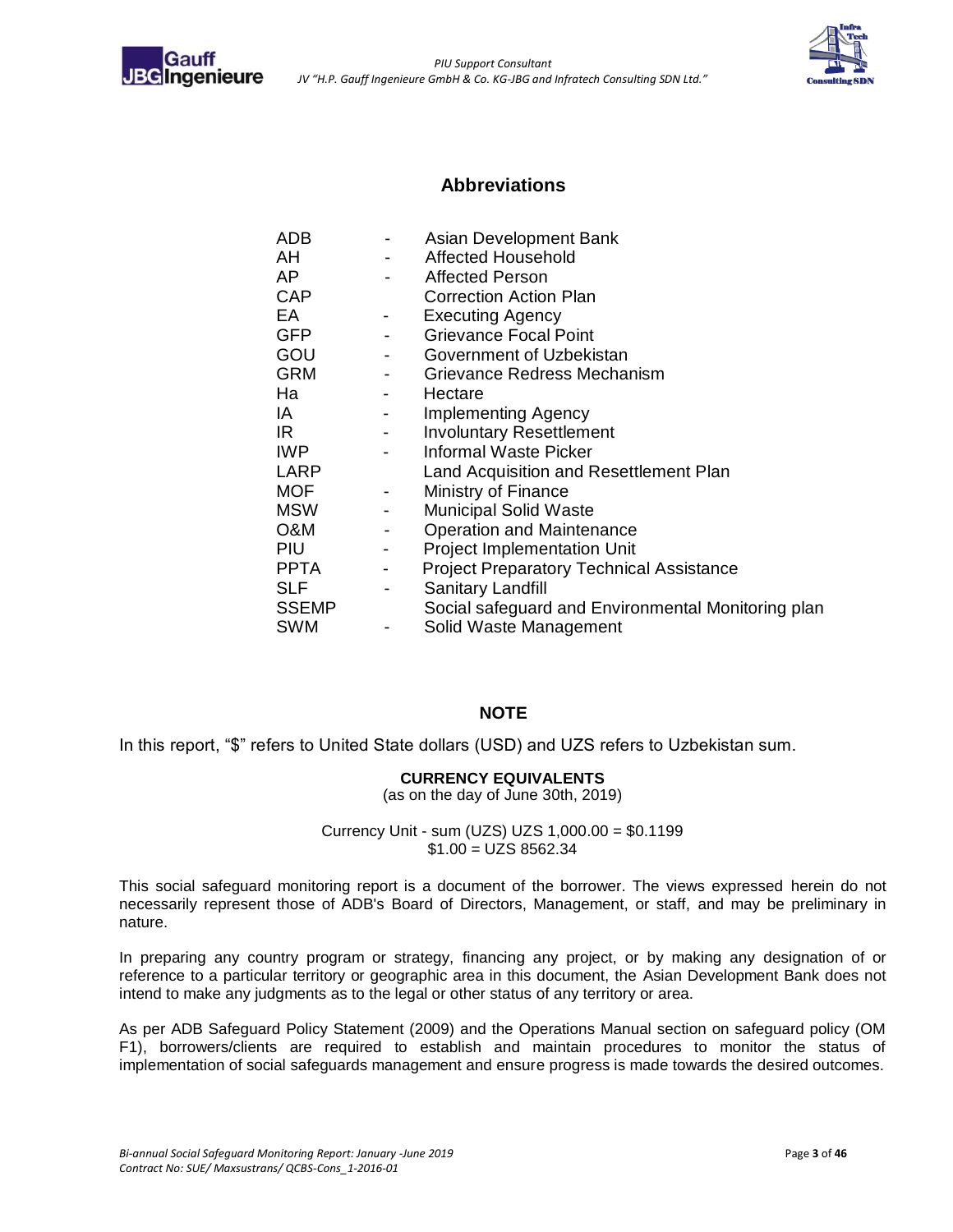



#### **Glossary**

- <span id="page-3-0"></span>**Compensation** Payment in cash or kind for an asset to be acquired or affected by a project at replacement cost.
- **Affected Persons** Affected persons (APs) are those who experience full or partial, permanent or temporary physical displacement (relocation, loss of residential land, or loss of shelter) and economic displacement (loss of land, assets, access to assets, income sources, or means of livelihoods) resulting from (i) involuntary acquisition of land, or (ii) involuntary restrictions on land use or on access to legally designated parks and protected areas. APs could be of three types: (i) persons with formal legal rights to land lost in its entirety or in part; (ii) persons who lost the land they occupy in its entirety or in part who have no formal legal rights to such land, but who have claims to such lands that are recognized or recognizable under national laws; and (iii) persons who lost the land they occupy in its entirety or in part who have neither formal legal rights nor recognized or recognizable claims to such land.
- **Entitlement** The range of measures comprising cash or kind compensation, relocation cost, income rehabilitation assistance, transfer assistance, income substitution, and relocation which are due to /business restoration which are due to AH, depending on the type and degree nature of their losses, to restore their social and economic base. All entitlements will be given to all affected households as per the entitlement matrix.
- **Khokimiyat** Local government authority that interfaces between local communities and the government at the regional and national level. It has ultimate administrative and legal authority over local populations residing within its jurisdiction.
- **Land acquisition** The process whereby a person is compelled by a public agency to alienate all or part of the land s/he owns or possesses, to the ownership and possession of that agency, for public purposes, in return for fair compensation.
- **Mahalla** Is a local level community-based organization recognized official by the GoU that serves as the interface between state and community and is responsible for facilitating a range of social support facilities and ensuring the internal social and cultural cohesiveness of its members. Mahalla leaders are elected by their local communities.
- **Meaningful Consultation** A process that (i) begins early in the project preparation stage and is carried out on an ongoing basis throughout the project cycle; (ii) provides timely disclosure of relevant and adequate information that is understandable and readily accessible to affected people; (iii) is undertaken in an atmosphere free of intimidation or coercion; (iv) is gender inclusive and responsive, and tailored to the needs of disadvantaged and vulnerable groups; and (v) enables the incorporation of all relevant views of affected people and other stakeholders into decision making, such as project design, mitigation measures, the sharing of development benefits and opportunities, and implementation issues.
- **Illegal** HHs that are not registered their business, agriculture, residential and orchard and those who have no recognizable rights or claims to the land that they are occupying and includes people using private or state land without permission, permit or grant i.e. those people without legal lease to land and/or structures occupied or used by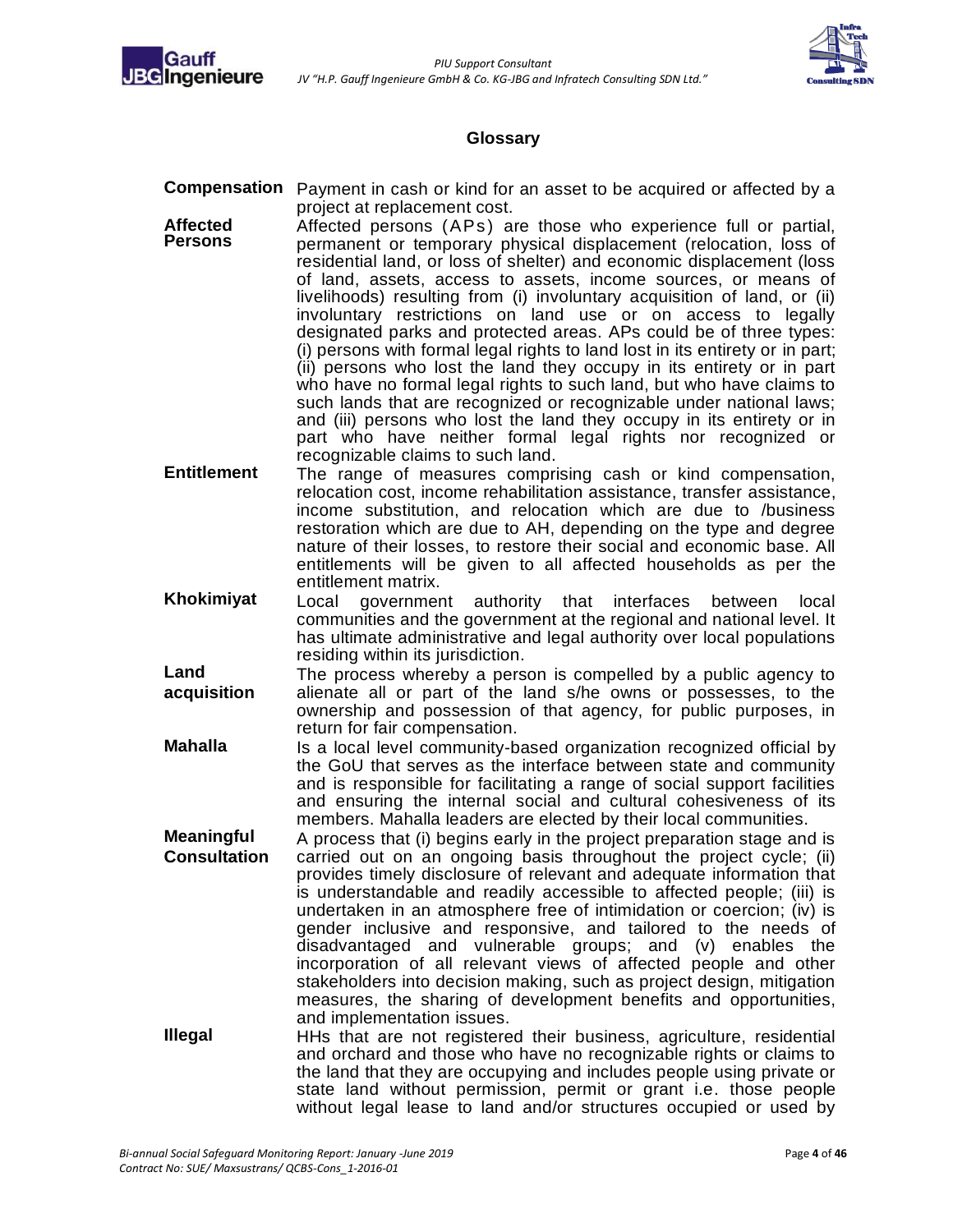



them. ADB's policy explicitly states that such people are entitled to compensation for their non-land assets.

- **Replacement cost** Replacement cost is the principle to be complied with in compensating for lost assets. Calculation of which should include: (i) fair market value; (ii) transaction costs; (iii) interest accrued, (iv) transitional and restoration costs; and (v) other applicable payments, if any. Where market conditions are absent or in a formative stage, APs and host populations will be consulted to obtain adequate information about recent land transactions, land value by types, land titles, land use, cropping patterns and crop production, availability of land in the project area and region, and other related information. Baseline data on housing, house types, and construction materials will also be collected. Qualified and experienced experts will undertake the valuation of acquired assets. In applying this method of valuation, depreciation of structures and assets should not be taken into account. **Significant** 200 people or more will experience major impacts, which are defined as;
- **impact** (i) being physically displaced from housing, or (ii) losing 10% or more of their productive assets (income generating).
- **Vulnerable Households** Low-income households, female-headed households with fewer than 2 adult income- earners, the elderly headed with unemployed family members, and disabled.
- **Leaseholder** Legal entity (registered farm) running agricultural production with the use of land plots granted to him on a long-term lease. Lease term is limited up to fifty years but not less than for ten years. Leaseholder cannot sell buy, mortgage, sublease present, exchange the land.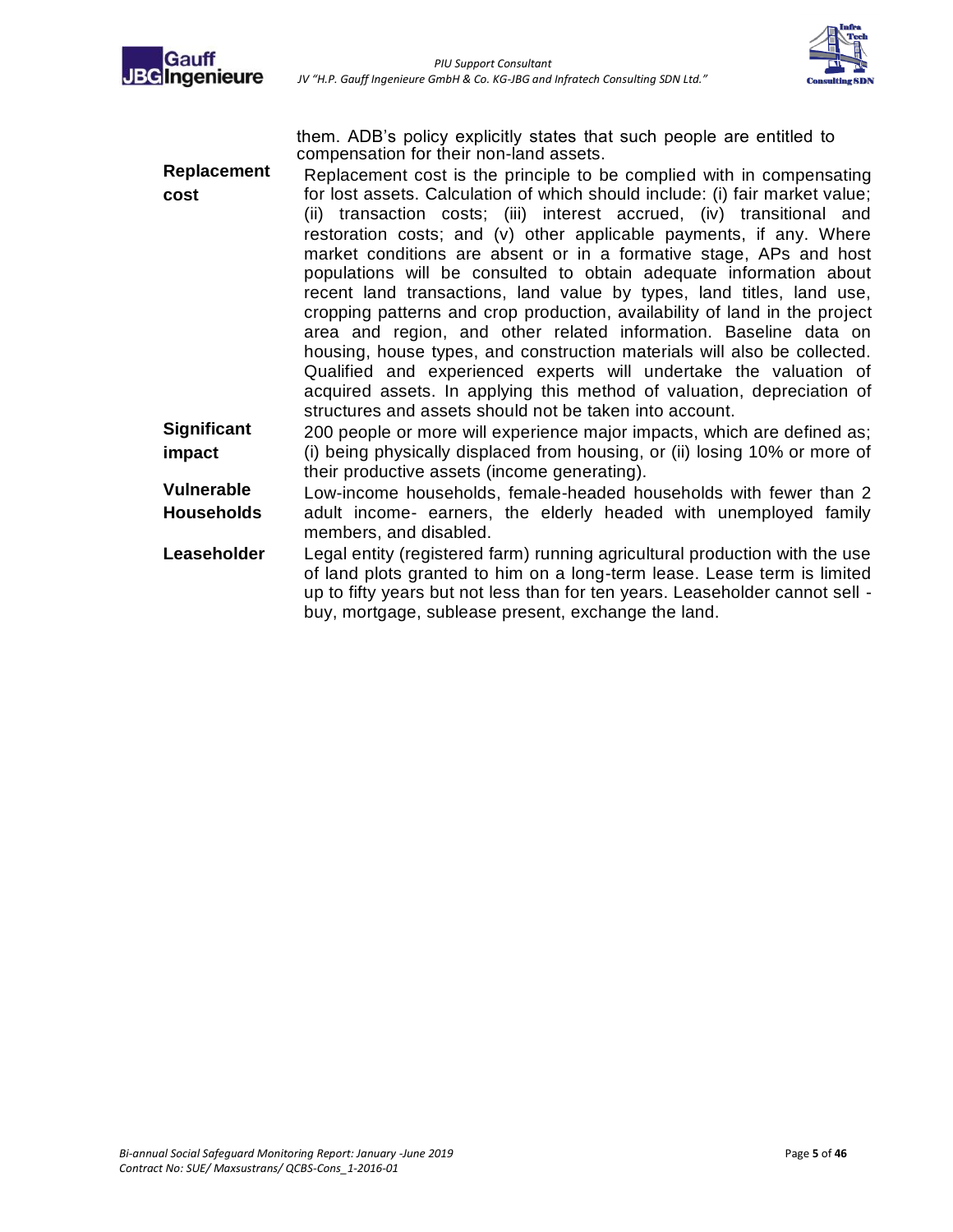

 *PIU Support Consultant JV "H.P. Gauff Ingenieure GmbH & Co. KG-JBG and Infratech Consulting SDN Ltd."*



### **Table of contents**

| 1.             |                                                                                                        |  |
|----------------|--------------------------------------------------------------------------------------------------------|--|
| 2.             |                                                                                                        |  |
| 2.1            |                                                                                                        |  |
| 2.2            |                                                                                                        |  |
| 2.3            |                                                                                                        |  |
| 2.4            |                                                                                                        |  |
| 3              |                                                                                                        |  |
| 3.1            |                                                                                                        |  |
| 3.2            |                                                                                                        |  |
| 3.3            |                                                                                                        |  |
| $\overline{4}$ | Compliance to safeguards provisions in agreements under the project 18                                 |  |
| 4.1.1          |                                                                                                        |  |
| 4.1.2          |                                                                                                        |  |
| 5              |                                                                                                        |  |
| 6              |                                                                                                        |  |
| $\overline{7}$ |                                                                                                        |  |
|                |                                                                                                        |  |
|                | Annex II Decision of khokim of Akhangaran Districts of Tashkent region on allocation the land plot for |  |
|                | Annex III Decree of khokimiyat of Akhangaran district on acceting the land plot of 30 ha to the        |  |
|                | Annex IV Information on waste pickers employed at existing Akhangaran landfill 45                      |  |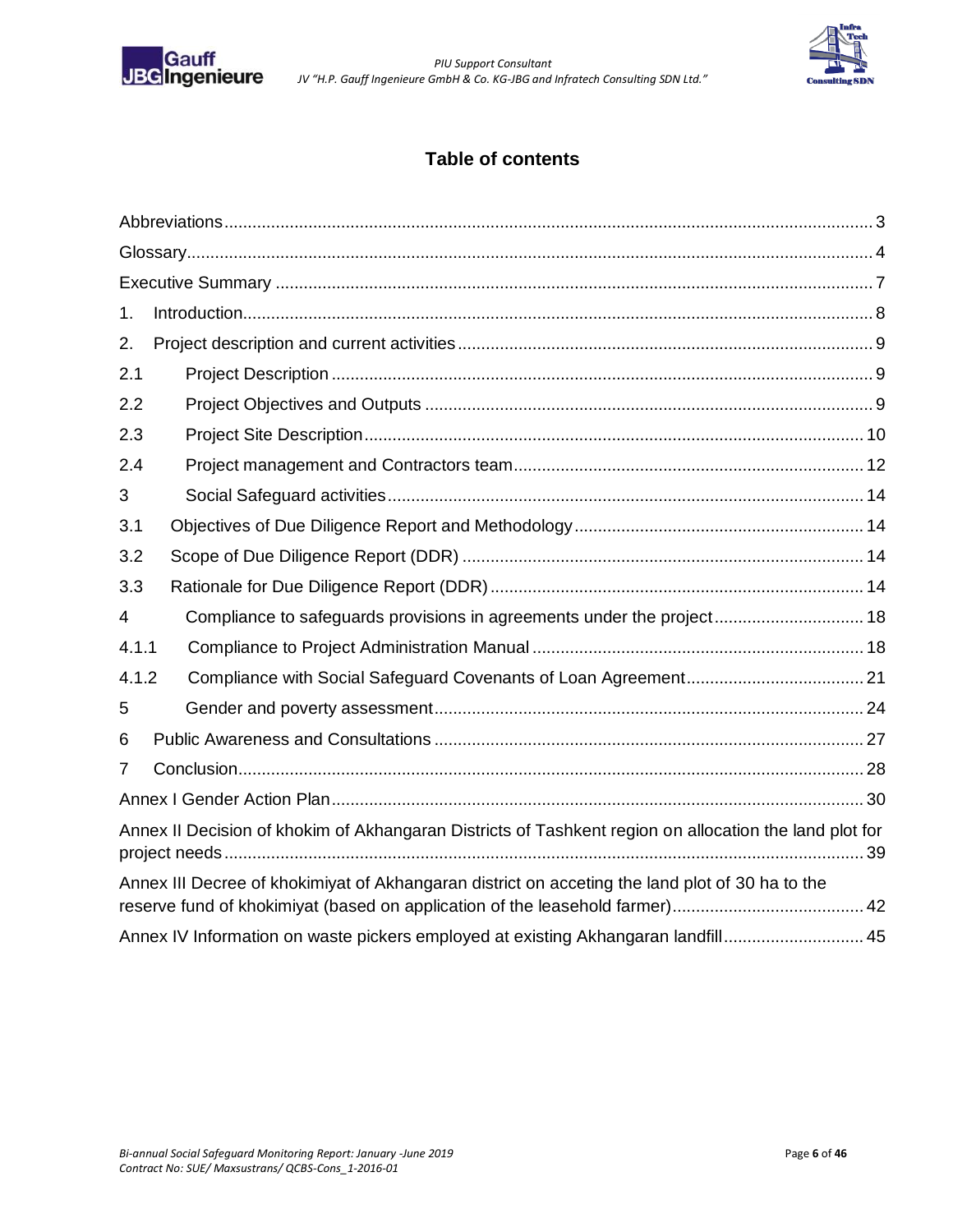**BGIngenieure** 



### **Executive Summary**

<span id="page-6-0"></span>i. The Government of Uzbekistan (GoU) has applied for a loan from the Asian Development Bank (ADB) for the development and improvement of Solid Waste Management (SWM) system of the capital city (Tashkent). The loan reference number is L3067-UZB: Solid Waste Management Improvement Project (SWMIP). The loan was signed between the Republic of Uzbekistan and Asian Development Bank (ADB) dated 27 February 2014 and Project Agreement dated 12 March 2014 signed between ADB, Tashkent City Municipality and the State Unitary Enterprise "MAXSUSTRANS".

ii. The project was prepared to impact an improved urban environment and quality of life for the residents of Tashkent. The project will develop a sanitary landfill that meets international standards, rehabilitate transfer stations, and modernize the waste collection and transfer fleet. It will build capacity in waste management and help formulate a national strategy on solid waste management. At this stage of project implementation the detailed design is carried out. No civil works started under the project.

iii. **Social safeguard monitoring** is carried out to assess the current issues on land, and to report any other social concerns occurred during project implementation. Social safeguard monitoring is carried out in compliance with the ADB requirements. This report is the Bi-annual Report on Social Safeguards Monitoring and Evaluation of the Solid Waste Management Improvement Project. It covers the period of January – June 2019. It presents the Due Diligence on social safeguards prepared in case of absence of project impacts ( involuntary land acquisition and resettlement, losses of income and needs of income restoration and compensation as per the requirements of the ADB. The report presents a review of the actions taken by various stakeholders in the project for compliance with the ADB social safeguard requirements and further states the actions that would be taken in the due course of the project.

iv. **Land acquisition and resettlement:** Land acquisition and resettlement plan was designed in 2012 at the stage of preparation of Feasibility study under the project. The project category was specified as Category B. The project detailed design is in progress. In compliance with the ADB requirements the LARP must be updated at the stage of detailed project design. Regular Social safeguard monitoring showed that there is no need to prepare the updated LARP. Project does not involve the involuntary land acquisition and resettlement impacts. In compliance with the ADB requirements in case of absence of land and resettlement impacts, a Due Diligence Report (DDR) is required. Due to this the Due Diligence report for social safeguards is prepared and presented the information on current LARP issues related to the construction of new landfill in this report. As the result, the project Category is C (no project impacts, no involuntary land acquisition and resettlement).

v. **Gender:** Gender action plan is prepared and submitted to ADB through Bi-annual report.

vi. **Redress grievances:** Grievance redress mechanism is designed for the project in LARP 2012. The complaint handling process is reported to ADB through quarterly and bi-annual reports. The PIU safeguard consultant periodically reviews and records the efficiency and effectiveness of the GRM highlighting the project's ability to prevent and address grievances. No complaints are received during this monitoring period (January – June 2019).

vii. **Public Awareness and Consultations:** Public consultations will be conducted with people living along the project corridor before the construction stage to inform them on planned construction works and existing GRM.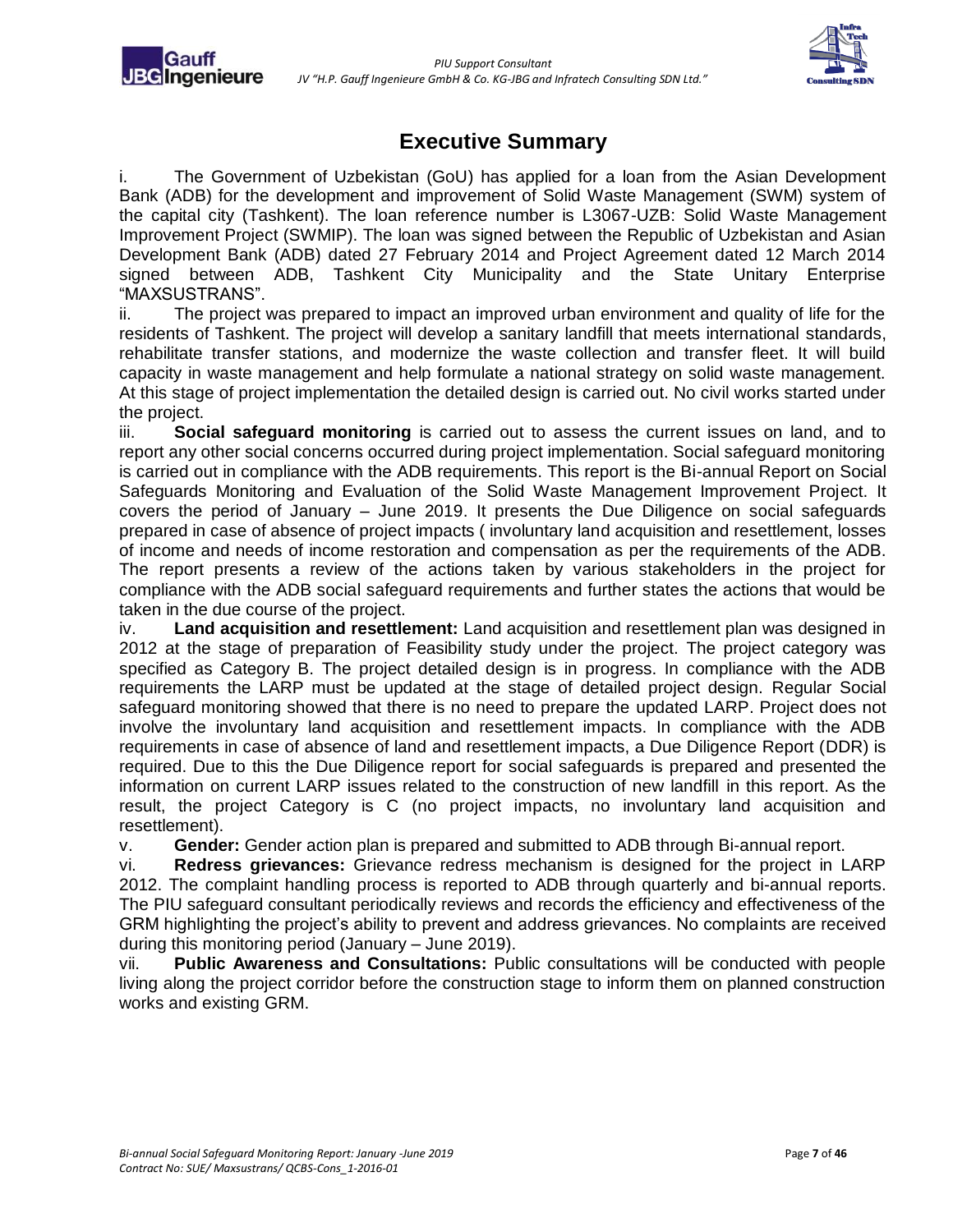Gaufi **JBG**Ingenieure



### **1. Introduction**

<span id="page-7-0"></span>1. This report is the Bi-annual Report on Social Safeguard Monitoring includes the Due Diligence report on Social safeguards under Solid Waste Management Improvement Project. In agreement with the project officers of ADB Mission in Uzbekistan, based on the results of the Social Safeguard Monitoring, it was decided to prepare a Due Diligence report, which will reflect the current changes in the project's impact. The report covers current status of the social safeguard indicators of project.

2. To conduct the safeguard monitoring under the project, PIU Consultants (H.P. Gauff Ingenieure GmbH & Co. KG – JBG- (Germany) and GKW Consult GmbH (Germany) and ENG-INVEST Consulting Ltd (Uzbekistan) were selected through the tender, and the agreement was concluded with them in December of 2016.

3. International Construction Contractor has not been hired yet. The project is on stage of detailed design started in December 2018. The contractor for detailed design of new landfill and closure the existing landfill is Sanitary Landfill Design and Supervision Consultant – China Urban Construction Design & Research Institute Co., Ltd." The period of preparation of detailed design is December 2018- May 2019. The construction period will be 18 months.

4. Environmental Management & Social Safeguard monitoring is implemented during the whole period of project detailed design and civil works.

5. The social safeguard monitoring provides information on: i) progress of the land acquisition and resettlement by establishing social safeguard compliance status, ii) status of implementation of social safeguard measures for all persons affected by the project taking into account the available and potential social risks resulting from implementation of the project, iii) identification of nonconformances / unanticipated impacts and implement necessary mitigation / remedial measures (in case of adverse impacts), and iv) monitoring and evaluation of implementation of other safeguard measures.

6. The social safeguard monitoring is carried out on quarterly basis. The main objective of this Bi-annual Social safeguard monitoring report is to provide progress on issue on land acquisition, and to report any other social concerns occurred during project implementation. The report is also prepared to comply with social safeguard requirements of the Government of Uzbekistan and ADB as well as to fulfill the loan covenant as described in the loan agreement No.: 3067-UZB signed between Government and ADB.

7. The ADB safeguard policy requires that project implementation will subject to the LARP related conditions. The most important conditions are: (i) land acquisition including demolishing of any structure and housing is allowed only after all compensations are fully paid, and (ii) commencement of Civil Works is conditional to the satisfactory implementation of the final LARP to be checked and verified by independent monitoring party and reported in the LARP compliance report.

8. At this stage of project implementation the detailed design is in progress. No civil works are started. In compliance with the ADB requirements the LARP must be updated once detailed design under the project is completed. During the previous monitoring stages it was found out that the lands required for project implementation was owned by the local authorities. In august 2018 the required land plot for new landfill was allocated to SUE "Maxsustrans" for construction. Due to this Consultant prepared the Due Diligence for social safeguards.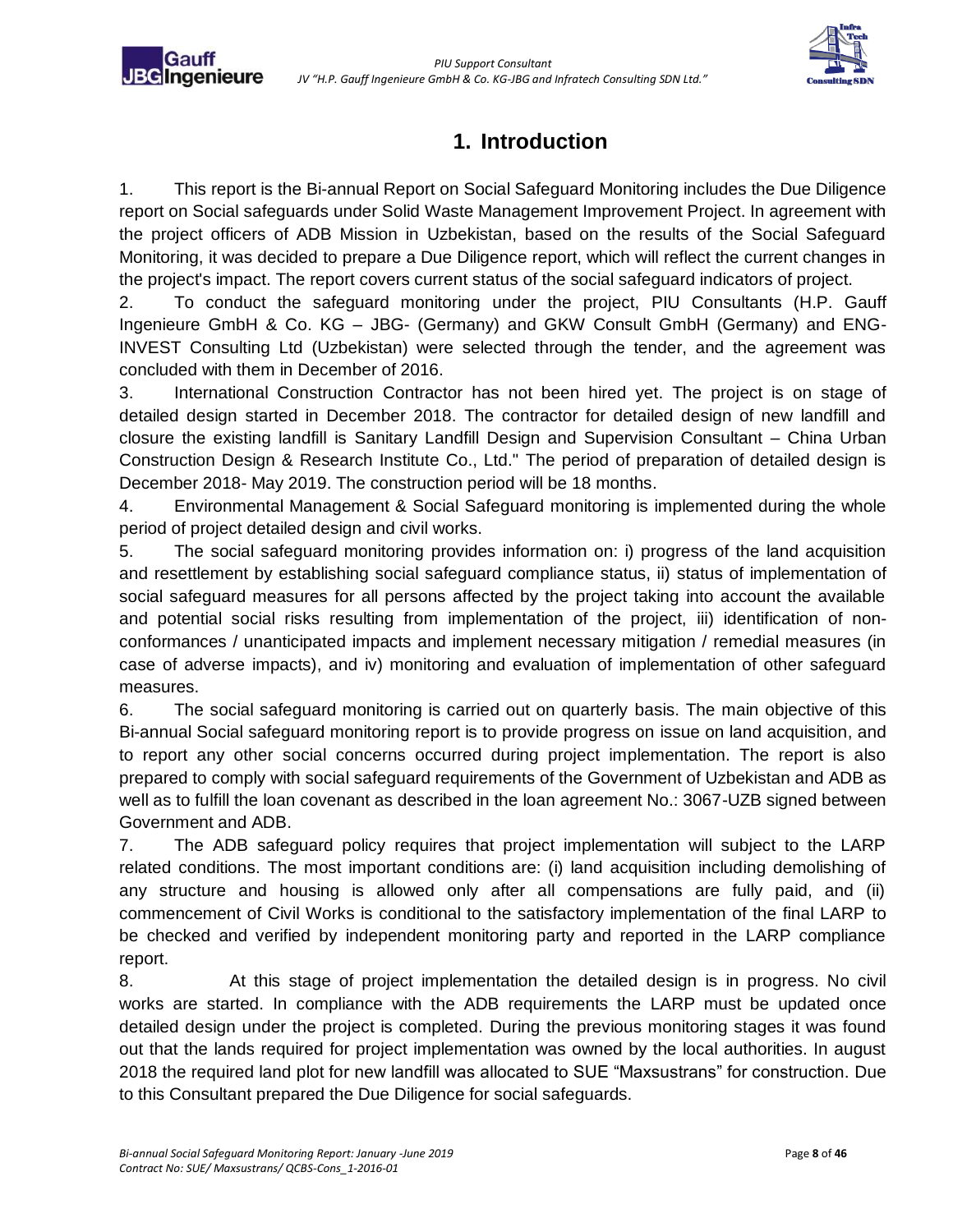

### **2. Project description and current activities**

### <span id="page-8-1"></span><span id="page-8-0"></span>**2.1 Project Description**

Gauff **JBG**Ingenieure

9. The Government of Uzbekistan (GOU) seriously recognizes the need to develop and implement a national Solid Waste Management (SWM) strategy. Solid Waste Management Improvement Project (L3067-UZB) is implemented for the development and improvement of Solid Waste Management (SWM) system of the capital city (Tashkent). Therefore, the GOU has requested support from ADB to address the SWM challenges. The proposed Project will contribute to sustainable urban development in Uzbekistan by:

- (i) modernizing SWM to provide continuous and reliable municipal services;
- (ii) promoting financial sustainability of municipal services through tariff rationalization and prudent financial management;
- (iii) supporting policy and institutional reforms for improved sanitation and environmental management;
- (iv) mitigating climate change through a major reduction of GHG emissions, and through compliance with international standards on waste minimization and material recycling; and through all these measures;
- (v) improving livability of cities.

10. The volume of the existing dumpsite is exhausted and the original plan of the city was to extend its dumpsite operations to an adjacent lot of additional 30 hectares of area. Being fully aware of the inevitable environmental impacts through the extension of this practice, the city asked the national government for assistance in this matter. Based on these activities, the Cabinet of Ministers approved in summer 2012 the location of new dumpsite on 30 hectares of agricultural area for the utilization for waste management activities.

11. According to the designed Feasibility study of the project, 30-hectare land plot located immediately to the south of the existing Akhangaran dumpsite (25 ha for Landfill and 5 ha for facilities) was considered as land plot for new potential landfill. This land plot was planned to allocate for development an interim dumpsite extension and also for upgrading this facility to a sanitary landfill facility in compliance to internationally accepted standards of environmental protection.

12. Project entails potential land acquisition of 30 ha. The appropriate Land acquisition and resettlement plan for potential allocation of land plot was prepared in 2012. LARP included all the potential impacts, mitigation measures and requirements for the project implementation. In compliance with ADB SPS requirements LAPR will be updated once the detailed design is ready (May 2019).

### <span id="page-8-2"></span>**2.2 Project Objectives and Outputs**

13. The overall objective is to provide an improved solid waste management (SWM) system in Tashkent, the capital city, to upgrade urban infrastructure and services. The project will develop a sanitary landfill that meets international standards, rehabilitate transfer stations, and modernize the waste collection and transfer fleet. It will build capacity in waste management and help formulate a national strategy on solid waste management.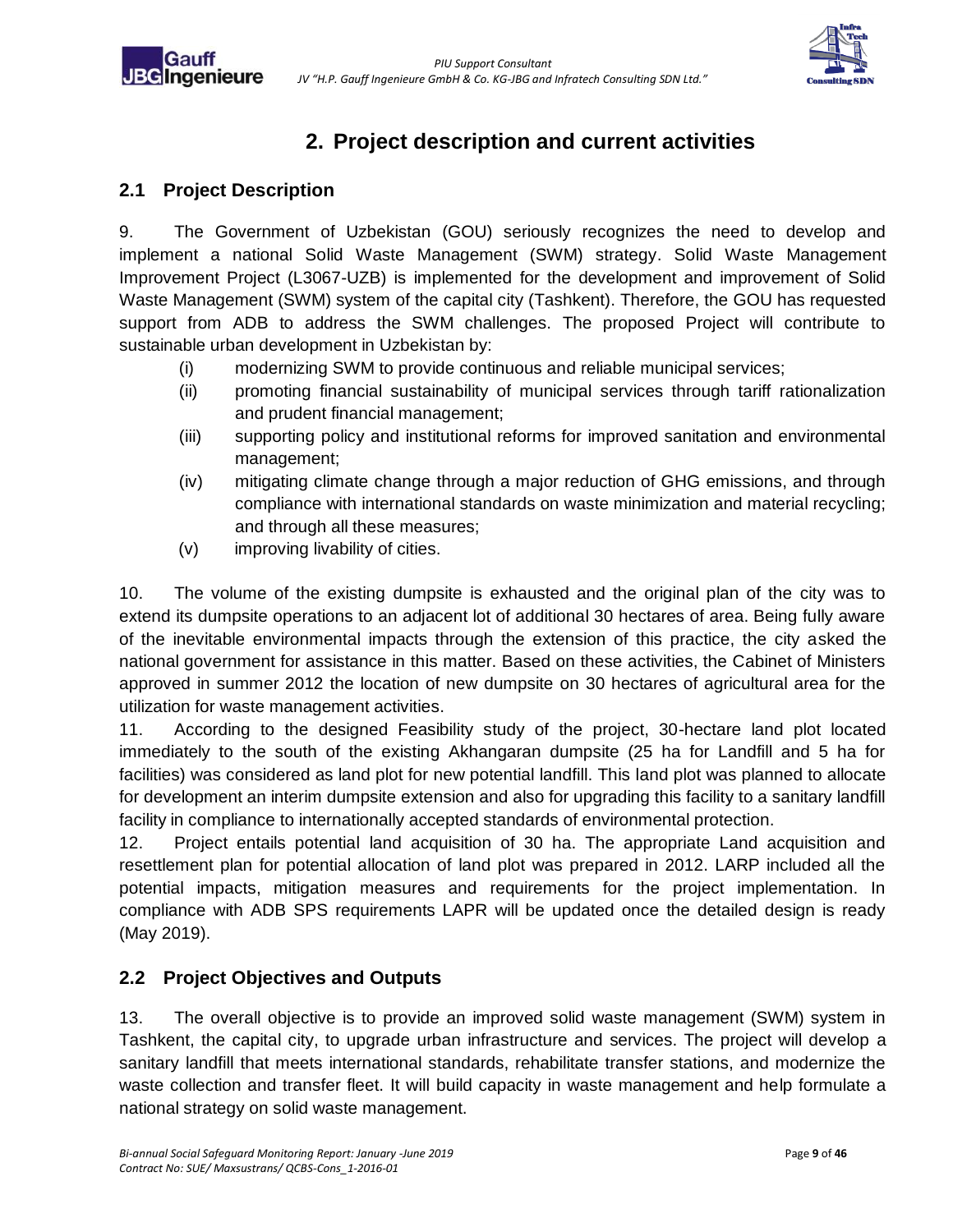

14. Given the current SWM practices, the option converting and allocating an area adjacent to the existing dumpsite to an engineered Sanitary Landfill was decided. The proposed sanitary landfill facility (SLF) concept will be based on the Best Environmental Practices (BEP) resulting to a stateof–the-art design consistent with international acceptable standards. This "stand alone" facility will drastically improve the SWM system (i.e. the handling and final disposal of MSW) with a possible integration capability for a long-solution to cover the entire Tashkent region. The inclusion into the design of a multi-barrier system, leachate and gas collection systems will result in a significant reduction of anticipated impacts. Solid Waste Management Improvement Project (hereinafter called "Project") is to contribute to the following issues:

- ➢ Segregation of Municipal Solid Waste stream;
- ➢ Proper collection and dumping to appropriate sites
- ➢ Establishment of modern SWM systems

Gaut **JBG**Ingenieure

➢ Remediation of old 'truck and dump' practices in cities and regions

15. The project was prepared to impact an improved urban environment and quality of life for the residents of Tashkent. The outcome will be improved SWM services and management in Tashkent with the following key outputs: (i) Output 1 - Rehabilitated and expanded solid waste management (SWM) system in Tashkent; (ii) Output 2 - Strengthened operational capacity; (iii) Output 3 - National SWM strategy.

16. There are two executing agencies (EAs) for the project – the Tashkent Municipality (Hokimiyat of Tashkent city) for the overall oversight and monitoring of Outputs 1 and 2 and State Committee of the Republic of Uzbekistan of Ecology and Environment Protection (SCEEP)<sup>1</sup> for execution of Output 3–the national SWM strategy. Outputs 1 and 2 will be implemented by State Unitary Enterprise "MAXSUSTRANS". A PIU was established within MAXSUSTRANS to support project implementation. This support will include project management, financial management, procurement, contract administration, safeguards implementation, construction and technical supervision, and monitoring and evaluation.

17. GoU through it Implementing Agency (IA), the State Unitary Enterprise (SUE) "MAXSUSTRANS" utilizes part of project loan proceeds towards the cost of the contract for Consulting Services related to Project Management, Implementation and Supervision, supporting the Project Implementation Unit (PIU).

### <span id="page-9-0"></span>**2.3 Project Site Description**

 $\overline{a}$ 

18. The Akhangaran landfill is located approximately 35 km south of the center of Tashkent City in the Akhangaran district of Tashkent Province. The facility has been in use since 1967 and is currently handling the wastes collected from Tashkent city and partial from Chirchik. The proposed site for a modern Sanitary Landfill is located at the eastern side of the existing Akhangaran Landfill.

 $1$  According to the President Decree # 5024 as of 21.04.2017 the State Committee of Uzbekistan for Nature Protection was renamed into the State Committee of the Republic of Uzbekistan of Ecology and Environment Protection (SCEEP)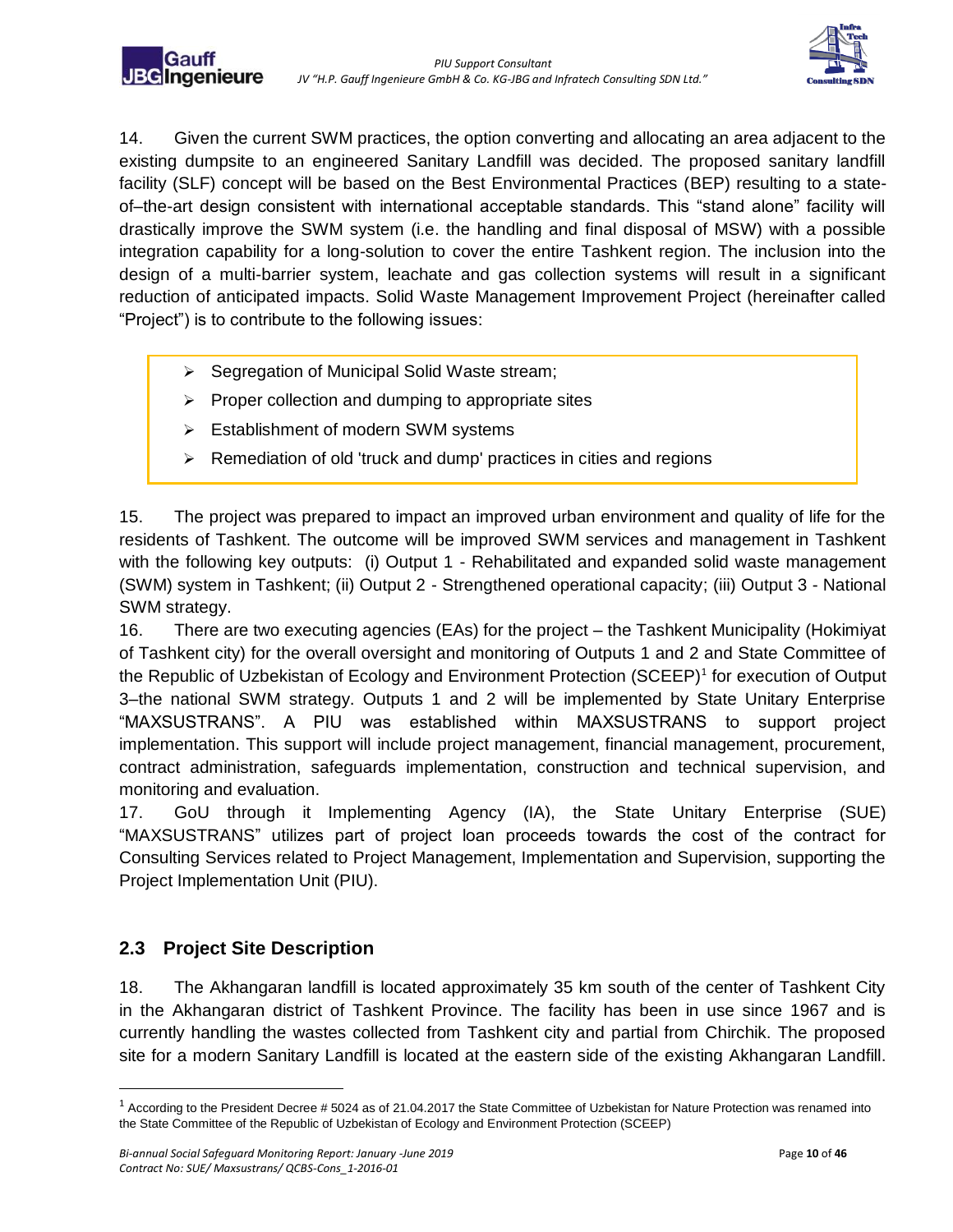

Gauff



The total area for Landfill will cover approximately 25 hectares of agricultural land. Location map of Akhangaran landfill is given on **Figure** below.

**Figure 1 Location map of Akhangaran landfill**



19. Access to the site: Land acquisition for the expansion of existing landfill will not require construction of any additional access road to the site. This is visualized below on given image (**Figure** below). Access to land will be through already functioning road. Existing access and other bypass roads should be taken in consideration for repair- and reconstructions works. Buffer zone for the SLF will be within the acquired land plots.



#### **Figure 2 Proposed Akhangaran landfill expansion**

\* Yellow line is border of existing landfill; blue line is border of expansion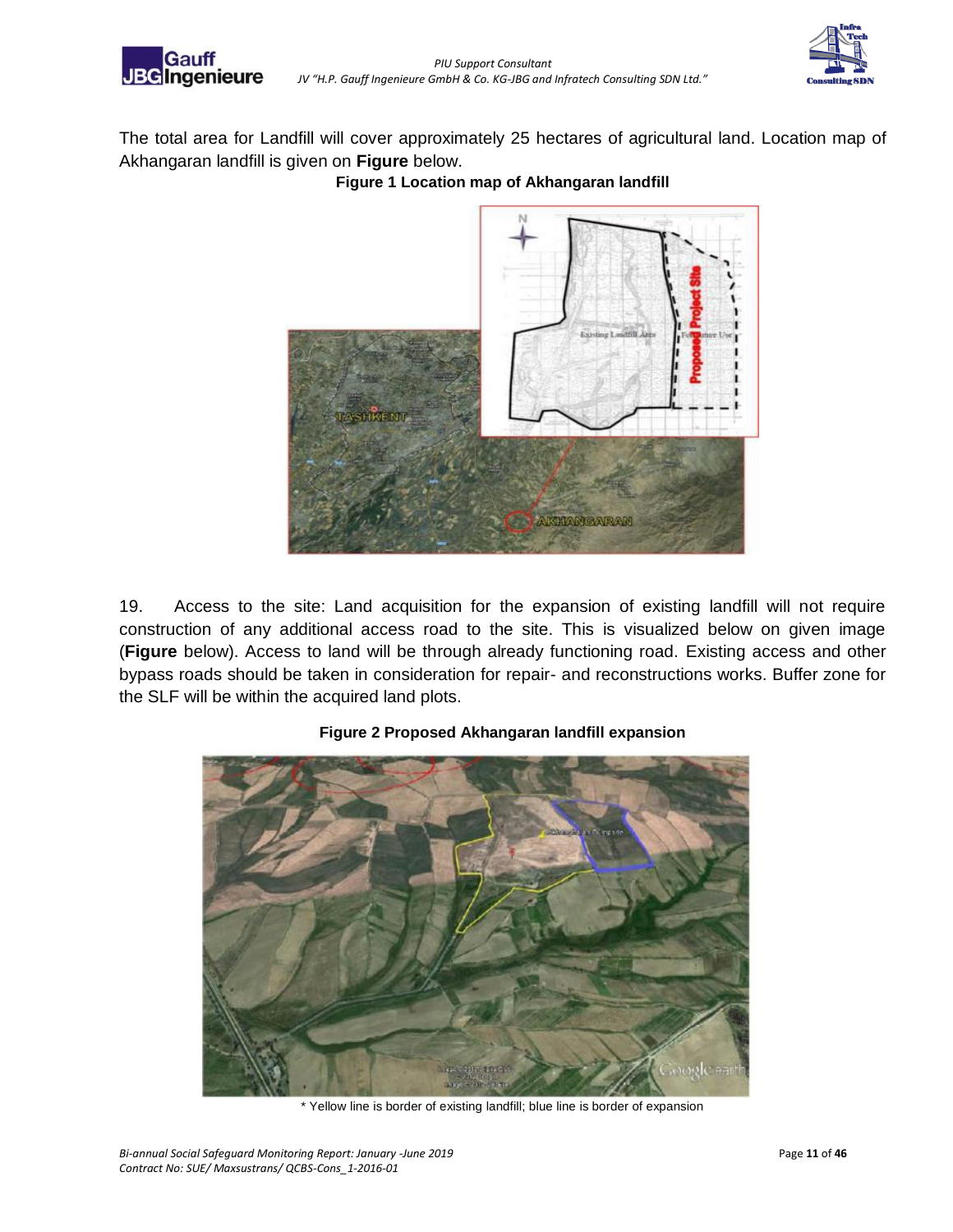



#### **Figure 3 Map of acquired land plot and irrigation canal**



#### **2.4 Project management and Contractors team**

<span id="page-11-0"></span>20. **Agencies involved in Investment Program Implementation:** The following agencies are involved in implementing the investment program:

- State Committee on Ecology and Environmental Protection (SCEEP<sup>2</sup>) and Tashkent Hokimiyat (Municipality) are the Executing Agencies (EA). Tashkent Hokimiyat responsible for management, coordination and execution of all activities funded under the loan and has overall responsibility for compliance with loan covenants. SCNP is responsible for implementation of output 3 of the project – preparation of National Municipal Solid Waste Strategy of city Tashkent.
- State Unitary Enterprise "Maxsustrans" (Maxsustrans) is the implementing agency (IA), which is responsible for administration, implementation (design, construction and operation) and all day-to-day activities under the loan. An Investment Program Implementation Unit (PIU) is established within Maxsustrans for Investment Program related functions. The PIU coordinates construction of subprojects, and ensures consistency of approach and performance.

21. **Project team:** Maxsustrans hired International Project Management and Supervision Consultant (PIU Consultants) - *H.P. Gauff Ingenieure*. The Company has a many-year-long work experience in the field of waste management. Under the Tender terms and conditions, the mentioned Company hired a national Social Safeguard Specialist (Ms. Maria Malinovskaya) and national

 $\overline{a}$ 

 $2$  According to the President Decree # 5024 as of 21.04.2017 the State Committee of Uzbekistan for Nature Protection was renamed into the State Committee of the Republic of Uzbekistan of Ecology and Environment Protection (SCEEP)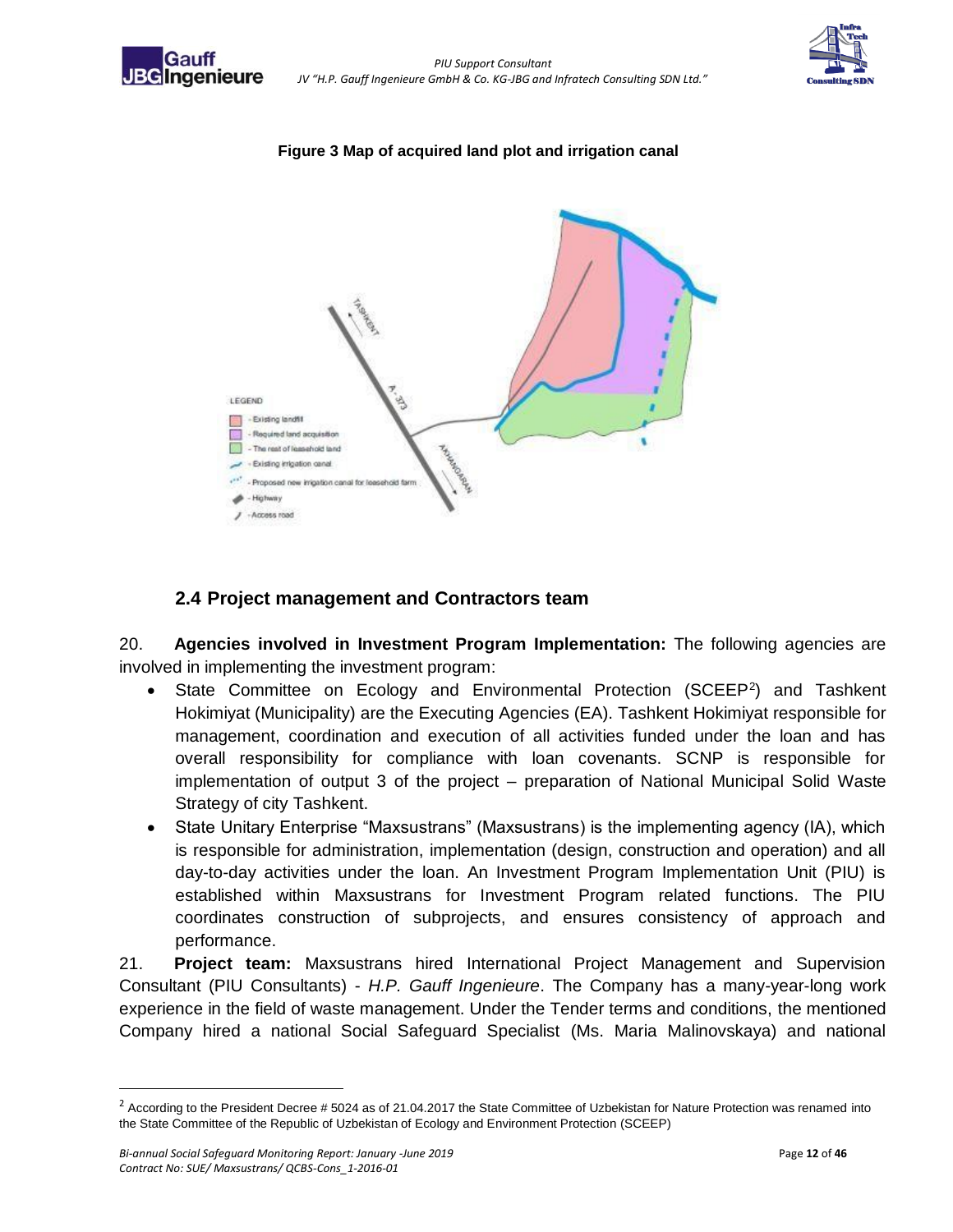Gaufi **JBG**Ingenieure



Environmental expert (Mr. Sergey Karandayev), who are implementing social and environmental safeguards services.

22. The selection of a consultant began in December 2017. The contract was awarded on November 16, 2018. The main reasons for the delay are the following: 1) Changes in the legislation of the Republic of Uzbekistan on procurement procedures, including for IFC funds. 2) Process of institutional reforms among the government bodies and executive agencies initiated by the government in 2017; 3) Composition of Tender Commission of Tashkent Khokimiyat responsible for holding a large-scale tenders changes 3 times due to the amendments in order and regulations of tender commissions. This all delayed the process of evaluation, approval of the results of the evaluation and award of the contract.

23. Construction Supervision Company is responsible for preparing quarterly progress reports which cover the implementation of the Social safeguard measures that may occur during the implementation. All mitigation measures during construction will be implemented by the contractor and these will be monitored by the Supervision Consultant (SC).

24. Sanitary Landfill Design and Supervision Consultant "China Urban Construction Design & Research Institute Co., Ltd." has been hired on December 14, 2018. This consulting company carries out design works of closing old landfill and establishing of new sanitary landfill. During the construction work they will supervise all construction works related to Landfill establishment.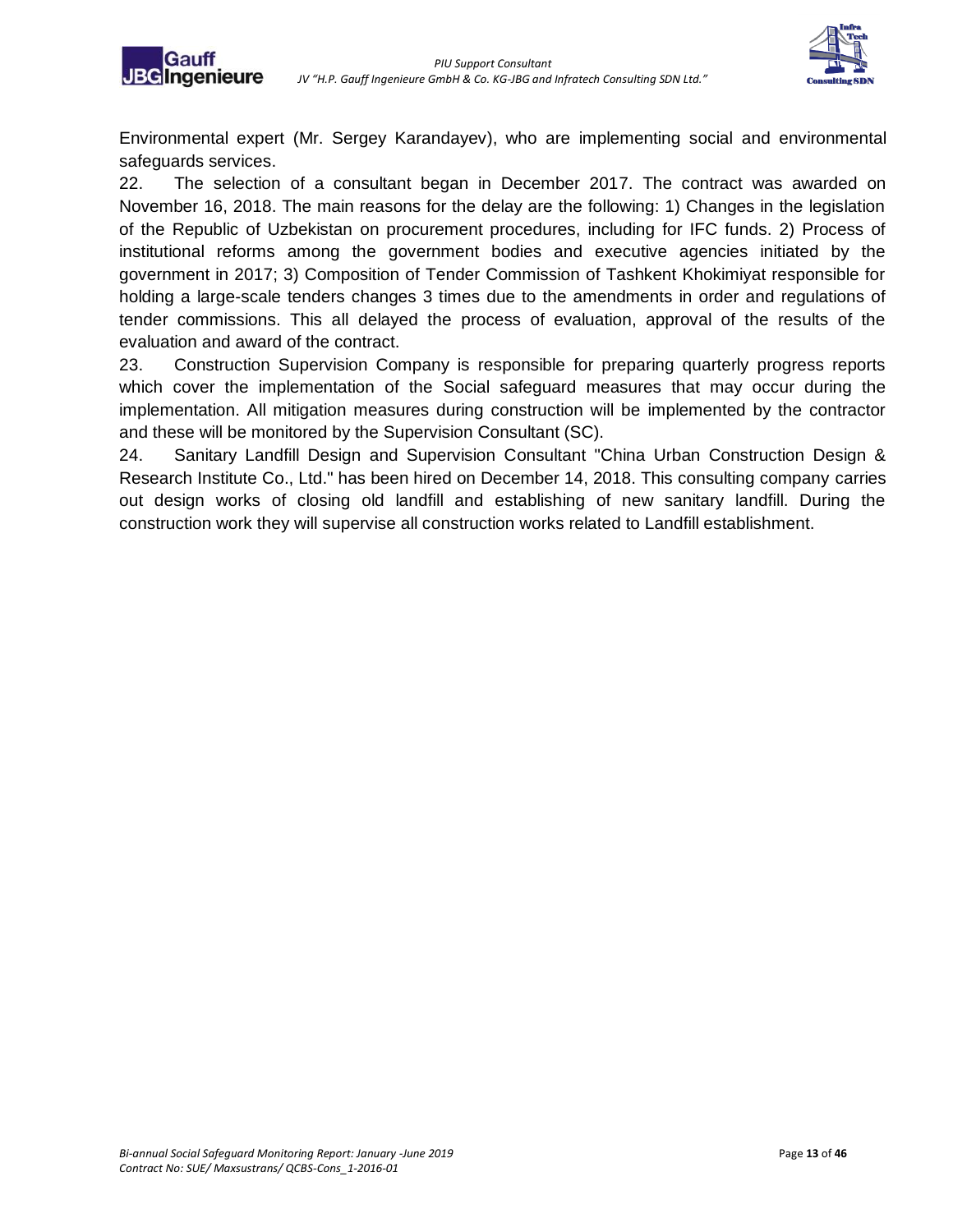

### **3 Social Safeguard activities**

### <span id="page-13-1"></span>**3.1 Objectives of Due Diligence Report and Methodology**

25. The objective of the Due Diligence Report (DDR) is to confirm that the project does not trigger ADB's Safeguard Policy Statement (2009)'s Safeguard Requirements regarding involuntary resettlement and project affected people.

26. Specifically, the DDR will (i) specify whether the development of project is free of any involuntary resettlement impacts, e.g., land acquisition, displacement, and (ii) ascertain if there would be any adverse impacts on income and livelihood on any of people specified in LARP 2012.

27. The DDR also details the consultation process to be conducted with people living along the project corridor before the construction stage to inform them on planned construction works and existing Grievance Redress Process. The field visits were undertaken by the Project Design team's Social Specialist and Environmental specialist in May 2019.

### <span id="page-13-2"></span>**3.2 Scope of Due Diligence Report (DDR)**

<span id="page-13-0"></span>**BG**Ingenieure

28. This DDR relates to the Akhangaran landfill. The DDR has been prepared by Social safeguard consultant as Bi-annual social safeguard monitoring to substantiate that the land required for the new landfill construction has been allocated from local reserve land fund and no project affected people as well as compensation are required under the project. After the final design is approved the construction works will be start.

### <span id="page-13-3"></span>**3.3 Rationale for Due Diligence Report (DDR)**

29. The ADB Safeguards Policy Statement (SPS) 2009 and the provisions of ADB approved Land Acquisition and Resettlement Plan (LARP) was published on the ADB website in 2012. The LARP was required as the project expected involuntary resettlement, land acquisition and loss of incomes. The project category was specified as Category B.

30. The project detailed design is in progress. In compliance with the ADB requirements the LARP must be updated at the stage of detailed project design. However regular Social safeguard monitoring showed that there is no need to prepare the updated Land Acquisition and Resettlement Plan (LARP) as currently project does not involve the involuntary land acquisition and resettlement impacts. In compliance with the ADB requirements in case of absence of land and resettlement impacts, a Due Diligence Report (DDR) is required. Due to this Consultant prepared the Due Diligence report for social safeguards and presented the information on current LARP issues related to the construction of new landfill.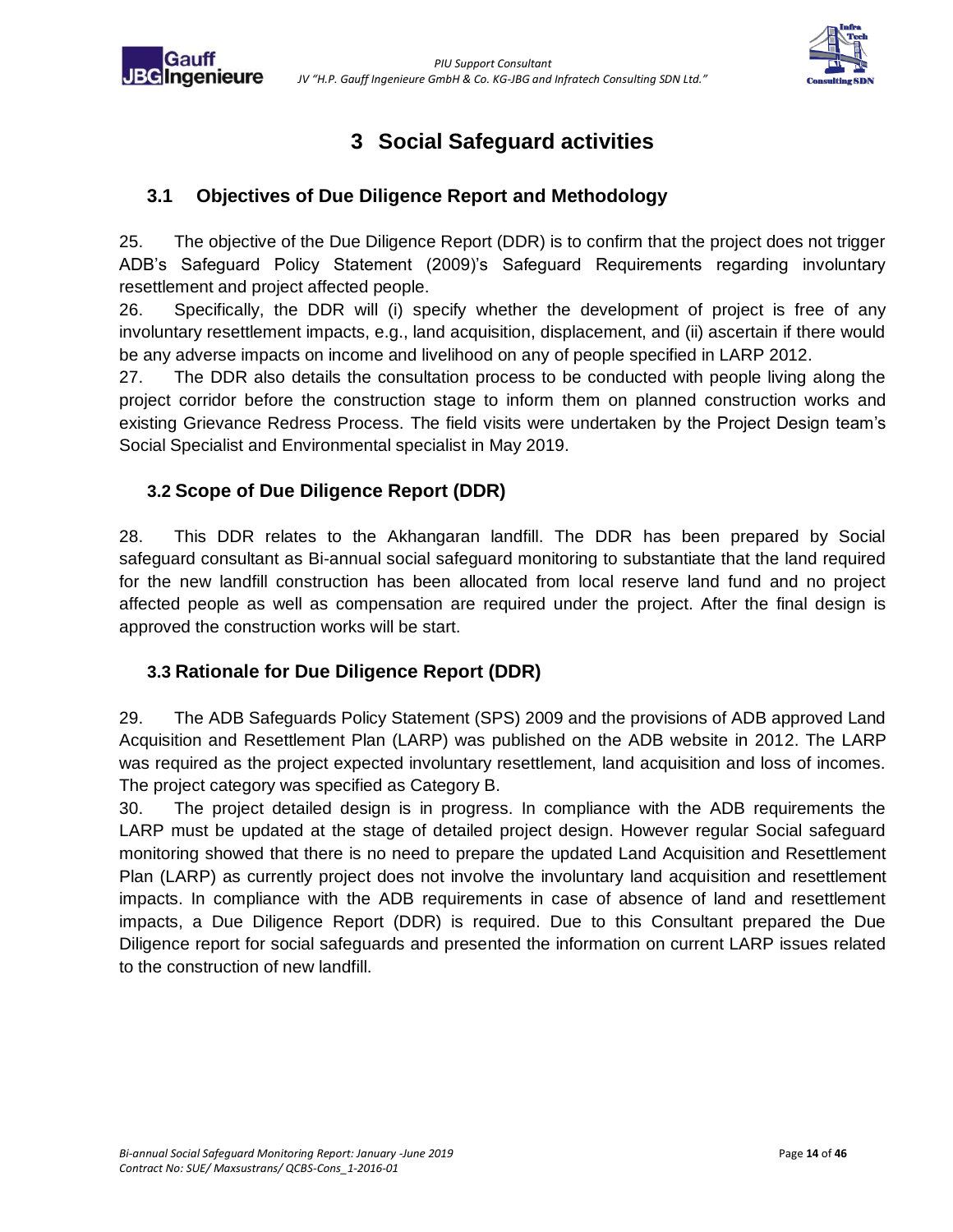### **Table 1 Cheklist of LARP impacts**

1

| <b>LARP 2012</b>                                                                                                                                                                                                                                                                                                                                                                                       | Due diligence June 2019                                                                                                                                                                                                                                                                                                                                                                                                                                                                                                                                                                         |  |  |  |  |
|--------------------------------------------------------------------------------------------------------------------------------------------------------------------------------------------------------------------------------------------------------------------------------------------------------------------------------------------------------------------------------------------------------|-------------------------------------------------------------------------------------------------------------------------------------------------------------------------------------------------------------------------------------------------------------------------------------------------------------------------------------------------------------------------------------------------------------------------------------------------------------------------------------------------------------------------------------------------------------------------------------------------|--|--|--|--|
| <b>CHANGING ON PROJECT DESIGN</b>                                                                                                                                                                                                                                                                                                                                                                      |                                                                                                                                                                                                                                                                                                                                                                                                                                                                                                                                                                                                 |  |  |  |  |
| The project is located approximately 35 km south of the center of Tashkent<br>City in the Akhangaran district of Tashkent Province. The facility has been in<br>use since 1967 and is currently handling the wastes collected from Tashkent<br>city and partial from Chirchik. The proposed site for a modern Sanitary<br>Landfill is located at the eastern side of the existing Akhangaran Landfill. | No changes.                                                                                                                                                                                                                                                                                                                                                                                                                                                                                                                                                                                     |  |  |  |  |
|                                                                                                                                                                                                                                                                                                                                                                                                        | CHANGING ON IMPACTS ASSOCIATED WITH LAND ACQUISITION AND RESETTLEMENT                                                                                                                                                                                                                                                                                                                                                                                                                                                                                                                           |  |  |  |  |
| The Project construction would entail involuntary land acquisition and<br>involuntary resettlement impacts on agricultural land.                                                                                                                                                                                                                                                                       | The Project constructions WILL NOT entail involuntary land acquisition and<br>involuntary resettlement impacts on agricultural land.                                                                                                                                                                                                                                                                                                                                                                                                                                                            |  |  |  |  |
|                                                                                                                                                                                                                                                                                                                                                                                                        | The land plot required for project is allocated for the project from local<br>reserve land fund. The project will not have negative impact on people.                                                                                                                                                                                                                                                                                                                                                                                                                                           |  |  |  |  |
| The Project construction would entail land acquisition on 49.9 ha of<br>agricultural land, 44.7 ha of them are irrigating lands.                                                                                                                                                                                                                                                                       | The Project construction requires 30 ha of agricultural land allocated for<br>project implementation from local reserve land fund.                                                                                                                                                                                                                                                                                                                                                                                                                                                              |  |  |  |  |
| The census identified 1 NGO and 1 farm which belong to 1 affected<br>household (AH) and 9 agricultural workers which will be adversely affected<br>as a result of the Project.                                                                                                                                                                                                                         | There are NO PROJECT AFFECTED PEOPLE impacted by the project.                                                                                                                                                                                                                                                                                                                                                                                                                                                                                                                                   |  |  |  |  |
| There will be no any other impact associated with land acquisition for the<br>sanitary landfill. However, after the operation of this new Akhangaran landfill<br>the existing dumpsite will be closed. Due diligence revealed on that existing<br>dumpsite ongoing activity of informal waste pickers (IWPs). Due to fact that                                                                         | There will be no any other impact associated with land acquisition for the<br>sanitary landfill. The existing dumpsite will be closed after the operation of<br>new Akhangaran landfill is started.                                                                                                                                                                                                                                                                                                                                                                                             |  |  |  |  |
| this activity is illegal surveyors were unable to confirm exact number of<br>IWPs. With assistance of local community leaders surveyors were able to<br>estimate about 80-100 IWPs on that existing dumpsite. It is recommended<br>that Mahsustrans to develop action program to address this impact from<br>closure of the existing facility.                                                         | Current Due diligence revealed on that existing dumpsite activity of officially<br>employed waste pickers (7 permanent WPs and 30-35 waste pickers with<br>hourly rate wage <sup>3</sup> ). These waste pickers are employed by the State<br>rehabilitation center / Mehr Sahovat Ltd. The rehabilitation center provides<br>these people with the work and guarantees for salary. After the existing<br>landfill is closed these people will be re-employed at the other infrastructural<br>facilities like transfer stations, sorting stations, land and road improvement<br>enterprises etc. |  |  |  |  |

 $3$  Official letter on total number and working conditions of waste pickers provided by State rehabilitation center / Mehr Sahovat Ltd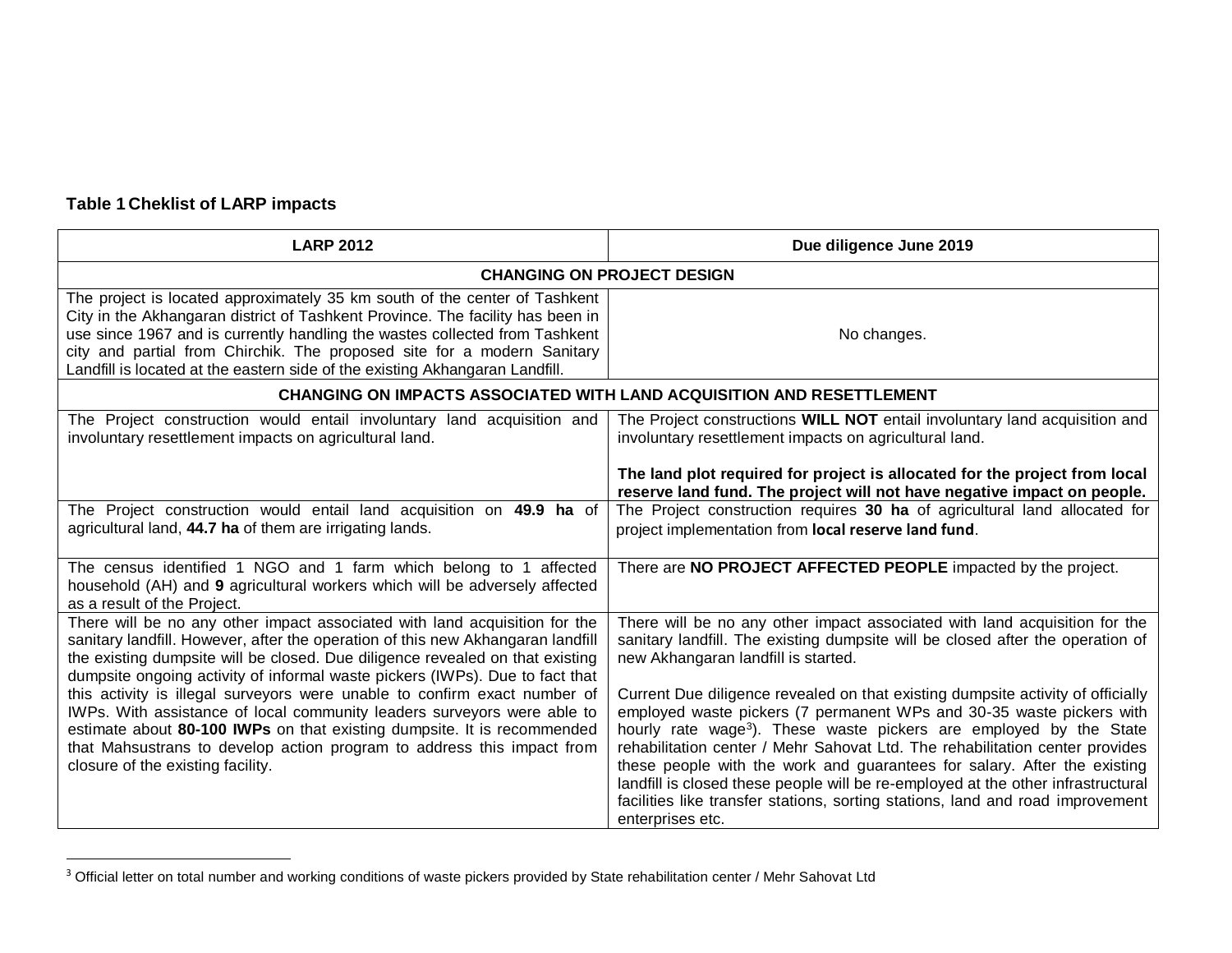

| 'ech                       |
|----------------------------|
| sult <b>ing SDN Jsta</b> n |

| <b>GRIEVANCE REDRESS MECHANISM</b>                                                                                                                                                                                                                                                                                                                                                                                                                                                                                                                                                                                                                                                                                                                                                                                                                                                                                                                                                                                                                                          |                                                                                                                                                                                                                                                                                                                                                                                                                                                                                                                                                                                                                                                      |  |  |  |
|-----------------------------------------------------------------------------------------------------------------------------------------------------------------------------------------------------------------------------------------------------------------------------------------------------------------------------------------------------------------------------------------------------------------------------------------------------------------------------------------------------------------------------------------------------------------------------------------------------------------------------------------------------------------------------------------------------------------------------------------------------------------------------------------------------------------------------------------------------------------------------------------------------------------------------------------------------------------------------------------------------------------------------------------------------------------------------|------------------------------------------------------------------------------------------------------------------------------------------------------------------------------------------------------------------------------------------------------------------------------------------------------------------------------------------------------------------------------------------------------------------------------------------------------------------------------------------------------------------------------------------------------------------------------------------------------------------------------------------------------|--|--|--|
| Complaints can be submitted to mahalla, village assembly of citizens, farmer<br>councils or directly to EA and IA. Although usually, the district hokimiyat will<br>be the entry point for receiving complaint or known as a Grievance Focal<br>Point (GFP) <sup>4</sup> . Upon receipt of a complaint, the GFP will establish contact with<br>IA and its PMU and mahalla and other relevant bodies. The Program<br>Management Unit (PMU) will establish a complaint handling team headed by<br>one of the IA management staff designated for handling grievances of the<br>project. All complaints will be resolved in 15-20 days, and in case additional<br>details are required, a maximum of 30 days will be used to resolve and close<br>the complaint. The Project Grievance Redress Mechanism does not prevent<br>any AH to approach the national/government legal system to resolve their<br>complaints at any stage of the grievance redress process. The APs can<br>address their complaints to the courts at any time and not only after using the<br><b>GRM</b> | The existing GRM functions for the whole period of project implementation.<br>For the period of Social safeguard monitoring (2018-2019) no complaints or<br>addresses on project are registered.<br>Monitoring of complaints and addresses is carried out by the Social<br>safeguard consultant within the quarterly periods of monitoring.                                                                                                                                                                                                                                                                                                          |  |  |  |
| <b>INCOME RESTORATION AND REHABILITATION</b>                                                                                                                                                                                                                                                                                                                                                                                                                                                                                                                                                                                                                                                                                                                                                                                                                                                                                                                                                                                                                                |                                                                                                                                                                                                                                                                                                                                                                                                                                                                                                                                                                                                                                                      |  |  |  |
| In this project the identified AH will lose more than 30% of its cropped land,<br>which is defined as main income generating asset of the farmer. During<br>consultations AH expressed a strong request to consider and ensure land<br>for land compensation of same value and productivity instead of common<br>applied support measures such as trainings and offering employment. In<br>that way AH will be able to relocate farming and continue his activities<br>without impact on his HH livelihood. In addition to compensation as per<br>entitlement matrix, the project will provide severely affect allowance for<br>income restoration.                                                                                                                                                                                                                                                                                                                                                                                                                         | There are no project affected people under the project. The land plot required<br>for project is allocated from the local reserve land funds in August 2018.<br>There is no need to restore the income of waste pickers. They are employed<br>by the state rehabilitation center / Mehr Sahovat Ltd and will be re-employed<br>to other public / infrastructural facilities.                                                                                                                                                                                                                                                                         |  |  |  |
| PMU will be responsible for planning and implementing income restoration<br>and livelihood improvement measures. For that purpose, PMU will closely<br>work with Farmers Council, Khokimiyats, Land Resources and Cadastre<br>Department and local labor agencies for effective implementation of income<br>restoration strategy. A detailed action plan will be prepared and submitted to<br>ADB before start of civil works at affected land plots.                                                                                                                                                                                                                                                                                                                                                                                                                                                                                                                                                                                                                       | The project detailed design is in progress. In compliance with the ADB<br>requirements the LARP must be updated at the stage of detailed project<br>design. However regular Social safeguard monitoring showed that there is no<br>need to prepare the updated Land Acquisition and Resettlement Plan (LARP)<br>as currently project does not involve the involuntary land acquisition and<br>resettlement impacts. In compliance with the ADB requirements in case of<br>absence of land and resettlement impacts, a Due Diligence Report (DDR) is<br>required. Due to this Due Diligence report for social safeguards is prepared in<br>June 2019. |  |  |  |

 $<sup>4</sup>$  Under the Government Grievance mechanism, the District Hokim is designated as the Grievance Focal Point.</sup>

1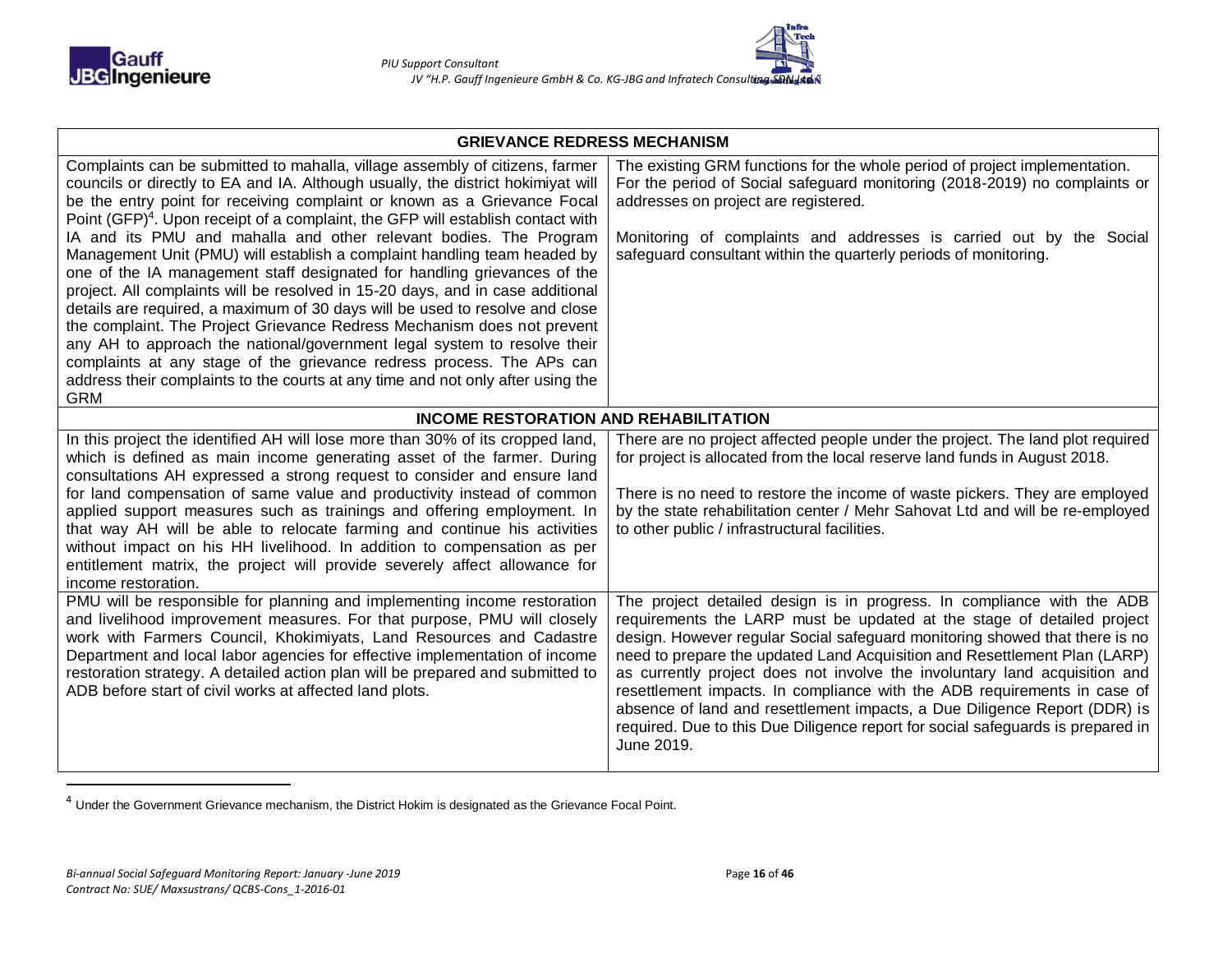

| <b>PROJECT CATEGORY</b> |                                                                                                                                                          |  |  |  |  |
|-------------------------|----------------------------------------------------------------------------------------------------------------------------------------------------------|--|--|--|--|
|                         | │ Project  Category  B  (involuntary  land  acquisition  and  resettlement, │ Project Category C (no project impacts / no involuntary land acquisition │ |  |  |  |  |
|                         | Iosses of incomes)<br>and resettlement, no losses of incomes)                                                                                            |  |  |  |  |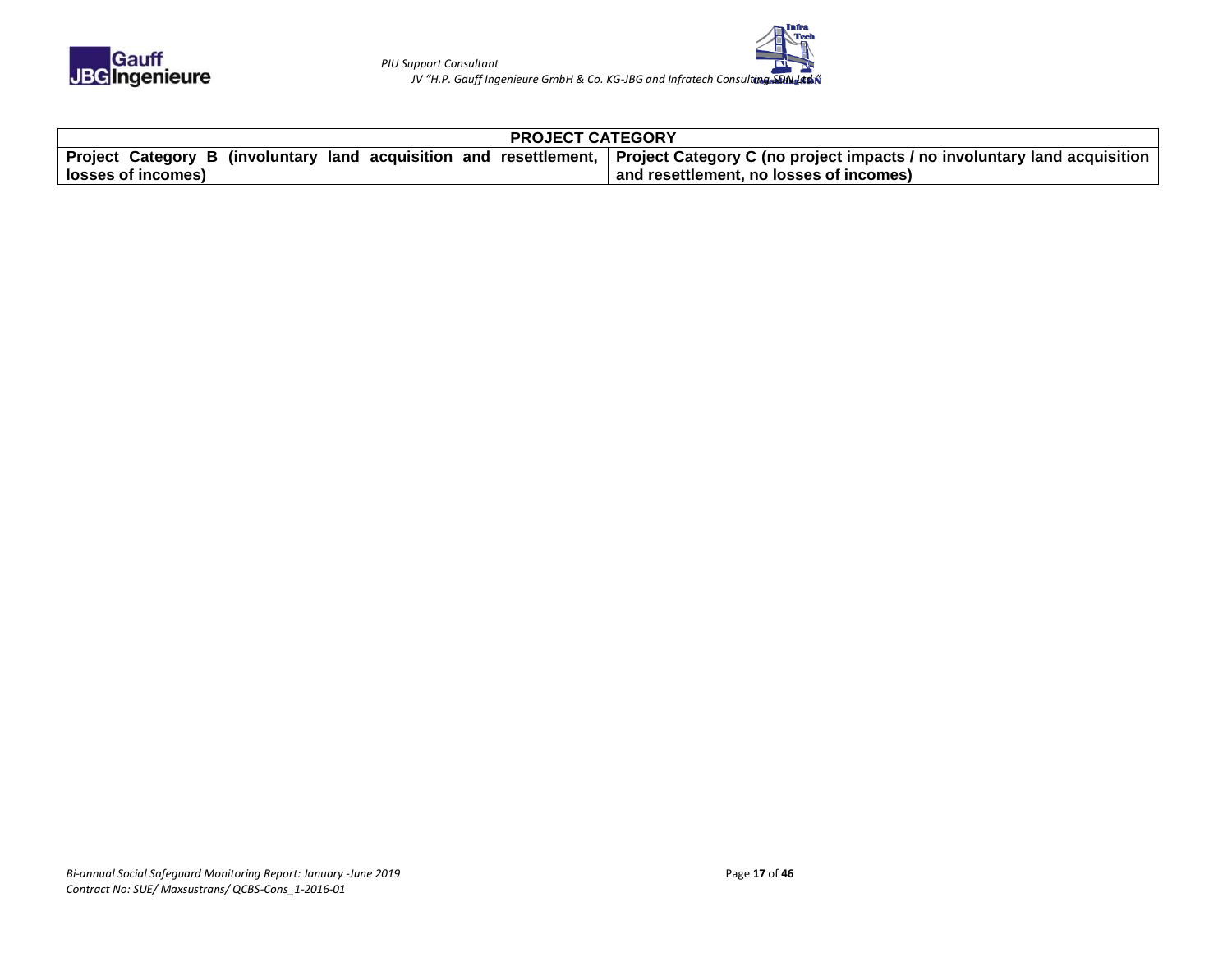### <span id="page-17-0"></span>**4 Compliance to safeguards provisions in agreements under the project**

### **4.1.1 Compliance to Project Administration Manual**

<span id="page-17-1"></span>31. The Project Administration Manual (PAM) describes the essential administrative and management requirements to implement the project on time, within budget, and in accordance with Government and Asian Development Bank (ADB) policies and procedures. The PAM is mandatory and serves as the main document describing implementation details. The status of implementing the safeguards requirements set out in PAM are provided in Table below.

#### **Table 2 Compliance to PAM**

| <b>Details</b>                                                                                                                                                                                                                                                                                                                                               | <b>Compliance Status</b>                   | <b>Remarks</b>                                                                                                                                                                                                                                                                                                                                                                                                                                                                                                                                                                                                                                         |
|--------------------------------------------------------------------------------------------------------------------------------------------------------------------------------------------------------------------------------------------------------------------------------------------------------------------------------------------------------------|--------------------------------------------|--------------------------------------------------------------------------------------------------------------------------------------------------------------------------------------------------------------------------------------------------------------------------------------------------------------------------------------------------------------------------------------------------------------------------------------------------------------------------------------------------------------------------------------------------------------------------------------------------------------------------------------------------------|
| Section VII - Safeguards b) Social<br>- Involuntary resettlement.                                                                                                                                                                                                                                                                                            | Completed                                  | Monitoring of social safeguards is<br>implemented quarterly (Quarterly<br>Reports -Bi-annual reports).                                                                                                                                                                                                                                                                                                                                                                                                                                                                                                                                                 |
| Municipality<br><b>Maxsustrans</b><br>and<br>LARP<br>that<br>would<br>ensure<br>be<br>implemented,<br>and<br>monitored<br>to<br>ensure that no affected people<br>would suffer by unattended impacts<br>associated with land acquisition.                                                                                                                    | On-going                                   | IA ensures that no affected people<br>would suffer by unattended impacts<br>associated with land acquisition.<br><b>LARP</b><br>2012<br>was<br>prepared<br><i>in</i><br>with<br>the<br>compliance<br>designed<br>Feasibility study of the project.                                                                                                                                                                                                                                                                                                                                                                                                     |
| Municipality<br>and<br><b>Maxsustrans</b><br>ensure that:<br>(i) The PIU<br>recruit<br>social<br>a<br>development<br>specialist<br>to<br>implement the LARP and address<br>other social concerns of the project,<br>if any.                                                                                                                                  | Completed                                  | 2017 PIU recruited a social<br>In.<br>development specialist to monitor<br>the LARP and other social concerns<br>of the project.<br>Consultant carries out monitoring of<br>LARP and submits the results of<br>monitoring in Quarterly reports /Bi-<br>annual reports.                                                                                                                                                                                                                                                                                                                                                                                 |
| (ii) The LARP would be updated<br>upon completion. The report should<br>at least indicate any change to land<br>acquisition<br>the<br>detailed<br>from<br>affected<br>designed,<br>change<br>to<br>people, or change to budget for<br>LARP implementation. The updated<br>LARP must be submitted to ADB for<br>concurrence<br>prior<br>to<br>implementation. | Still ongoing<br>according to<br>necessity | No civil works are started under the<br>project. Development of detailed<br>design is started in December 2018<br>and is at stage of completing.<br><b>ADB</b><br>compliance<br>with<br>In.<br>the<br>requirements<br>LARP<br>must<br>be<br>updated once the detailed design is<br>completed. In case of absence of<br>land and resettlement impacts, a<br>Diligence Report (DDR)<br>Due<br><b>is</b><br>required.<br>Resulted by the social safeguard<br>monitoring results, currently project<br>does not involve the involuntary land<br>acquisition<br>and<br>resettlement<br>impacts. Due to this Consultant<br>prepared the Due Diligence report |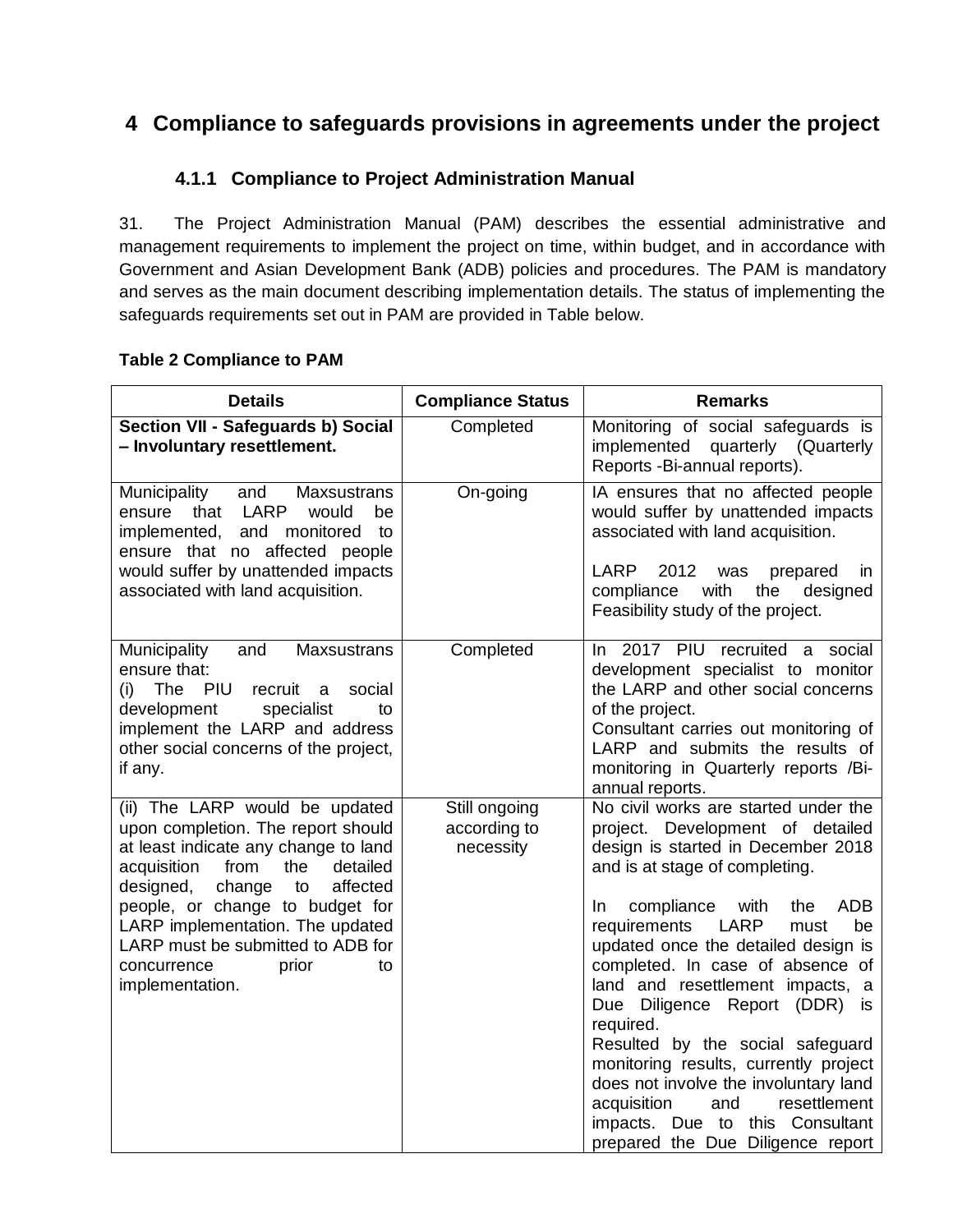



|                                                                                                                                                                                           |           | for social safeguards and presented<br>the information on current LARP<br>issues related to the construction of<br>new landfill.                                                                                                                                                                                                                   |
|-------------------------------------------------------------------------------------------------------------------------------------------------------------------------------------------|-----------|----------------------------------------------------------------------------------------------------------------------------------------------------------------------------------------------------------------------------------------------------------------------------------------------------------------------------------------------------|
| (iv) The LARP would be disclosed<br>to affected people.                                                                                                                                   | Completed | LARP 2012 was disclosed on ADB<br>and Maxsustrans websites. The link<br><b>JMRC</b><br>site<br>to<br>IS.<br>https://www.adb.org/projects/45366-<br>$004/main$ .<br>The Due Diligence report (Bi-annual<br>June 2019) is prepared and will be<br>disclosed at ADB and Maxsustrans                                                                   |
|                                                                                                                                                                                           |           | websites after approval of ADB. The<br>next monitoring report will include<br>the link on the disclosed report.                                                                                                                                                                                                                                    |
| (vi) The awarding of civil works any<br>contract would be done only after<br>affected people (including other<br>parties to receive compensation for<br>developing new agricultural land) | On-going. | IA ensures that LARP is completed<br>prior<br>the<br>commencement<br>ot<br>construction<br>and<br>procurement<br>tenders.                                                                                                                                                                                                                          |
| receive<br>full<br>of<br>payment<br>compensation, and report on full<br>οf<br>compensation<br>payment<br>is<br>submitted to ADB. The advance                                              |           | Civil works will be commenced only<br>the detailed design is approved by<br>ADB.                                                                                                                                                                                                                                                                   |
| payment to the contractor only can<br>be released by ADB after the report<br>on full payment is received.                                                                                 |           | Due diligence results showed that no<br>compensation for project impacts is<br>required. The land required<br>for<br>allocated<br>project<br>from<br>local<br>is<br>reserve land plot. No project affected<br>people.                                                                                                                              |
| Report on<br>monitoring<br>(vii)<br>the<br>implementation of LARP will be<br>submitted to ADB on a quarterly                                                                              | On-going  | Consultant<br>quarterly<br>carries<br>out<br>monitoring of LARP.                                                                                                                                                                                                                                                                                   |
| basis<br>until<br>the<br>payment<br>οf<br>compensation to affected parties<br>are fully paid.                                                                                             |           | Due to the absence<br>of project<br>impacts, Due Diligence report on<br>social safeguards is prepared.                                                                                                                                                                                                                                             |
| (viii)<br>Social<br>The<br>development<br>specialist of PIU will develop the<br>implementation<br>in<br>close<br>plan<br>consultation with local government                               | On-going  | Consultant monitors the impacts on<br>waste pickers and waste collection<br>points.                                                                                                                                                                                                                                                                |
| for livelihood improvement program<br>to address impacts to waste pickers<br>and waste collection points due to<br>closure of existing dumpsite.                                          |           | Informal waste pickers:<br>No informal / unofficial waste pickers<br>works at the existing landfill. There<br>were 7 permanent contracted waste<br>pickers and 30-35 with hourly rate<br>wage who are engaged in collection<br>and sorting the wastes. Main source<br>of income of them is salary of work<br>at the landfill. Closure the existing |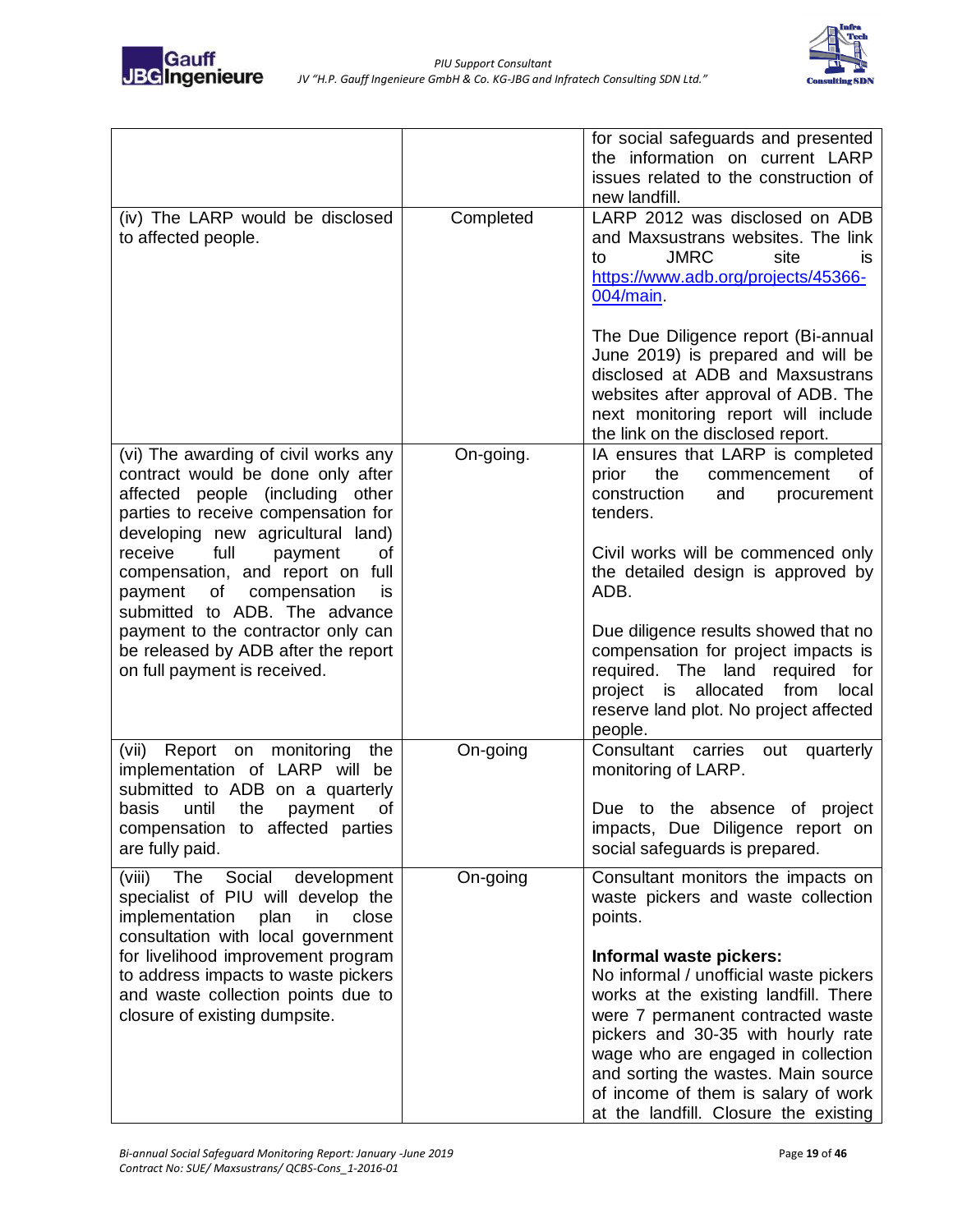



|                                                                                                                                                                                                                                                                                                                                                                                                                                                                                                                                                       |                 | landfill will not affect these waste<br>pickers. They will not loss the<br>income / livelihoods. They will be re-<br>other<br>employed to<br>public<br>facilities<br>infrastructural<br>by<br>the<br>employing company. <sup>5</sup><br>No mitigation measures / actions for<br>waste pickers are required.<br>Waste collection points (waste<br>paper, plastic, polyethylene and<br>other): At this stage of project<br>implementation there are no impacts<br>on waste collection points. |
|-------------------------------------------------------------------------------------------------------------------------------------------------------------------------------------------------------------------------------------------------------------------------------------------------------------------------------------------------------------------------------------------------------------------------------------------------------------------------------------------------------------------------------------------------------|-----------------|---------------------------------------------------------------------------------------------------------------------------------------------------------------------------------------------------------------------------------------------------------------------------------------------------------------------------------------------------------------------------------------------------------------------------------------------------------------------------------------------|
| Section VII - Safeguards c) Social<br>- Indigenous people<br>In the proposed project area and<br>affected area, no group of people<br>maintain a separate cultural and<br>social identity from the mainstream<br>Uzbekistan<br>society that<br>would<br>classify them as ethnic<br>group,<br>ethnic<br>minority or<br>indigenous<br>people as described in ADB SPS,<br>Therefore, the<br>2009.<br>proposed<br>project has been categorized as a<br>"C" project in relation to indigenous<br>peoples.                                                  | Not applicable. | N/A                                                                                                                                                                                                                                                                                                                                                                                                                                                                                         |
| IX<br><b>Section</b><br><b>Performance</b><br>Monitoring,<br>Evaluation,<br><b>Reporting and Communication B.</b><br>Monitoring.<br><b>Safeguards</b><br>monitoring - Resettlement: Land<br>acquisition completion report would<br>be submitted to ADB before award<br>of civil<br>works<br>which<br>contracts<br>involves<br>land<br>acquisition<br>and<br>resettlement concerns. Monitor the<br>progress on implementation and<br>performance in regards to the<br>safeguards requirements would be<br>carried out before the civil works<br>start. | On-going.       | Consultant carries out monitoring of<br>mitigation measures given in LARP<br>2012 of the project.<br>LARP will be updated once the<br>detailed design is completed (May<br>2019).<br>All safeguard requirements will be<br>completed before the civil works<br>start.                                                                                                                                                                                                                       |

 $\overline{a}$ 

<sup>&</sup>lt;sup>5</sup> State rehabilitation center / "Mehr sahovat" Ltd. Company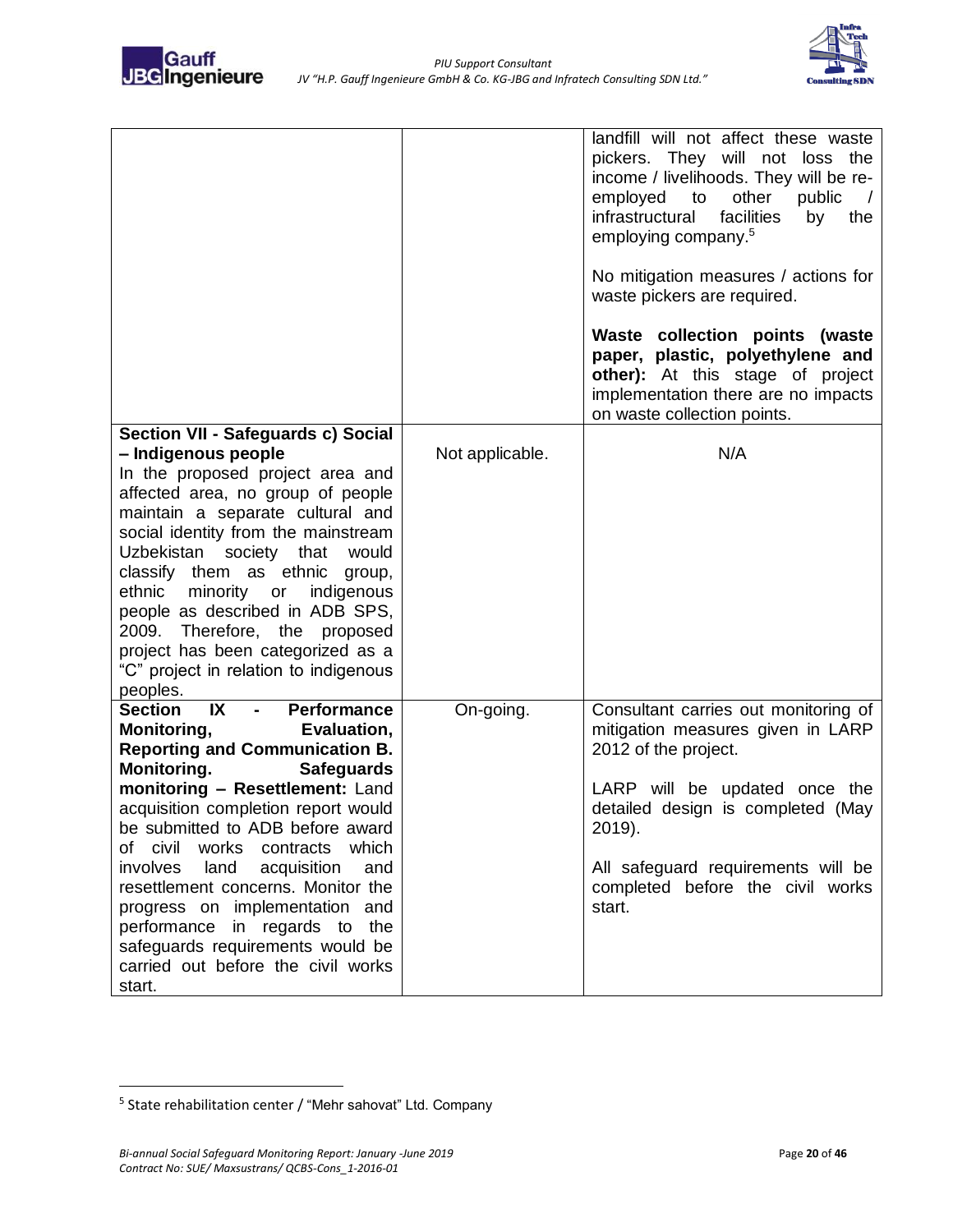

| <b>Section IX - Performance Being complied.</b> | Quarterly social<br>safeguard          |
|-------------------------------------------------|----------------------------------------|
| <b>Evaluation,</b><br><b>Monitoring,</b>        | monitoring reports will disclosed on   |
| Reporting and Communication B.                  | ADB and PIU or Maxsustrans             |
| <b>Monitoring. Disclosure</b><br>оf             | websites.                              |
| <b>Monitoring Reports</b>                       |                                        |
| All the reports prepared within the             | The link to JMRC site will be given in |
| project must be disclosed at ADB'               | the reports and public materials.      |
| website and website of PIU or                   |                                        |
| Maxsustrans.                                    |                                        |

### <span id="page-20-0"></span>**4.1.2 Compliance with Social Safeguard Covenants of Loan Agreement**

32. The status of Compliance with social Safeguard Covenants of Loan Agreement is presented in below:

#### **Table 3 Compliance to social safeguard covenants**

| <b>Indicators</b>                                                        | <b>Status</b> | <b>Remarks</b>                                               |
|--------------------------------------------------------------------------|---------------|--------------------------------------------------------------|
| <b>Resettlement: The Borrower shall</b>                                  | On-going      | IA ensures that all land and all rights                      |
| ensure that all land and all rights-of-                                  |               | of rights-of-way required for the                            |
| way required for the project are                                         |               | project are made available.                                  |
| to the Works<br>made available                                           |               |                                                              |
| contractor in accordance<br>with                                         |               | The project has complied with the                            |
| schedule agreed under the related                                        |               | ADB Safeguard Policy Statement                               |
| Work contract and<br>all<br>land                                         |               | 2009, Land Code of the Republic of                           |
| acquisition<br>resettlement<br>and                                       |               | Uzbekistan, Resolution of Cabinet of                         |
| activities<br>implemented<br>are<br>in                                   |               | Ministers of RUz # 97 (29 May                                |
| compliance with (a) all applicable                                       |               | 2006), Resolution of Cabinet of                              |
| laws and regulation of the Borrower                                      |               | Ministers of RUz # 146 (25 May                               |
| relating to land acquisition and                                         |               | 2011) and other relevant laws and                            |
| involuntary resettlement, (b) the                                        |               | guidelines of the Republic<br>of.                            |
| involuntary<br>Resettlement                                              |               | Uzbekistan on the safeguard issues                           |
| Safeguards; and (c) all measures                                         |               | of land acquisition and involuntary                          |
| and requirements set forth in the                                        |               | resettlement.                                                |
| LARP, and<br>corrective<br>0f                                            |               |                                                              |
| preventative action set forth in the                                     |               | Civil works are no started yet. The<br>the                   |
| Social Safeguards<br>Monitoring                                          |               | project is on<br>stage<br>0f                                 |
| Reports. Without<br>limiting<br>the<br>application of the<br>Involuntary |               | development of detailed design for<br>the construction site. |
| Resettlement Safeguards or the                                           |               |                                                              |
| LARP, the Borrower shall ensure                                          |               | In 2012 LARP was prepared based                              |
| that no physical or economic                                             |               | on the Feasibility study designed                            |
| displacement takes in connection                                         |               | under the project. Due to the                                |
| with the Project until; compensation                                     |               | of<br>absence<br>project<br>impacts                          |
| and other entitlements have been                                         |               | Consultant prepared Due Diligence                            |
| provided to affected people<br>in.                                       |               | report for Social safeguards.                                |
| accordance with LARP; and<br>a                                           |               |                                                              |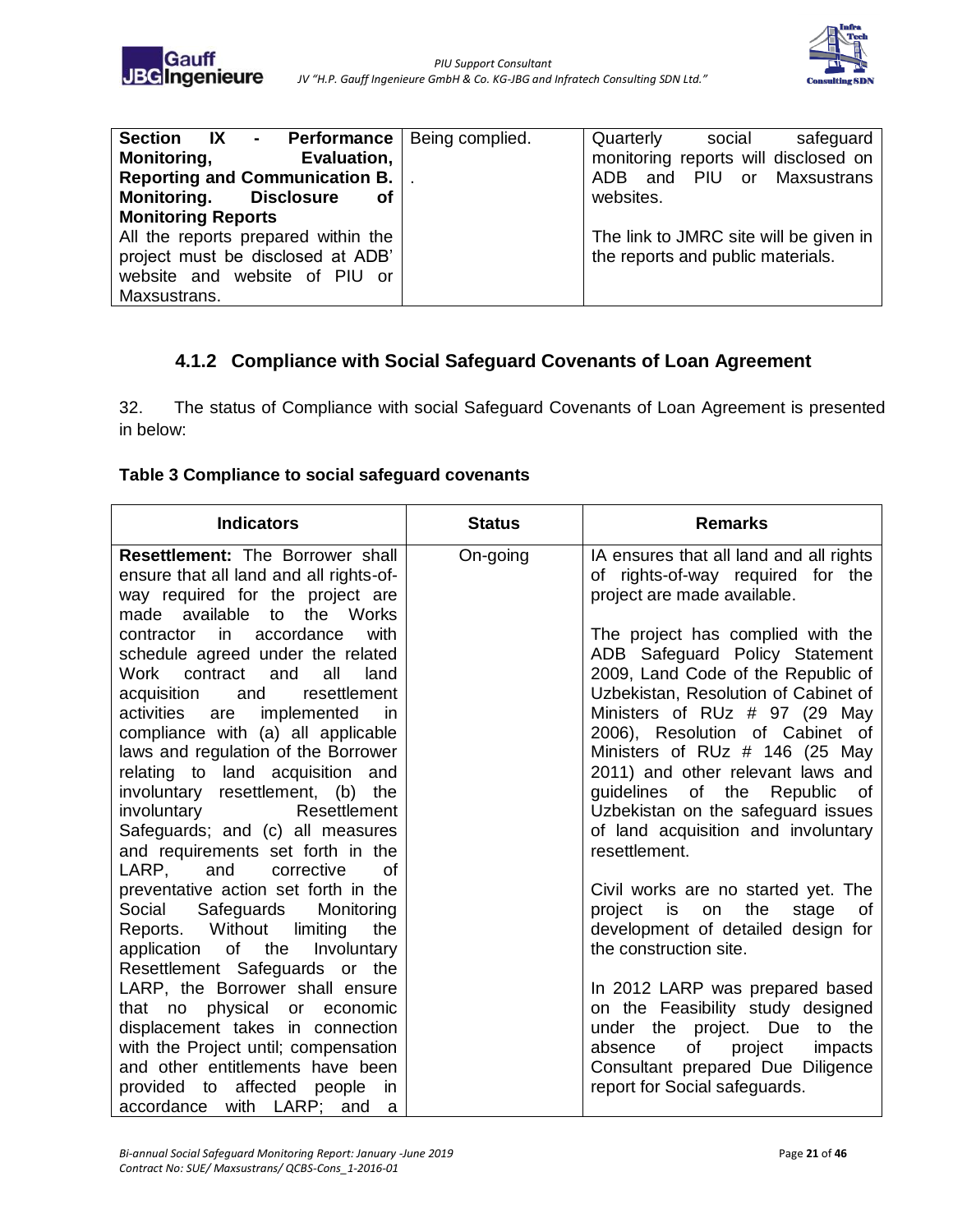

| comprehensive<br>and<br>income<br>livelihood restoration program has<br>been established in accordance with<br>LARP.                                                                                                                                                                                                                                                                                                                                                                                                                                                                                                                                                                                                                                                                                                   |                 | During last semiannual monitoring<br>period<br>(Bi-annual<br>report<br>2018)<br>Consultant received information on<br>availability of the land plot (30 ha)<br>required for the construction of new<br>landfill. The 30 ha land is allocated<br>for project from local reserve land<br>funds (Akhangaran district). |
|------------------------------------------------------------------------------------------------------------------------------------------------------------------------------------------------------------------------------------------------------------------------------------------------------------------------------------------------------------------------------------------------------------------------------------------------------------------------------------------------------------------------------------------------------------------------------------------------------------------------------------------------------------------------------------------------------------------------------------------------------------------------------------------------------------------------|-----------------|---------------------------------------------------------------------------------------------------------------------------------------------------------------------------------------------------------------------------------------------------------------------------------------------------------------------|
| <b>Indigenous Peoples: The Borrower</b><br>shall ensure that the preparation,<br>design, construction, implementation<br>and operation of the Project and all<br>project facilities comply with (a) all<br>applicable laws and regulation of the<br>Borrower relating to indigenous<br>people; (b) the Indigenous people<br>Safeguards; and (c) all measure and<br>requirements set forth in the IPP<br>(indigenous peoples plan), and any<br>corrective or preventative actions<br>Safeguards<br>forth<br>in<br>set<br>as<br>monitoring Report.                                                                                                                                                                                                                                                                       | Not applicable. | $N/A$ .<br>There are no groups of people maintain<br>a separate cultural and social identity<br>from the mainstream Uzbekistan society<br>that would classify them as ethnic group,<br>ethnic minority or indigenous people as<br>described in ADB SPS, 2009.                                                       |
| Grievance Redress Mechanism:<br>Within 12 months after the Effective<br>Date, Borrower shall<br>prepare a<br>mechanism<br>grievance<br>redress<br>acceptable to ADB and establish a<br>special committee to receive and<br>resolve complaints/grievance or act<br>upon reports from stakeholders on<br>misuse<br>of<br>funds<br>and<br>other<br>irregularities, Including grievance<br>due to resettlement. The special<br>committee shall (i) make public of<br>the existence of this grievance<br>redress mechanism, (ii) review and<br>address grievance of stakeholders<br>of the Project, in relation to either<br>Project, any of the service providers,<br>responsible<br>or any person<br>for<br>carrying out any aspect of<br>the<br>project; and (iii) proactively<br>and<br>constructively responding them. | Complied        | Grievance redress mechanism was<br>designed within the preparation of<br>LARP in 2012.<br>IA ensures monitoring of complaints<br>and addresses received under the<br>project.<br>During the monitoring period of<br>January - June 2019 there are no<br>registered<br>complaints<br>and<br>addresses.               |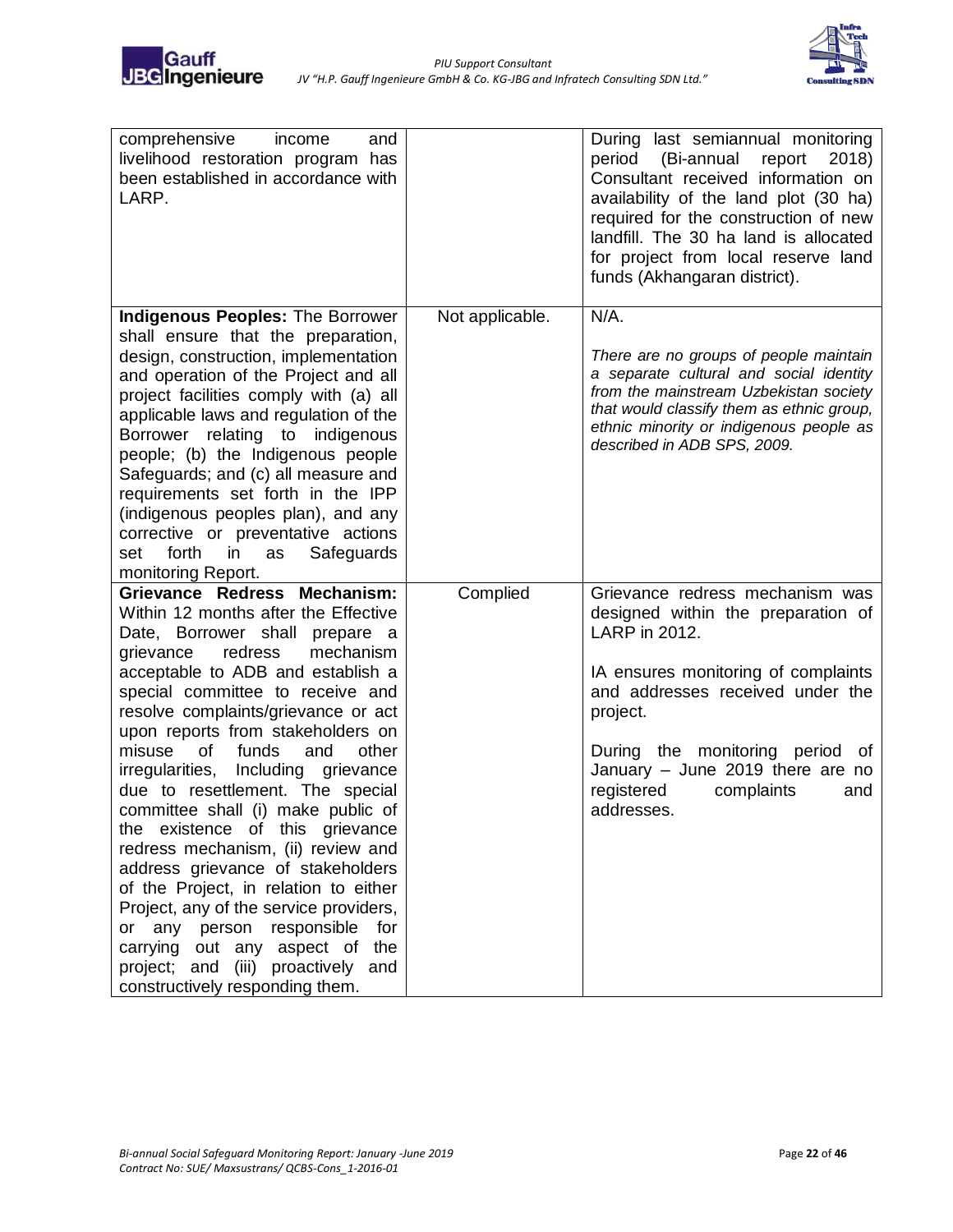

| Safeguards Monitoring and              | On-going | Social safeguard monitoring reports  |
|----------------------------------------|----------|--------------------------------------|
| Reporting: The Borrower shall do       |          | will be prepared on quarterly basis. |
| the following: (a) submit quarterly    |          |                                      |
| Safeguards monitoring reports to       |          | Any actual or potential breach of    |
| and disclose<br>relevant<br>ADB.       |          | compliance with the social safeguard |
| information from such reports to       |          | measures and requirements will be    |
| affected person promptly upon          |          | reported to PIU and ADB.             |
| submission; (b) if any unanticipated   |          |                                      |
| social risks and impacts arise during  |          | Quarterly / semiannual reports on    |
| construction, implementation<br>or o   |          | social safeguard monitoring will be  |
| operation of the Project that were     |          | submitted to ADB and disclosed.      |
| not considered in the LARP,            |          |                                      |
| promptly inform ADB or the             |          |                                      |
| occurrence of such risks or impacts,   |          |                                      |
| with detailed description of the event |          |                                      |
| and the proposed corrective action     |          |                                      |
| plan; (c) report any actual or         |          |                                      |
| potential breach of compliance with    |          |                                      |
| the measures and requirements set      |          |                                      |
| forth in the LARP promptly after       |          |                                      |
| becoming aware of the breach.          |          |                                      |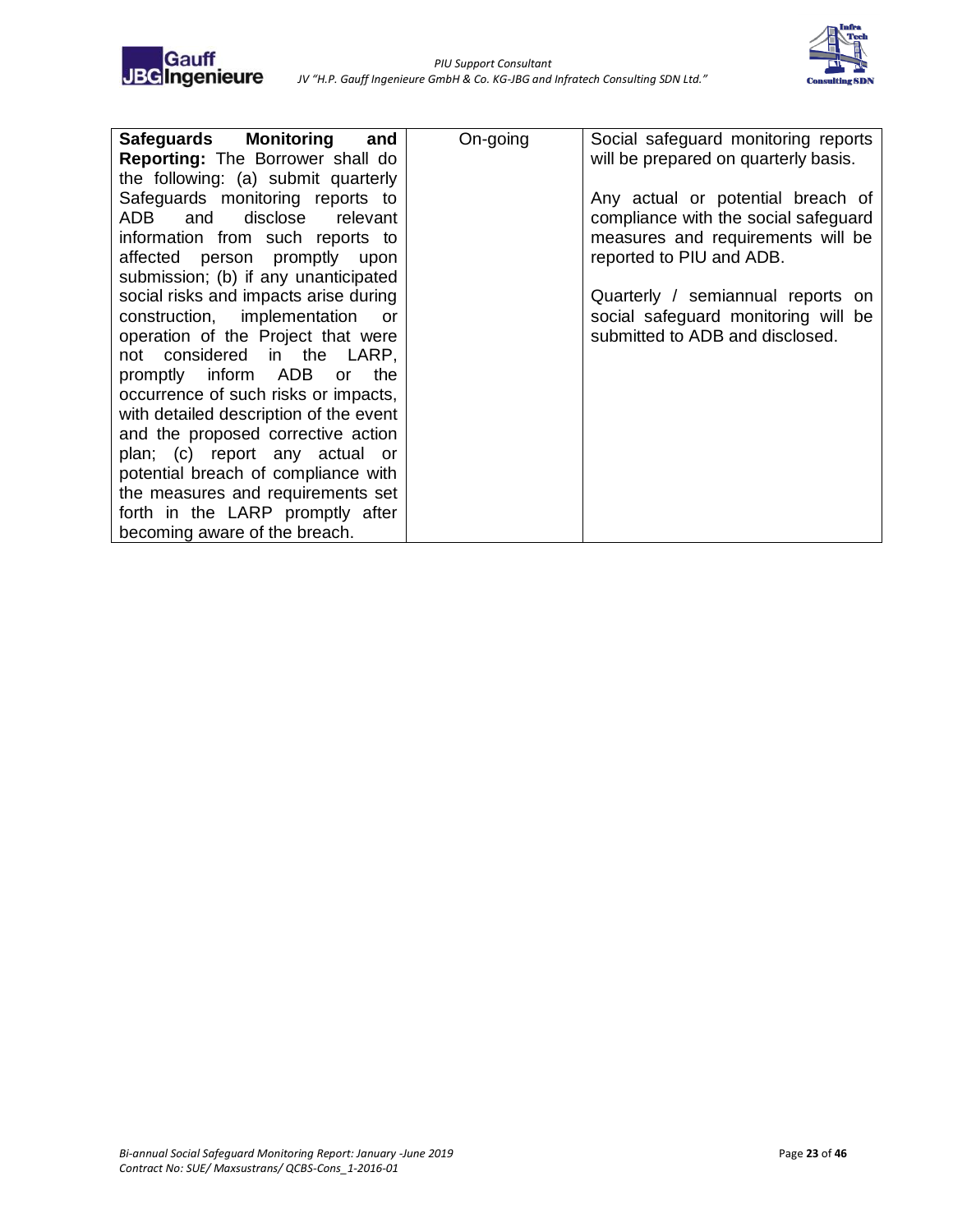**JBC**Ingenieure



### **5 Gender and poverty assessment**

<span id="page-23-0"></span>33. **Gender and poverty assessment:** Gender action plan is prepared and submitted to ADB through Bi-annual report.

34. The GAP is prepared on bi-annual period and presented in Annex 1 of this report. As per GAP the equal role of women in the collection and processing of waste is guaranteed by SUE "Maxsustrans". In 2019, at the transfer station and the landfill site, all employees in the number of 154 people including 22 women were insured (15% are women). Women work in administrative and support staff positions. Men work at engineering and technical staff positions. According to the schedule, annual medical examination of all employees, including women, is conducted at the site.

35. Improvement of working conditions for women is carried out due to the results of social evaluation of women's need. A social evaluation of the women's needs was conducted by SUE "Maxsustrans". As a result, it was found out that women have separate office rooms; the rooms are bright, clean with air conditioning; there is a sofa for rest in the office. There is a separate toilet. No requests for additional needs from women were obtained during the social evaluation. They are satisfied with the provided working conditions for them.

36. **Ethnicity Minorities and Indigenous People:** There is no minority in the project area. Therefore, as described in ADB's SPS, 2009 no special action is required for this indicator.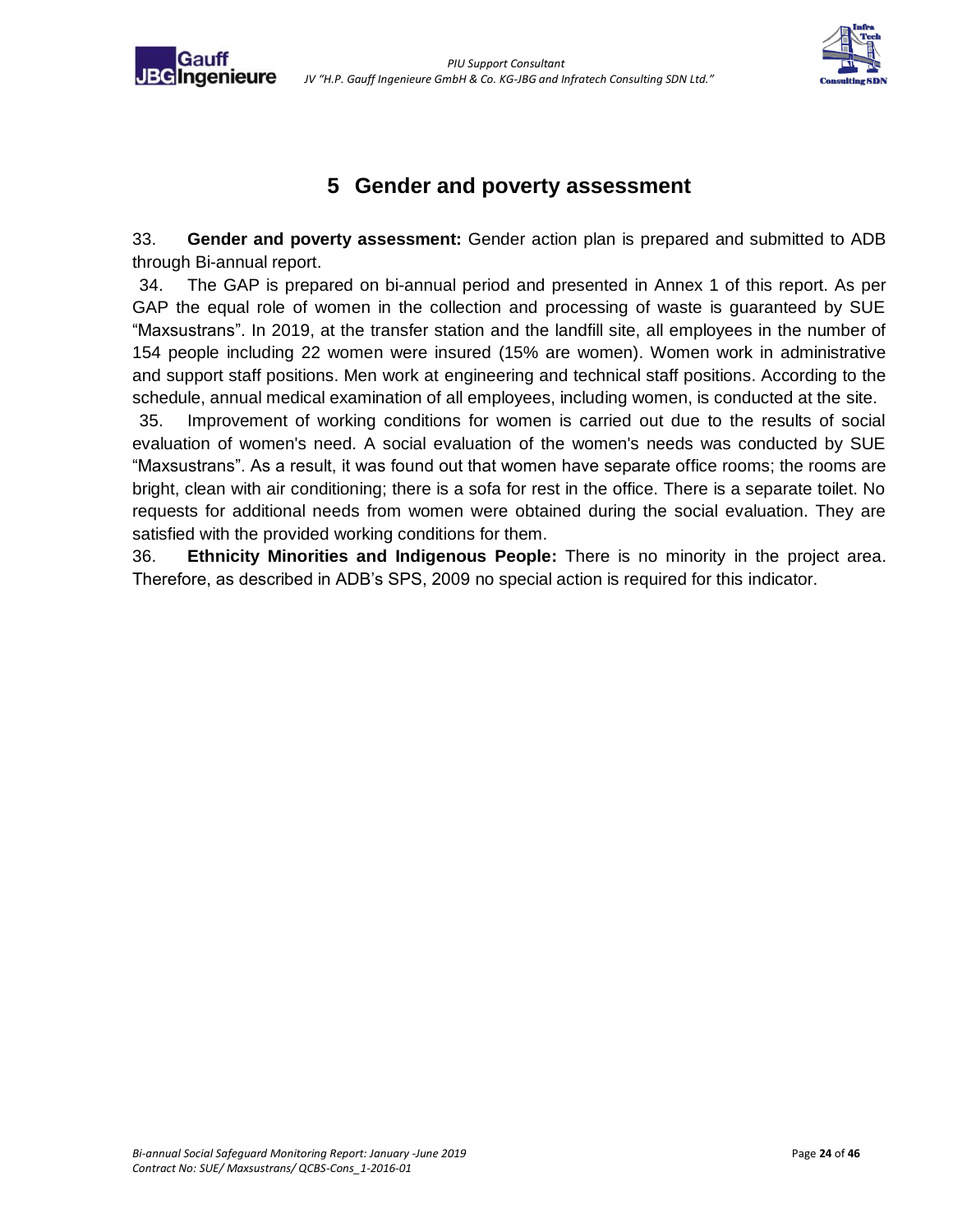



### 37. **Redress Grievances**

38. A project-specific grievance redress mechanism (GRM) is established by the EA to provide a transparent mechanism to voice and resolve environmental concerns linked to the project. According to the Decree of President of the Republic of Uzbekistan SUE Maxsustrans established (organized) "People's Reception Room" in its each district branch in Tashkent city, including one in SUE Maxsustrans building for PIU related queries. The EA ensures that grievances and complaints are addressed in a timely and satisfactory manner to avoid any potential delays in the establishment of the project. Figure below gives the details of the grievance redress mechanism.

#### **Figure 4 Grievance Redress Mechanism\***



\* PIU – responsible person for GRM is the director of PIU, Mr. Rustam Shukurov, tel: +99871 2477923

EA is SUE Maxsustrans. The responsible person for GRM is Mr. Shukhrat Inogamov, tel: +99871 2473599, email: [maxsustrans@inbox.ru](mailto:maxsustrans@inbox.ru)

PCMU Consultant is social and resettlement specialist, Mrs. Maria Malinovskaya, tel: +99871 1508887, email: [malinovskaya@almarconsulting.org](mailto:malinovskaya@almarconsulting.org)

39. The PIU has established Grievance Redress Committee (GRC). GRC provides any APs a venue to file complaints and queries on any environmental (or social) aspect related to the project. Grievances can be submitted in writing or orally to the contractor or directly to the PIU / EA contact person. These are properly documented (i.e. indicating the date it was received,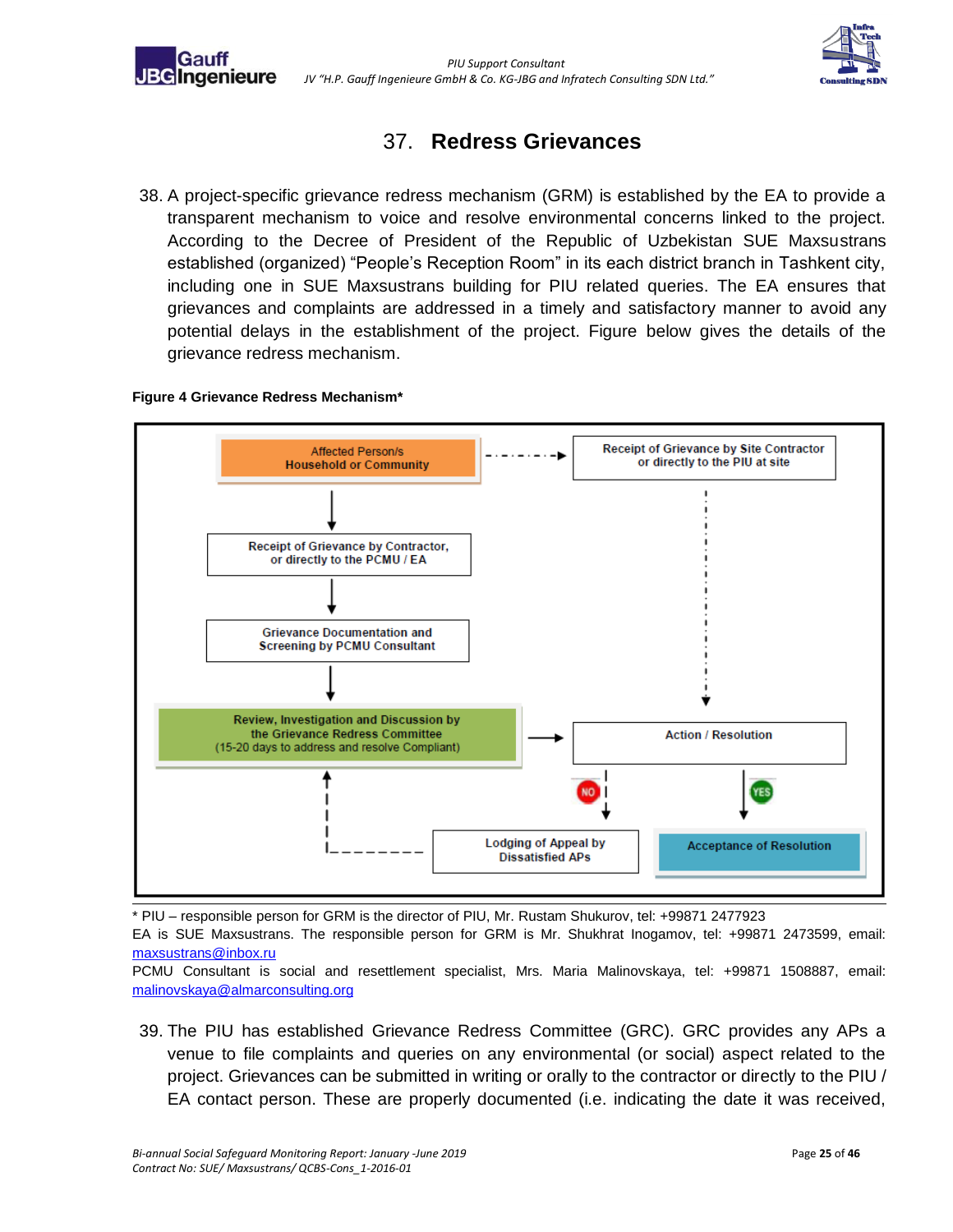

details of the complaint and complainant/s) and screened by the designated PCMU safeguard consultant for its veracity and validity. The committee has 15 to 20 days to address and come up with a resolution. Under this GRM, unsatisfied grievances may be able to appeal for a final resolution. This mechanism also does not prevent any AP to approach regulatory agencies to assist and resolve complaints at any stage of the process. In occasions wherein grievances are perceived by the AP to be immediate and urgent; the contractor, EHS officer and PIU onsite supervisor will provide the most accessible and practical solution for a quick resolution of grievances. Such grievances and respective resolutions submitted to the PIU for proper documentation. The PIU contact person is responsible for recording the complaint, the step taken to address grievance, minute of the meetings and preparation of a report for each complaint. Records is kept by the PIU of all grievances received including contact details of AP, date the complaint waste received, nature of grievance, agreed remedial / corrective action and the date this was implemented, and the final outcome in Complaints Log Book kept at the PIU office.

- 40. The complaint handling process will be reported to ADB through semi-annual reports. The PIU safeguard consultant will periodically review and record the efficiency and effectiveness of the GRM highlighting the project's ability to prevent and address grievances.
- 41. In period of January June 2019 Consultant contacted with the representatives of regional and district khokimiyat of the project area to obtain information on complaints. No complaints / addresses are received during current report preparation. Consultant will continue monitoring of complains under the project at further stage of project implementation to ensure the proper and timely address any complains under the project.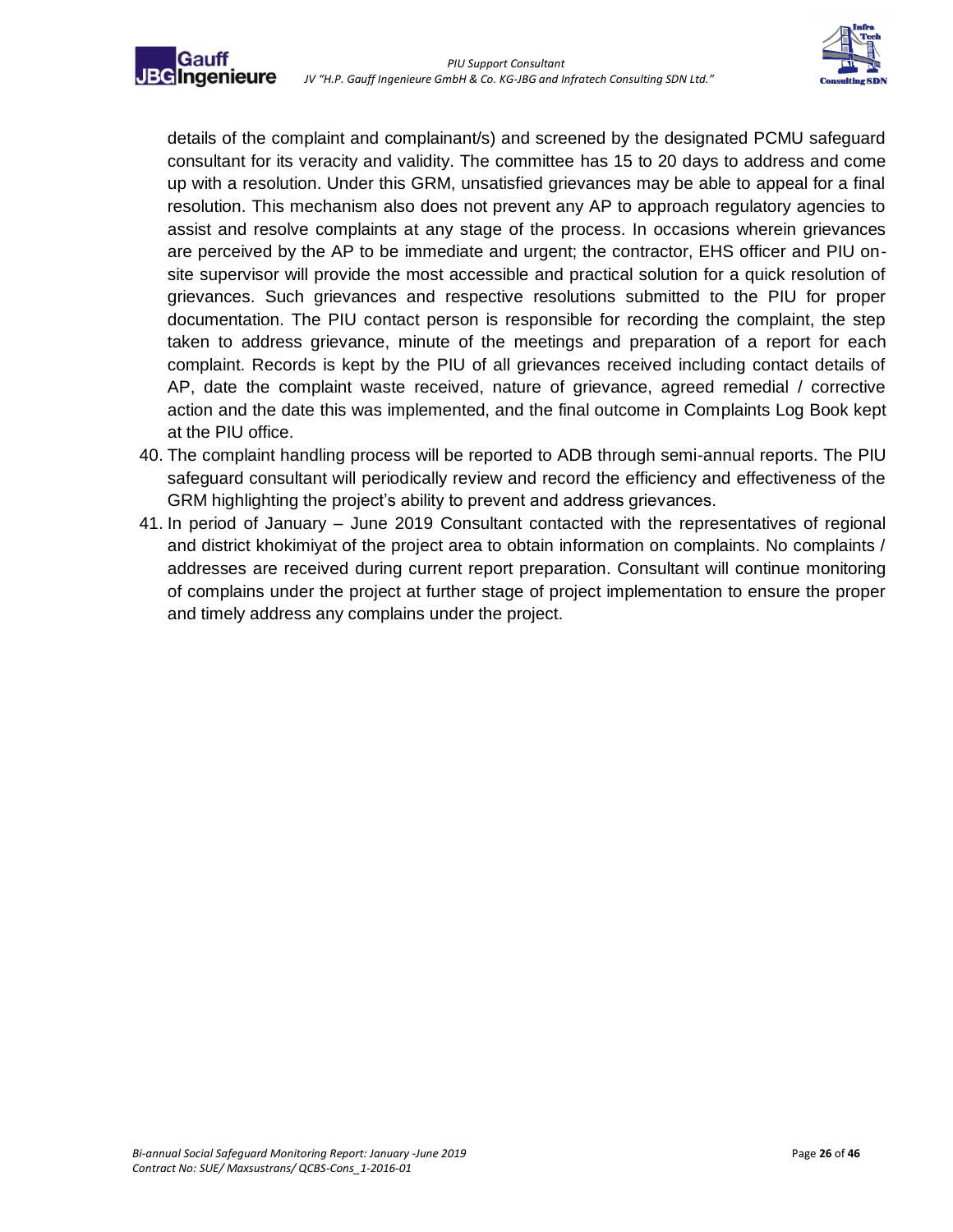



### **6 Public Awareness and Consultations**

<span id="page-26-0"></span>42. Consultant conducts mean meaningful consultation with project stakeholders and persons involved into the project implementation.

43. The meaningful consultation will be conducted with people living along the project corridor before the construction stage to inform them on planned construction works and existing Grievance Redress Process.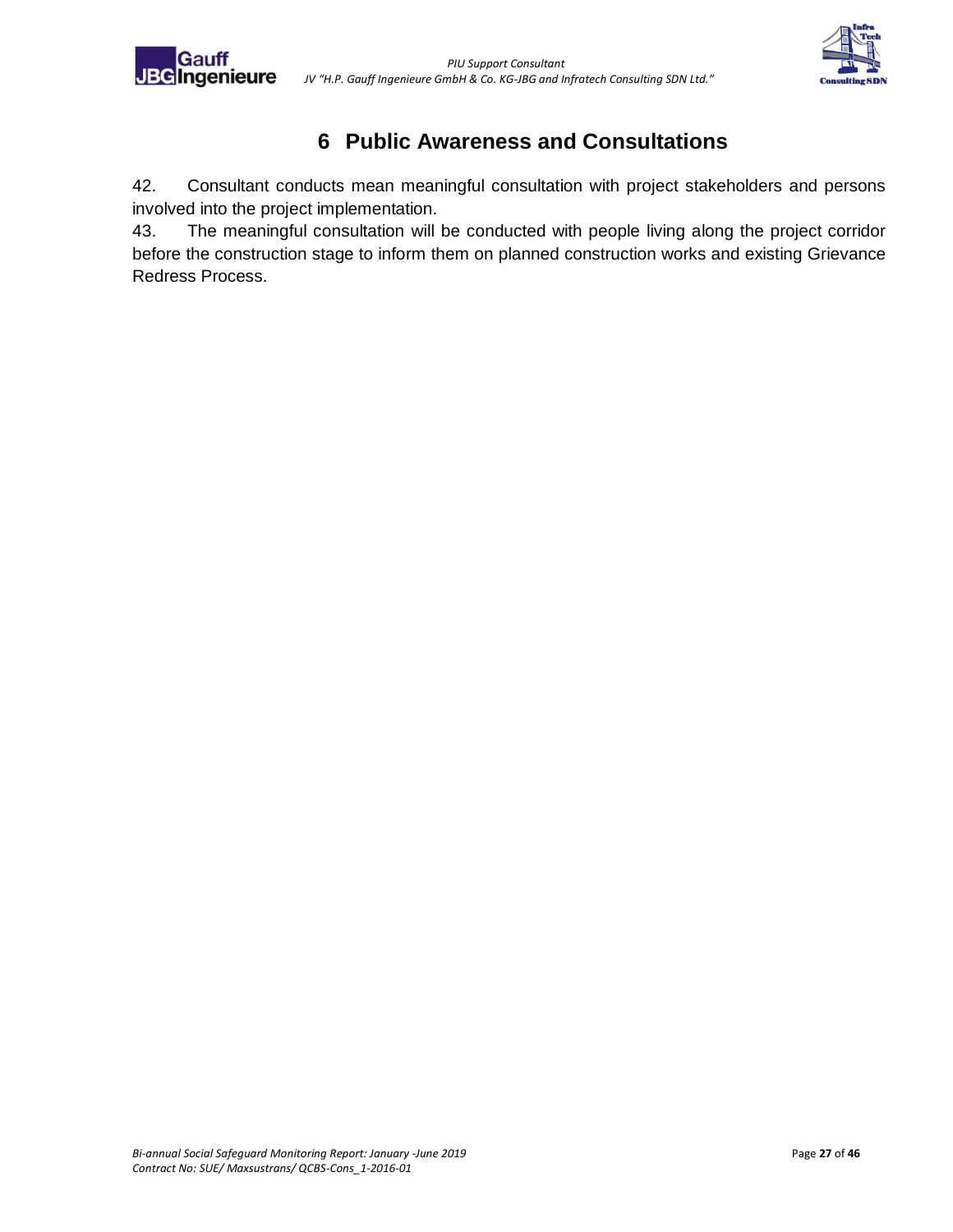

## **7 Conclusion**

<span id="page-27-0"></span>44. Consultant carries out Bi-annual monitoring, including Due diligence for social safeguards. Due diligence report is prepared due to the absence of project impacts mentioned in LARP 2012. Results of due diligence showed that the current **Project Category is considered as Category C (no project impacts, no involuntary land acquisition and resettlement, no losses of income and needs for income restoration).** 

45. Implementation of project is complied with the social safeguards requirements of loan agreements and PAM.

46. At this period no civil works are started yet. The project is at the stage of completing the detailed design for construction new landfill and closure of existing one.

47. Due Diligence report is prepared to confirm that the project does not trigger ADB's Safeguard Policy Statement (2009)'s Safeguard Requirements regarding involuntary resettlement and project affected people. All the social issues and required mitigation measures are completed before the start of civil works.

48. Table below presents the implementing schedule of the project:

**JBG**Ingenieure

| <b>Step</b>   | <b>Action</b>                                             | <b>Responsibility</b>                                                                                 | <b>Timing</b>                                                                              |  |  |  |
|---------------|-----------------------------------------------------------|-------------------------------------------------------------------------------------------------------|--------------------------------------------------------------------------------------------|--|--|--|
| A)            | Detailed design of the project                            | EA / IA, PIU, Mahsustrans,<br>Tashkent City Government,<br><b>Construction Supervision</b><br>Company | 6 months<br>December 2018 - June<br>/July 2019                                             |  |  |  |
| 1             | Topographic mapping and develop<br>general layout         | EA / IA, PIU, Mahsustrans,<br><b>Construction Supervision</b><br>Company                              | December 2018- February<br>2019                                                            |  |  |  |
| 2             | Detailed Engineering Design of<br><b>Dumpsite Closure</b> | EA / IA, PIU, Mahsustrans,<br><b>Construction Supervision</b><br>Company                              | February - April 2019                                                                      |  |  |  |
| 3             | <b>Final Design Documents</b>                             | EA / IA, PIU, Mahsustrans,<br><b>Construction Supervision</b><br>Company                              | May 2019                                                                                   |  |  |  |
| B)            | <b>Civil Works</b>                                        | EA / IA, PIU, Mahsustrans,<br><b>Construction Supervision</b><br>Company                              | 20 months<br>June 2019-November 2020                                                       |  |  |  |
| C)            | <b>LARP</b>                                               |                                                                                                       |                                                                                            |  |  |  |
| $\mathbf 1$ . | <b>Updating LARP</b>                                      | PIU                                                                                                   | Due Diligence report is<br>prepared in Bi-annual social<br>safeguard report - June<br>2019 |  |  |  |
| 2.            | <b>LARP</b> Implementation                                | PIU                                                                                                   | Not applicable /<br>No project impacts                                                     |  |  |  |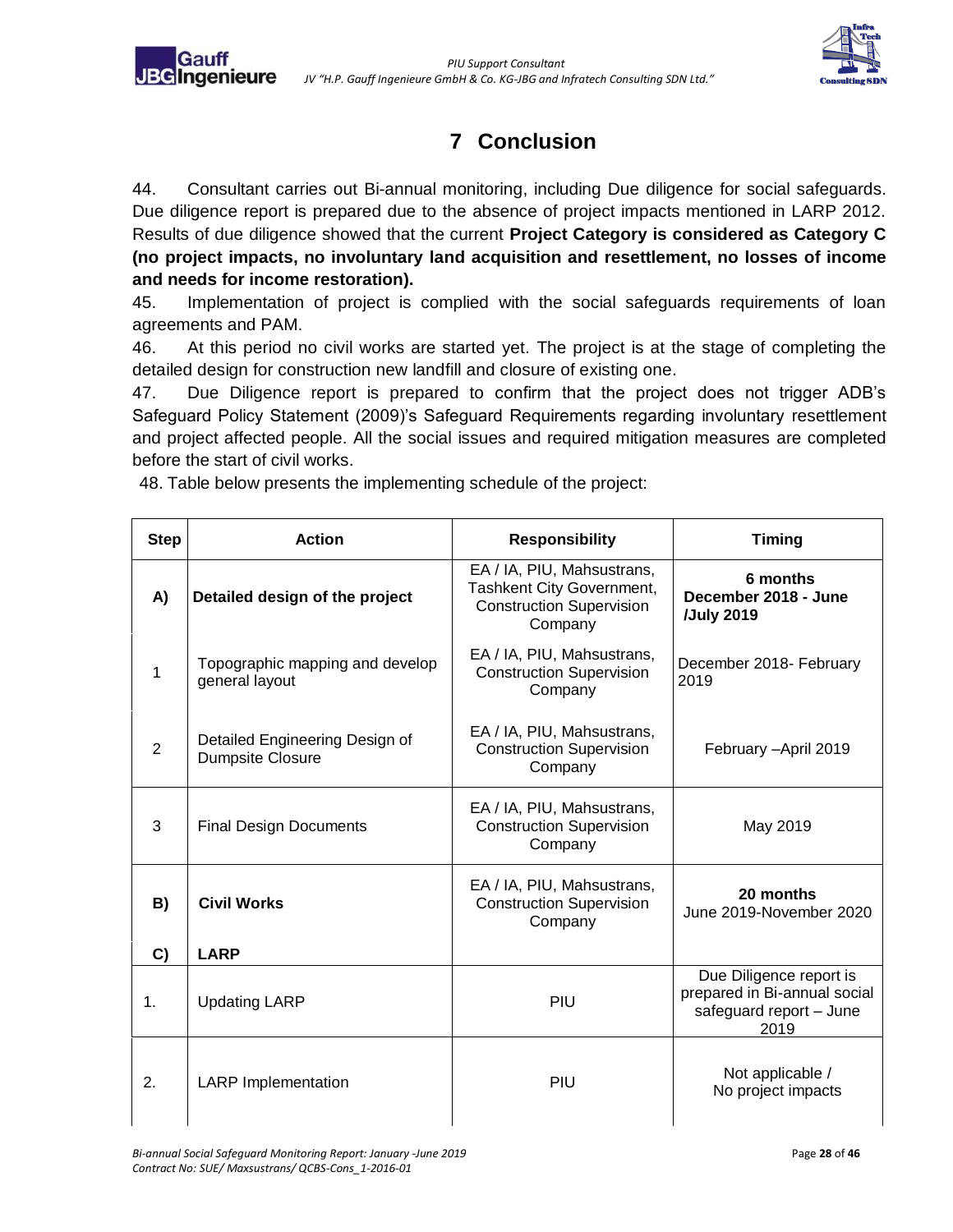



| 3.             | Public consultation and information<br>sharing on project activities                                                 | PIU                                                       | Before start of construction<br>works       |  |  |
|----------------|----------------------------------------------------------------------------------------------------------------------|-----------------------------------------------------------|---------------------------------------------|--|--|
| 4.             | Payment compensation to AHs /<br><b>APs</b>                                                                          | Mahsustrans, Tashkent City<br>Government                  | Not applicable /<br>No project impacts      |  |  |
| 5.             | <b>External Review of LARP</b><br>Implementation through submission<br>of a compliance report (LARP<br>verification) | External Resettlement<br>Consultant                       | Not applicable /<br>No project impacts      |  |  |
| 7.             | <b>Construction works</b>                                                                                            | IA / PIU, Mahsustrans,<br><b>Tashkent City Government</b> | After detailed design is<br>approved by ADB |  |  |
| D)             | <b>MONITORING</b>                                                                                                    |                                                           |                                             |  |  |
| $\mathbf{1}$ . | Internal monitoring: Reporting to<br><b>ADB</b>                                                                      | PIU                                                       | Quarterly monitoring during<br>the project  |  |  |
| 2.             | External Monitoring: Reporting to<br>ADB                                                                             | <b>External Resettlement</b><br>Consultant                | Quarterly monitoring during<br>the project  |  |  |

#### 49. **Recommendation for next Social safeguard monitoring and evaluation report:**

- (i) Assess the progress on registration of the rights for the land allocated for construction of new landfill;
- (ii) Monitoring and assessment of complaints received upon the project;
- (iii) Monitoring any social issues which may occur during the next stages of project implementation;
- (iv) Develop required actions and measures to mitigate any impacts if required;
- (v) Regular coordination with the EA / IA.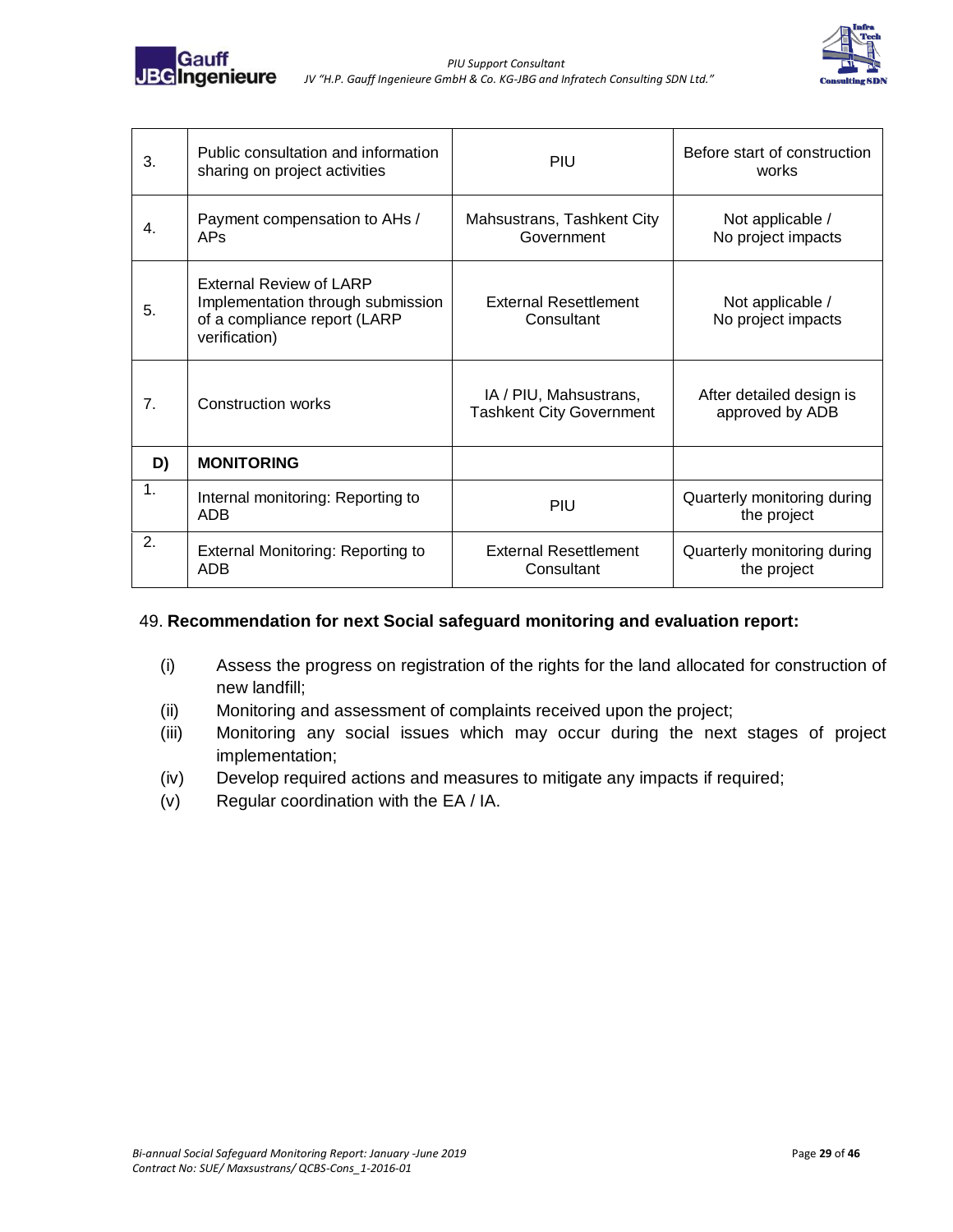

 *PIU Support Consultant JV "H.P. Gauff Ingenieure GmbH & Co. KG-JBG and Infratech Consulting SDN Ltd."*

#### **Annex I Gender Action Plan**

#### **UZBEKISTAN**

#### **IMPLEMENTATION OF THE PLAN OF GENDER ACTIVITIES ON PIU OF SWM FOR 2015-2018**

<span id="page-29-0"></span>

| <b>No</b>               | Name of the<br>project    | Sector | <b>HQ Team</b><br>Leader or<br><b>RM</b><br>Employee | Date of<br>entry into<br>force of<br>the loan<br>agreement | <b>Closing</b><br>date of the<br>loan<br>agreement | Name of<br>project<br>specialist<br>on<br>gender<br>issues | <b>Components</b><br>of the GAP:<br><b>Detailed</b><br>activities of<br>the GAP                                                  |          | The relevant GAP monitoring indicators<br>according to the approved GAP: Status of<br>Implementation. Gender by quantitative / /<br>numeric data / information (with possible<br>extensions) |        | Period           | <b>Status</b><br>of<br>GAP | <b>NProblems /</b><br>Remarks, In<br>accordance with<br>the Status of<br>GAP and the<br>indication of<br>actual/<br>scheduled dates.<br><b>NExplanation /</b><br>justification of<br>changes with<br><b>GAP</b> with<br>reference to the<br>relevant project<br>documents (MOB<br>A.M., BTOR) |
|-------------------------|---------------------------|--------|------------------------------------------------------|------------------------------------------------------------|----------------------------------------------------|------------------------------------------------------------|----------------------------------------------------------------------------------------------------------------------------------|----------|----------------------------------------------------------------------------------------------------------------------------------------------------------------------------------------------|--------|------------------|----------------------------|-----------------------------------------------------------------------------------------------------------------------------------------------------------------------------------------------------------------------------------------------------------------------------------------------|
|                         |                           |        |                                                      |                                                            |                                                    |                                                            |                                                                                                                                  |          | Plan                                                                                                                                                                                         | Actual |                  |                            |                                                                                                                                                                                                                                                                                               |
| $\overline{\mathbf{1}}$ | Solid waste<br>management |        | Shukurov<br>Rustam                                   | 29.12.2014                                                 | 31.12.2018                                         | Tatyana<br>Lee                                             | I. Improving<br>health,<br>sanitation,<br>hygiene<br>Appointment<br>of a manager<br>on hygiene<br>and safety at<br>the landfill. |          |                                                                                                                                                                                              |        |                  |                            | Order No. 107<br>dated 06.06.2015<br>on the<br>appointment of the<br>responsible<br>person,<br>Nishanbayeva<br>Sobit was issued<br>at the State<br>Enterprise<br>"Transfer and<br>Waste Disposal"<br>(Landfill).                                                                              |
|                         |                           |        |                                                      |                                                            |                                                    |                                                            | Medical<br>examination<br>for employees                                                                                          | Landfill | 6                                                                                                                                                                                            | 4,5    | $2015 -$<br>2020 |                            | In the first half of<br>2019, according to<br>the schedule, an<br>annual medical<br>examination of all<br>employees, 154<br>people Including                                                                                                                                                  |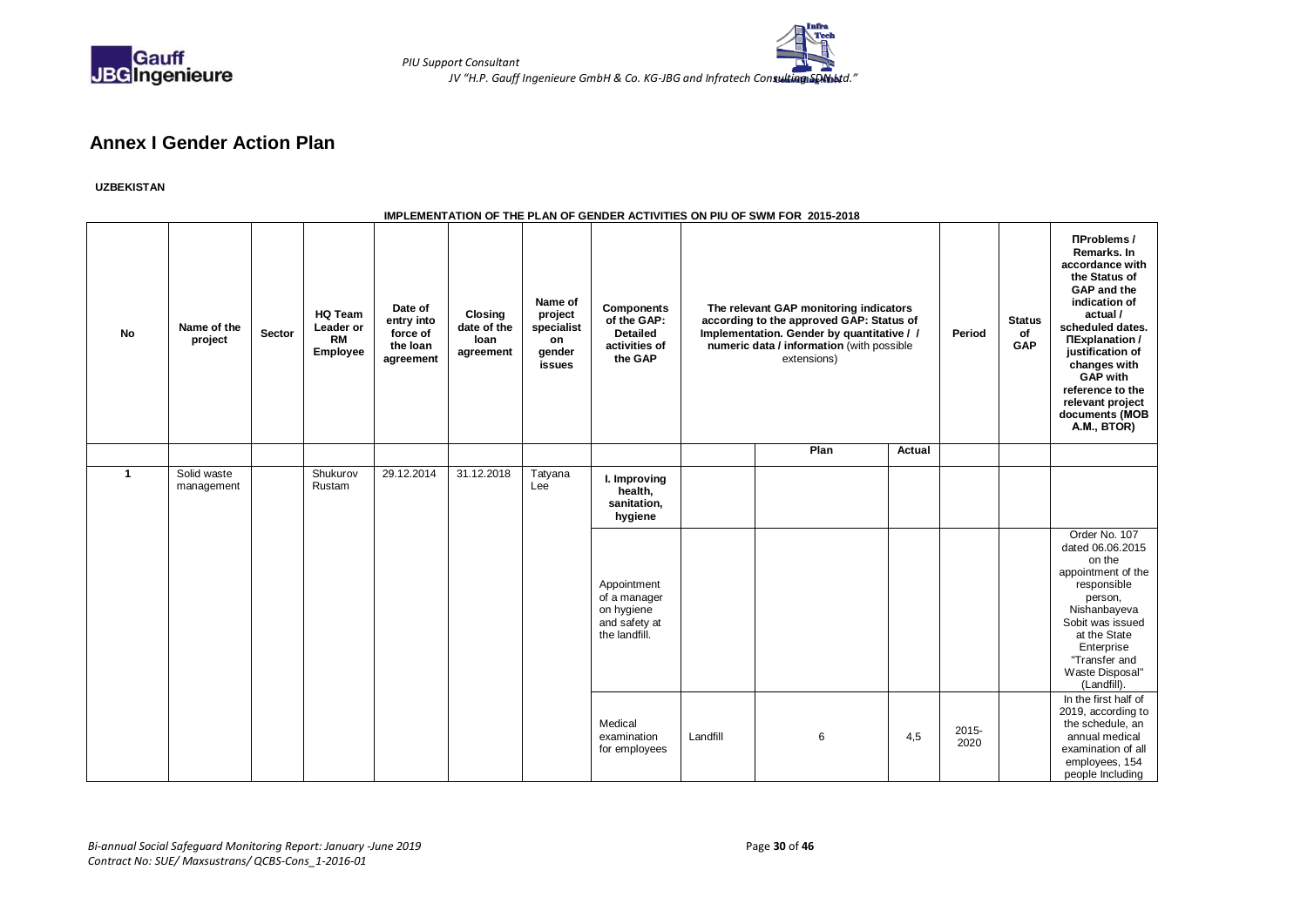



|  |  |  |                       | including<br>female<br>employees | 6              | 4,5 |               | 22 women was<br>conducted at the<br>site. In the<br>Autotransport<br>Enterprise's staff<br>(ATE) there is a<br>medical officer<br>who conducts a<br>daily pre-trip<br>inspection of<br>drivers and<br>renders first<br>medical help. |
|--|--|--|-----------------------|----------------------------------|----------------|-----|---------------|--------------------------------------------------------------------------------------------------------------------------------------------------------------------------------------------------------------------------------------|
|  |  |  |                       | Landfill                         | 6              | 4,5 |               | In 2019, at the<br>transfer station<br>and the landfill<br>site, all employees                                                                                                                                                       |
|  |  |  | Accident<br>insurance | including<br>female<br>employees | $\,6$          | 4,5 | 2015-<br>2018 | in the number of<br>154 people<br>including 22<br>women were                                                                                                                                                                         |
|  |  |  |                       | Auto<br>Enterprises              | 6              | 4,5 |               | insured . Also all<br>employees in the<br>SUE<br>"Mahsustrans" are<br>insured for 2019.                                                                                                                                              |
|  |  |  |                       | Auto<br>Enterprises              | 6              | 4,5 |               | First-aid kits are<br>available at all<br>operation sites of<br>the landfill site,                                                                                                                                                   |
|  |  |  | Purchase of           | Landfill                         | $\overline{4}$ | 4,5 | 2015-         | transfer station<br>and vehicles in the<br>number of 12<br>pieces. At the<br>beginning of the                                                                                                                                        |
|  |  |  | first-aid kits        |                                  |                |     | 2020          | year they are<br>updated if<br>necessary. To<br>date, all auto<br>enterprises are<br>provided with first-<br>aid kits (532 pcs<br>including for light<br>vehicles).                                                                  |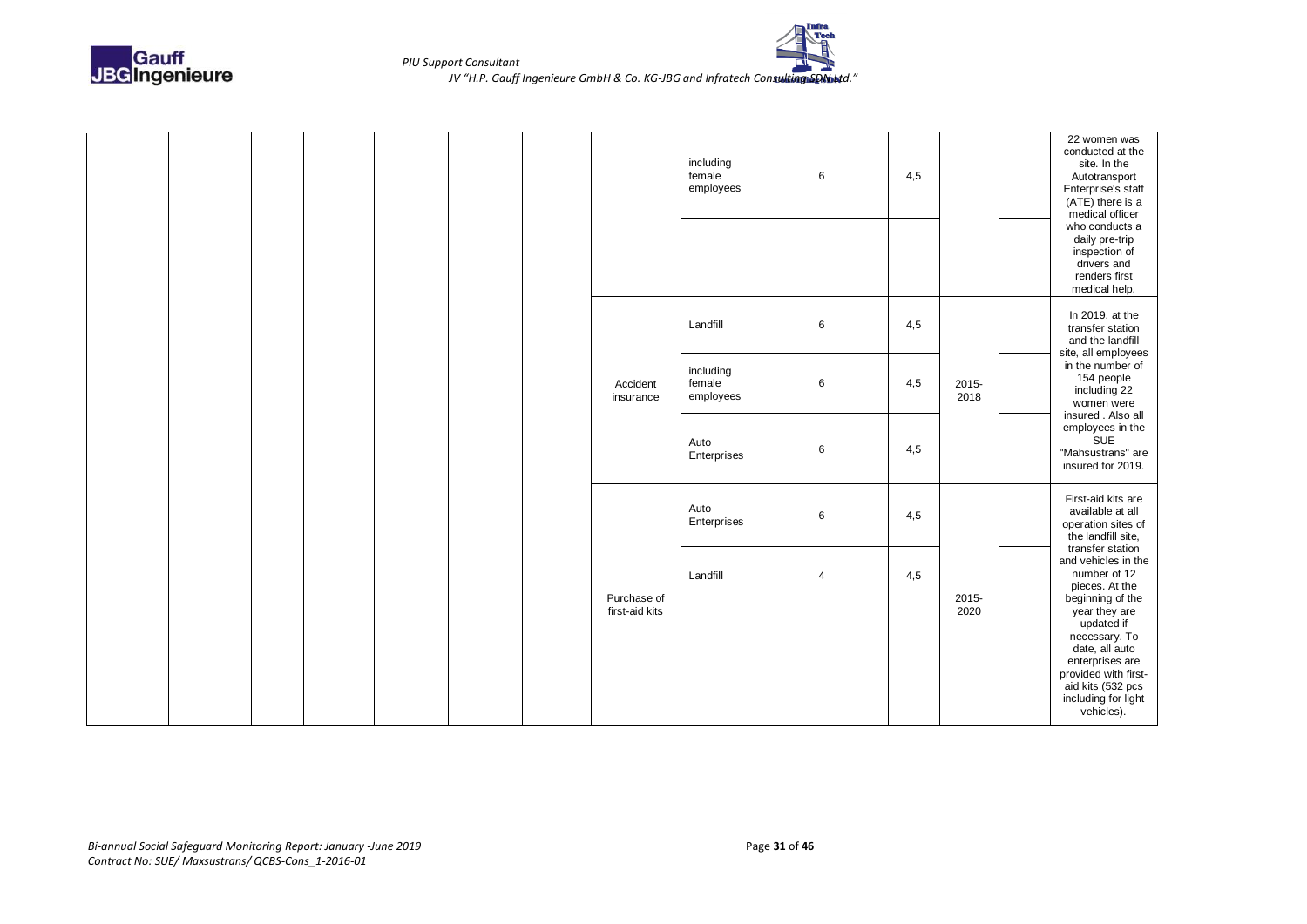



|  |  |  | Maintenance<br>of cleanliness<br>of waste<br>collection sites   | Daily (in<br>days) | 1872 | 1092 | 2015-<br>2020     | Currently 755<br>waste disposal<br>ponts are<br>operating in the<br>city. Workers<br>clean up the area<br>every day.<br>Construction work<br>on reconstruction<br>and building new<br>WDP under<br>SWMIP with the<br>participation of<br>ADB are carried<br>out. |
|--|--|--|-----------------------------------------------------------------|--------------------|------|------|-------------------|------------------------------------------------------------------------------------------------------------------------------------------------------------------------------------------------------------------------------------------------------------------|
|  |  |  | Planting trees<br>on the landfill<br>and main<br>control post   |                    | 600  | 7220 | 2015-<br>2020 гг. | In 2017, 250 trees<br>were planted at<br>the transfer<br>station. 1570 tress<br>are planted at the<br>auto enterprises<br>and in the<br>territories of<br>WDPs in 2017; In<br>2018, 2750 trees<br>are planted. In<br>2019, 2650 trees<br>are planted.            |
|  |  |  | Regular<br>cleaning of<br>premises<br>(weighing<br>platforms)   | Daily (in<br>days) | 1872 | 1092 | 2015-<br>2020 rr. | The technician<br>cleaned the<br>premises every<br>day.                                                                                                                                                                                                          |
|  |  |  | II. Technical<br>means of<br>protection for<br>working<br>women |                    |      |      |                   |                                                                                                                                                                                                                                                                  |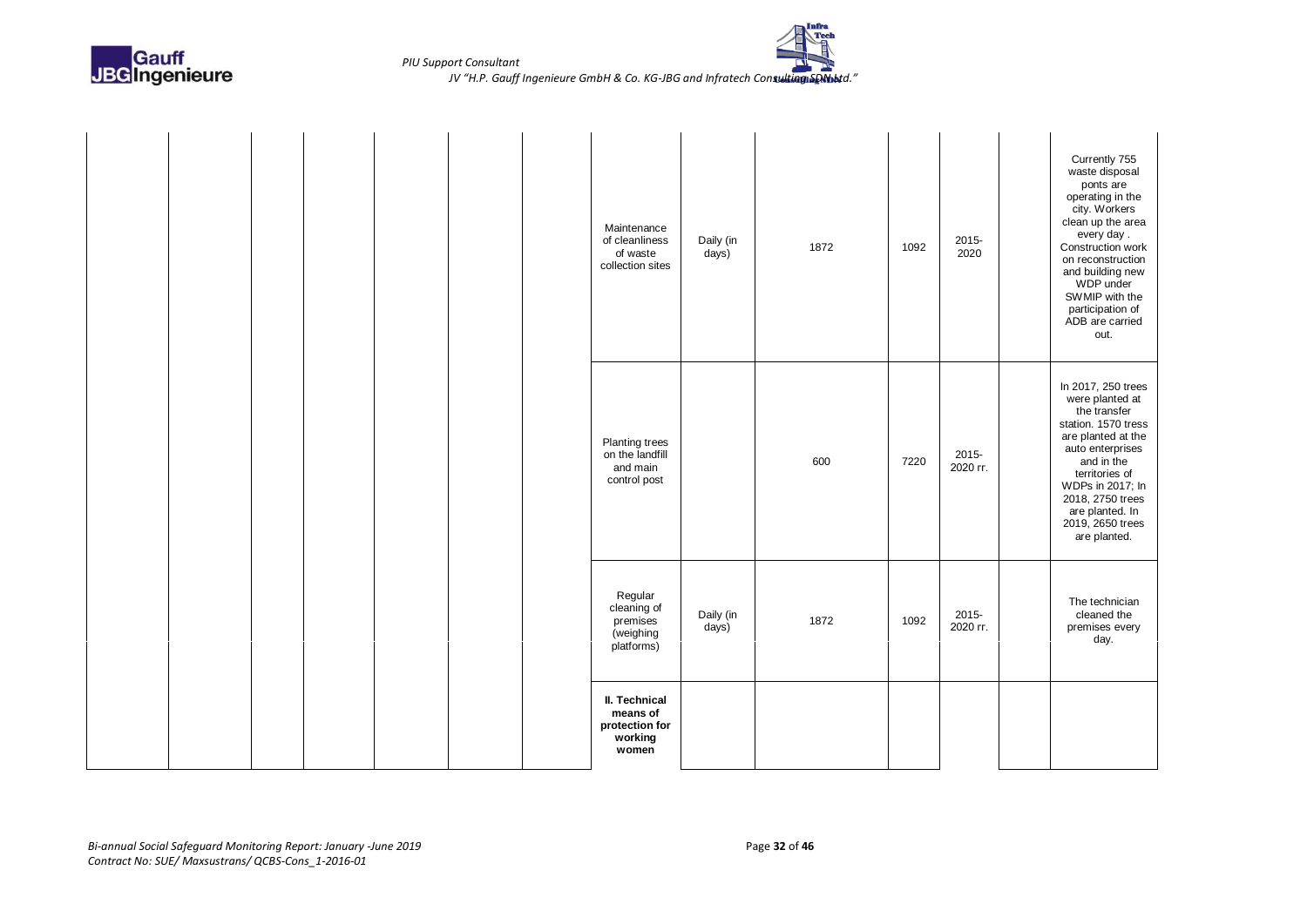



|  |  |  | Purchase of<br>working<br>clothes and                                                     | Working<br>cloths to<br>ATE                         | $\,6$ | 4,5              |               | In 2017, the SUE<br>purchased and<br>distributed 840<br>sets of working<br>clothings to<br>employees. In<br>2017, 250 sets of<br>working clothongs<br>for summer and<br>winter were<br>purchased for<br>landfill site. In<br>2018, working<br>clothongs were<br>not purchased, |
|--|--|--|-------------------------------------------------------------------------------------------|-----------------------------------------------------|-------|------------------|---------------|--------------------------------------------------------------------------------------------------------------------------------------------------------------------------------------------------------------------------------------------------------------------------------|
|  |  |  | protective<br>equipment<br>(masks,<br>gloves) for<br>staff and<br>workers, incl.<br>women | Set of<br>working<br>cloths for<br>landfill         | 6     | 4,5              | 2015-<br>2020 | due to the lack of<br>necessity. (In<br>2017, they<br>purchased<br>working clothings<br>for two years.) In<br>the first half of<br>2019 SUE<br>"Mahsustrans" did<br>not purchase the<br>working clothing<br>due to the lack of<br>finance.                                     |
|  |  |  |                                                                                           | Protective<br>equipment /<br>gloves for<br>landfill | 12    | $\boldsymbol{9}$ |               | All workers are<br>constantly<br>provided with<br>masks and gloves.                                                                                                                                                                                                            |
|  |  |  |                                                                                           |                                                     |       |                  |               | A social<br>evaluation of the<br>women's needs<br>was conducted.                                                                                                                                                                                                               |
|  |  |  | Improvement<br>of working<br>conditions for<br>women<br>(operator,<br>dosimetrist)        |                                                     | 6     | 4,5              | 2015-<br>2020 | As a result, it was<br>found out that<br>women have<br>separate office<br>rooms; the rooms<br>are bright, clean<br>with air<br>conditioning;                                                                                                                                   |
|  |  |  |                                                                                           |                                                     |       |                  |               | there is a sofa for<br>rest in the office.<br>There is a<br>separate toilet.                                                                                                                                                                                                   |
|  |  |  | III. Public<br>disclosure                                                                 |                                                     |       |                  |               |                                                                                                                                                                                                                                                                                |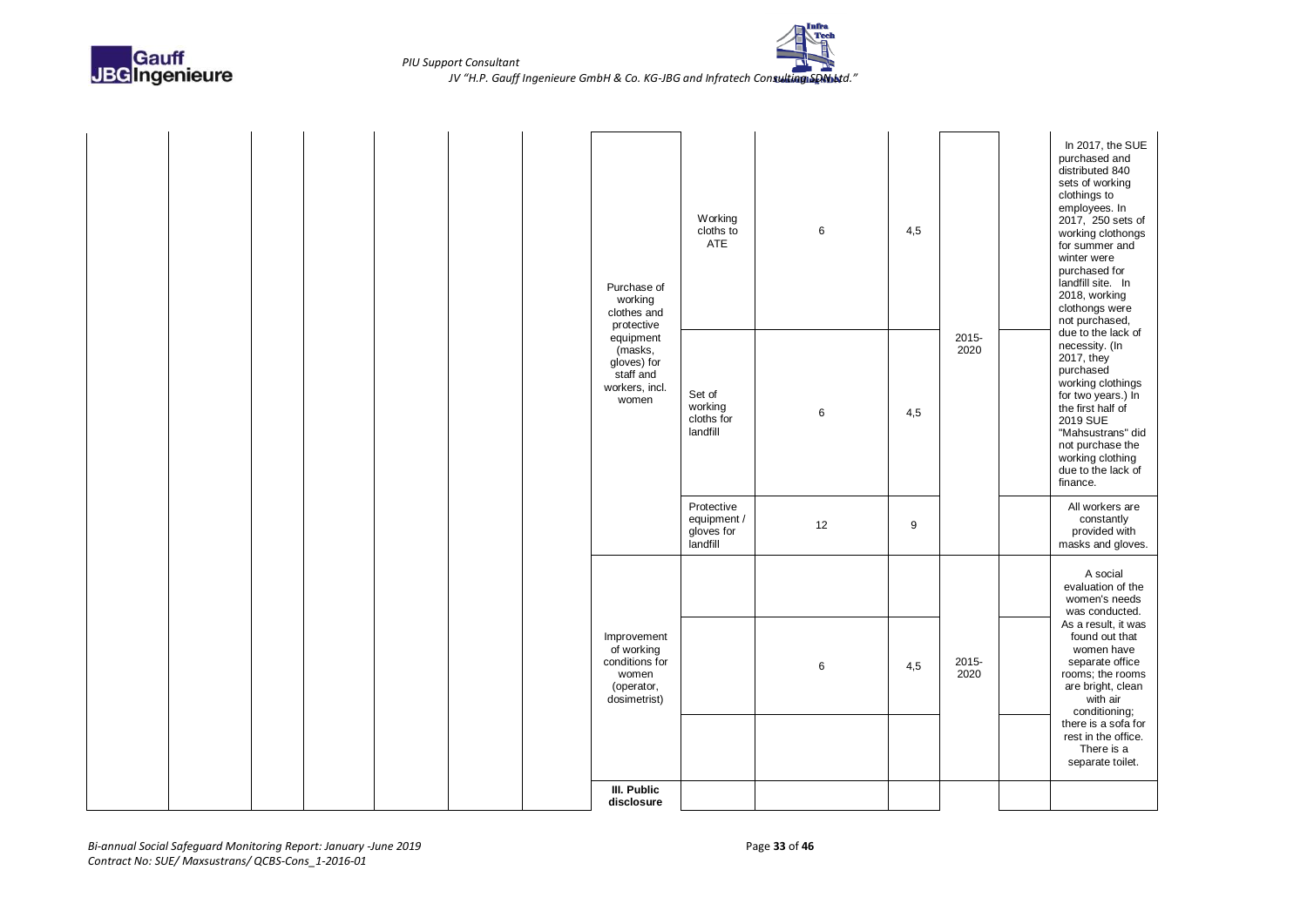



|  |  |  | Procurement<br>and<br>dissemination<br>of educational<br>materials:                  |  |               |                                                                                                                                                                                     |
|--|--|--|--------------------------------------------------------------------------------------|--|---------------|-------------------------------------------------------------------------------------------------------------------------------------------------------------------------------------|
|  |  |  | 1 Training<br>programs<br>(Women's<br>Committee,<br>mahalla).                        |  | 2015-<br>2020 | The work together<br>with the media,<br>television, print<br>media and<br>developing of 1<br>video tape,<br>354850 bulletins<br>(number of<br>households                            |
|  |  |  | 2 Training<br>programs for<br>schoolchildren<br>(primary and<br>secondary<br>school) |  | 2015-<br>2020 | serviced by the<br><b>SUE</b><br>"Makhsustrans")<br>to cover the<br>issues of proper<br>waste collection,<br>sorting and<br>disposal is carried<br>out. A consulting<br>company was |
|  |  |  | Role of women<br>in the<br>collection and<br>processing of<br>waste                  |  | 2015-<br>2020 | established to<br>develop of<br>capacity of the<br><b>SUE</b><br>"Mahsustrans"<br>and provided                                                                                      |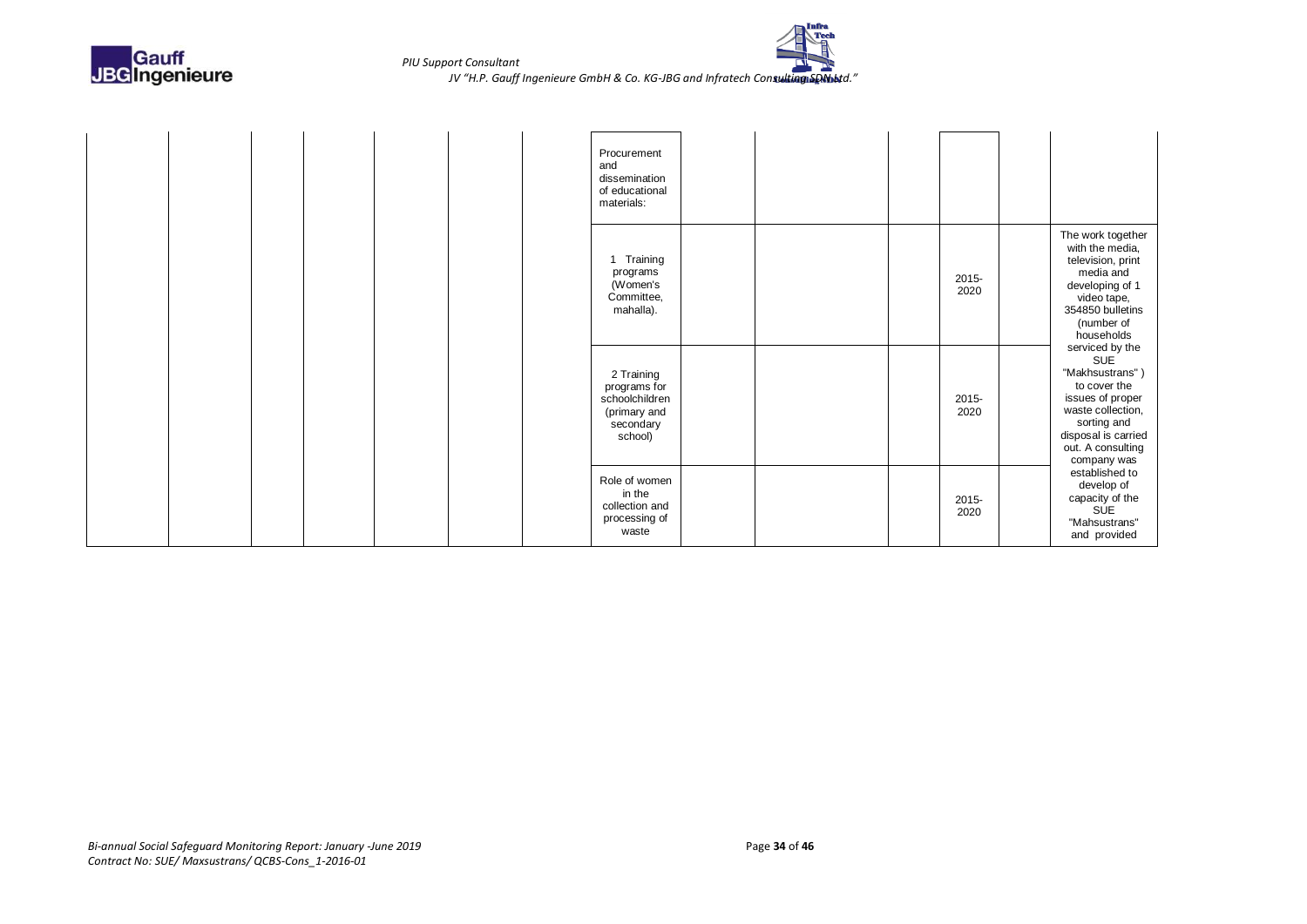

|  |  |  |  |  |  | consultations for            |
|--|--|--|--|--|--|------------------------------|
|  |  |  |  |  |  | creation of the              |
|  |  |  |  |  |  | "National Strategy           |
|  |  |  |  |  |  | of the Republic of           |
|  |  |  |  |  |  | Uzbekistan on                |
|  |  |  |  |  |  | Solid Waste                  |
|  |  |  |  |  |  |                              |
|  |  |  |  |  |  | Management for<br>2050". The |
|  |  |  |  |  |  | approval of the              |
|  |  |  |  |  |  |                              |
|  |  |  |  |  |  | winning company              |
|  |  |  |  |  |  | is implemented at            |
|  |  |  |  |  |  | the meeting of the           |
|  |  |  |  |  |  | Tender                       |
|  |  |  |  |  |  | Commission of the            |
|  |  |  |  |  |  | Khokimiyat of                |
|  |  |  |  |  |  | Tashkent in 2017.            |
|  |  |  |  |  |  | Mobilization of the          |
|  |  |  |  |  |  | consulting                   |
|  |  |  |  |  |  | company to                   |
|  |  |  |  |  |  | develop                      |
|  |  |  |  |  |  | recommendations              |
|  |  |  |  |  |  | of the National              |
|  |  |  |  |  |  | Strategy of                  |
|  |  |  |  |  |  | Uzbekistan on                |
|  |  |  |  |  |  | solid waste                  |
|  |  |  |  |  |  | management was               |
|  |  |  |  |  |  | implemented in               |
|  |  |  |  |  |  | February 2018                |
|  |  |  |  |  |  | (Project                     |
|  |  |  |  |  |  | Component:                   |
|  |  |  |  |  |  | Capacity                     |
|  |  |  |  |  |  | Development                  |
|  |  |  |  |  |  | Program.) Work               |
|  |  |  |  |  |  | on the                       |
|  |  |  |  |  |  | development of               |
|  |  |  |  |  |  | recommendations              |
|  |  |  |  |  |  | for the creation of          |
|  |  |  |  |  |  | training programs            |
|  |  |  |  |  |  | and raising public           |
|  |  |  |  |  |  | awareness of the             |
|  |  |  |  |  |  | proper waste                 |
|  |  |  |  |  |  | collection, sorting          |
|  |  |  |  |  |  | and disposal is              |
|  |  |  |  |  |  | carried out under            |
|  |  |  |  |  |  | this contract.               |
|  |  |  |  |  |  | Currently                    |
|  |  |  |  |  |  | consulting                   |
|  |  |  |  |  |  | company started              |
|  |  |  |  |  |  | the social                   |
|  |  |  |  |  |  | safeguard survey             |
|  |  |  |  |  |  | for WCP, transfer            |
|  |  |  |  |  |  | stations and ATE             |
|  |  |  |  |  |  | in Tashkent city.            |
|  |  |  |  |  |  |                              |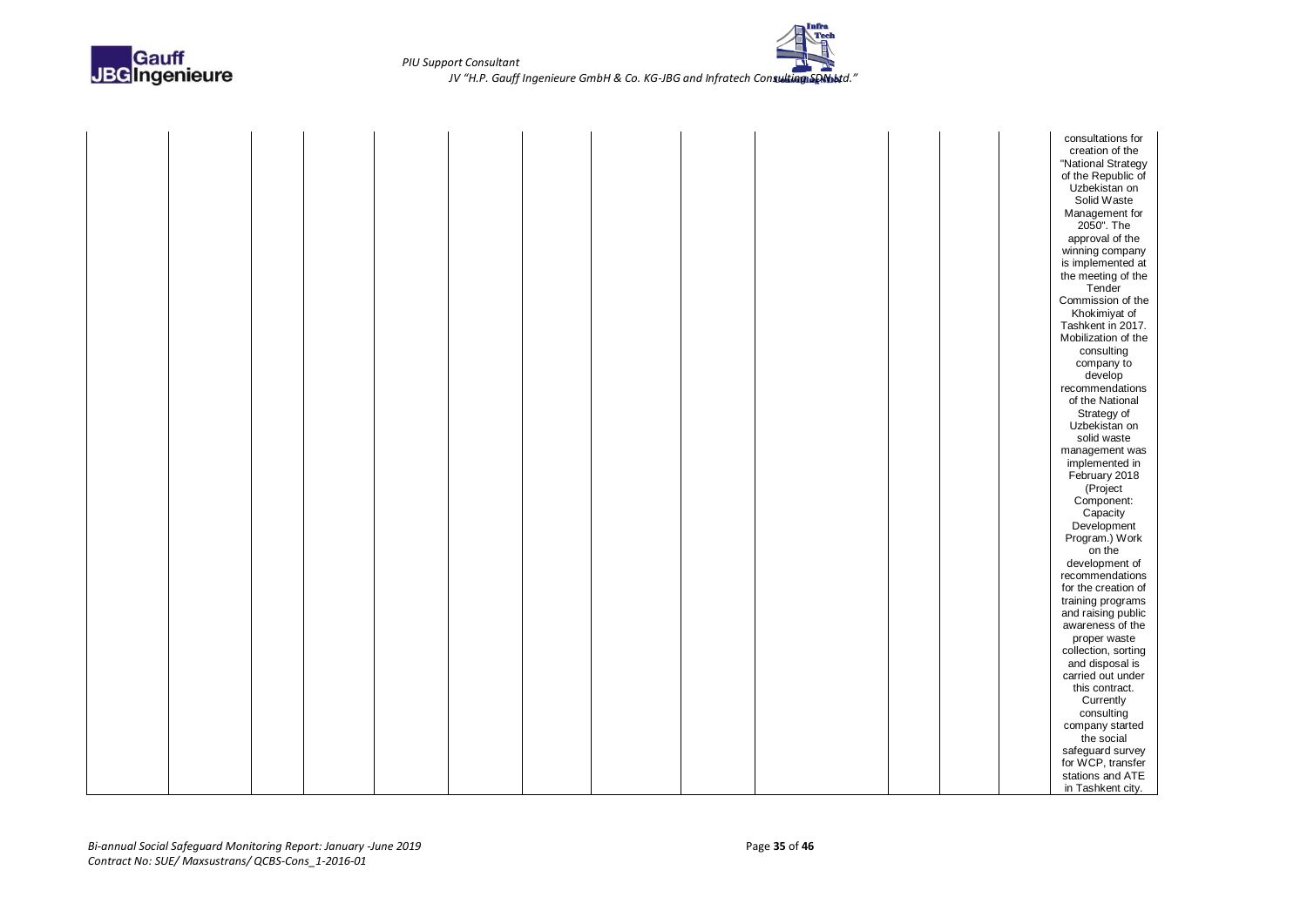



|  |  |  | Equal<br>opportunities<br>for work | 13 | 13 | $2015 -$<br>2020. | It is planned to<br>study the working<br>conditions,<br>assessing the<br>needs of women,<br>violation of the<br>rights (if there is<br>any) for the whole<br>enterprise. A<br>survey of women<br>was conducted at<br>the Yunusabad-<br>Mahsustrans,<br>Shaykhantaur-<br>Mahsustrans,<br>Yakkasarai-<br>Mahsustrans,<br>Sergeli-<br>Makhsstrans<br>ATEs. The |
|--|--|--|------------------------------------|----|----|-------------------|-------------------------------------------------------------------------------------------------------------------------------------------------------------------------------------------------------------------------------------------------------------------------------------------------------------------------------------------------------------|
|  |  |  |                                    |    |    |                   | administrative<br>buildings were                                                                                                                                                                                                                                                                                                                            |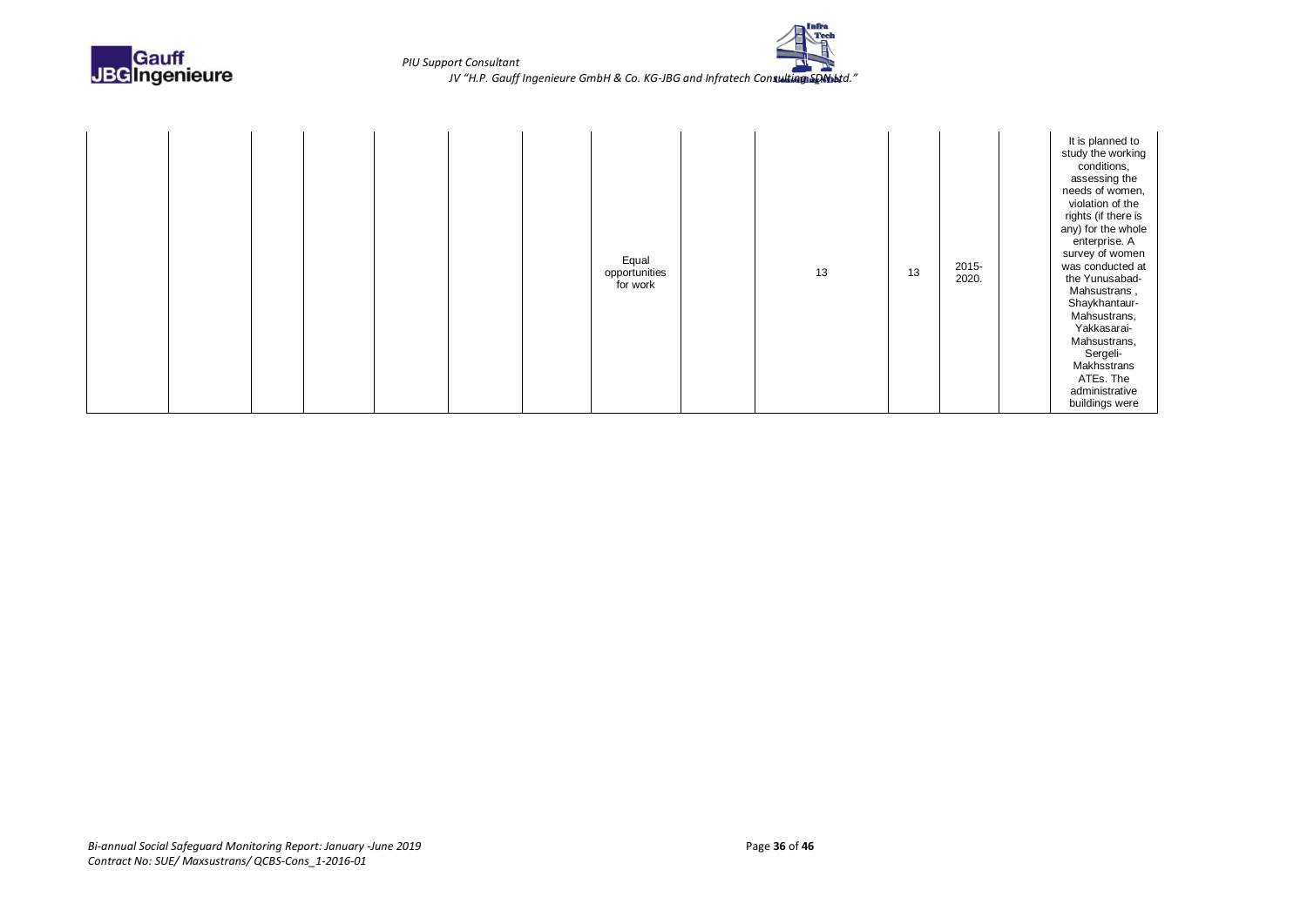

Status for 30.06.2019

Prepared by<br>Lee T.A. Lee T.A. \*Legend

Submission date: 01.06.2019

**Green (aaction of GAP is continue, under consideration /**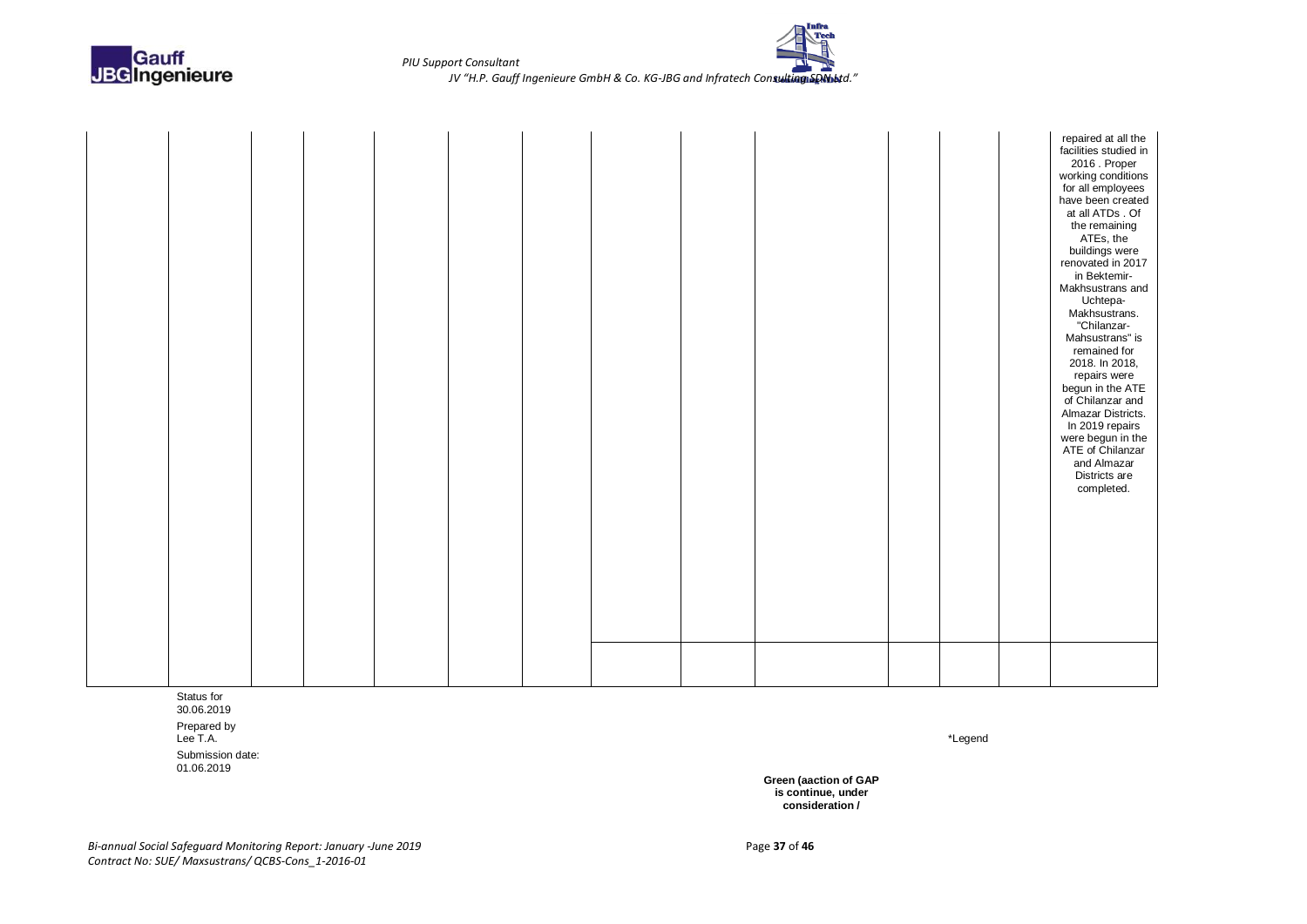



**conclusion is stated**

**Yellow (GAP is actual/ dangerous conclusions, is delayed) Red (action on GAP is not implemented at all) Ink (GAP is actual / conclusion has not yet come)**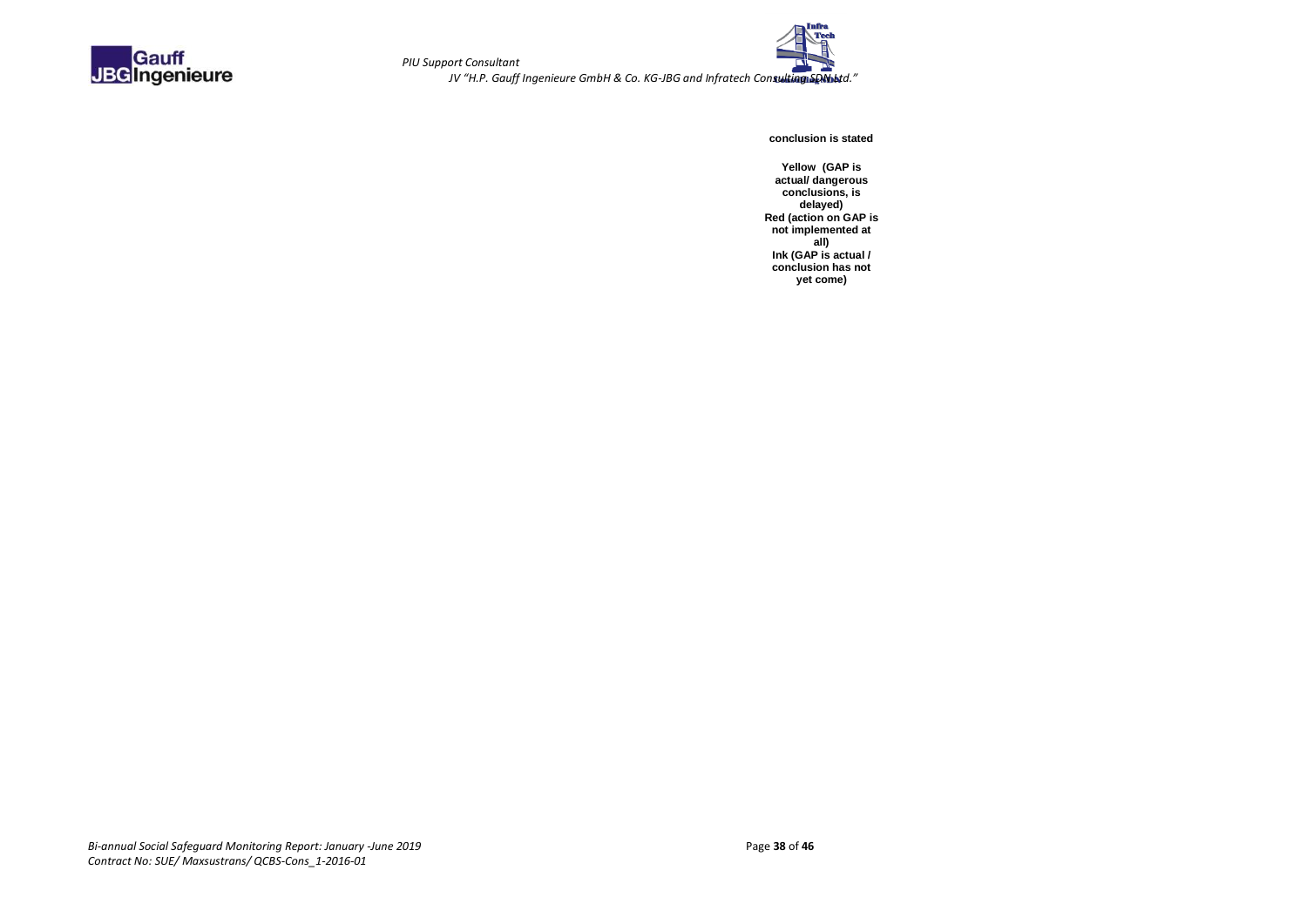

### <span id="page-38-0"></span>**Annex II Decision of khokim of Akhangaran Districts of Tashkent region on allocation the land plot for project needs**



никар совмания и этахсустранс" ишнаб чикариш бошкармасига Манший<br>чикиндилардан олинган газдан эзентр-энергизси ишлаб чиклернигиндашинлэгиш<br>желисип, учун ер майдони ажратнын туграсида.

-<br>- самы здектр-энергикон ншлаб чикариш бошкармаси Манший чикиндилардан олинган<br>- газдан электр-энергикон ишлаб Узбекнотон Республикани "Манчатаний этилгин ор 

#### КАРОР КИЛАМАН:

1. Охангарон тумани "Янгихаёт" махалла фукаронир Янгини худулилиги тумны давляг<br>захираск ихтиёридаги ер майдонларыдан Тошкеет шахир хоммынги "Михсустранс"<br>ишлаб чакариш бошкармасита Маиший чигипливными озунгын социал лахиреск ихтибридати сравность махалла фукаронар интине и хомминти туман дажне и илливб чакарии бошкармасита Манший числицияларды одинты такада электровисти "Михоустранс" илли учун жами 30,0 тектер и суторность и илливб

ауллари урни ср майдони ажратиб берилсин.

3. Тошкент шихар хонимпиги "Максустрине" ишнаб чикариш болокармасыга:

А) Манший чикиндилирдан олинган газдан электр-эпергизси ишлаб чикарыштын танком этип учун куралиш пойнха хужжиларнын расмийлаштириш учун дастлаб<br>Тошкент вылоята Архитектура ав кужжиларнын расмийлаштириш учун дастлаб<br>режалаштириш топшириклари (АРТ-1-2 кисмлары) бош бошкомариан архитектура режалаштириш топширизлари (АРТ-1-2 кисмлари)ги буюртма бериш вазифаси,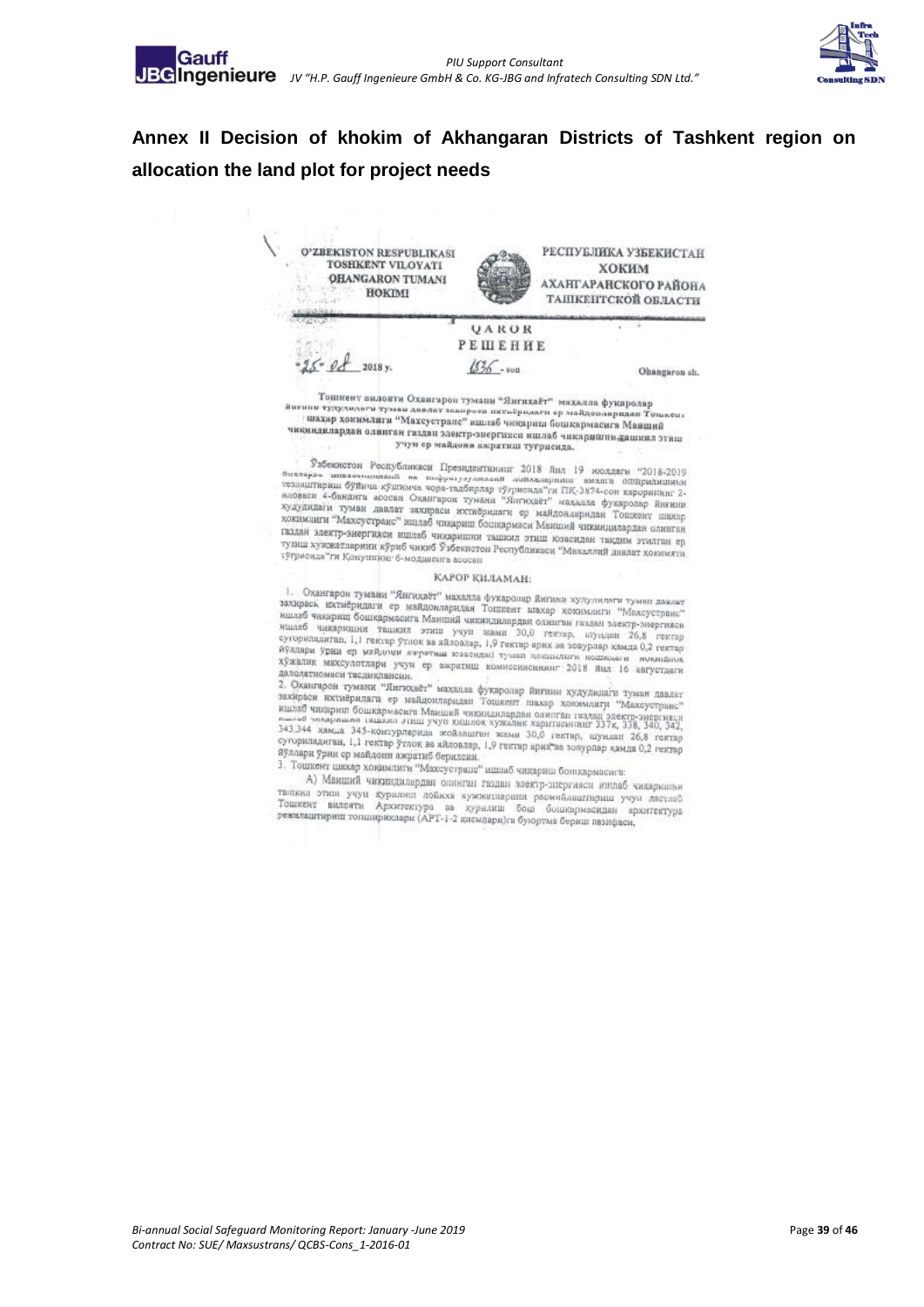

Б) Охангарон тумани "Ямгихаёт" махалла фукаролар йигини худудидаги туман<br>? - захирасы - ихтиёридаги - ер - майкондаралын - Тонгология худудидаги туман  $\mu_{\rm 100\,MHz}$  Б) Охангирон тумани "Янгикайт" махалла фукарозир Енгини худулидаги туман "Максустранс" ишкий чиндерини социализации Полителит индересные социализации с социализации с социализации с социализации с социали

иналифиана (товом пули) "Махсустранс" индиб чихаринд бошкармаси тулеб берапиши<br>11 июляда берапиши - В) Тошкент шахар хокиоланти "Махсустранс" ишлиб чихариш бишкармасына<br>19 Пошкент шахар хокиоланти "Махсустранс" ишлиб чиха харда хамда курилиш шааридаги челандова орожим кушимча ер майдоны паратици<br>корда хамда курилиш шааридаги чегаралош фермер хумаликлары ва кинолок мужемшин<br>корхоналары фойдаланыёттан ер майдонларида ишнаёттан нарынация на м

- темпонения, этимичения коммуникацияларния соз холицан секлаш тутрисида эслиций<br>9 июлена – Друнинари на Давлиг кадастри булнын бошлагы (Б.Сотиболдаев)га, ушбу<br>- карорга асосан туман ер фондига тегицина узгартнонин кинати и социалистических половится и социалистических социалистических половительствах социалистических социалистических социалистических социалистических социалистических социалистических социалистических социалистических соци огохлантирилсин

6. Ушбу карор Хили депутатлари Охамперон туман Кенгашинныг вивбатдаги соссидсы мухокамасига киритилени.

7 Мечгур кирор тислиги Тошковт килоат холимиджи сфрансии.<br>8. Минкур карорништ никоровния назорис этиш. туман хозимининг биринчи ўрнибосири М.Мириэнусов знимвента гоклатински.



Translation in English is unofficial

**REPUBLIC OF UZBEKISTAN**  *KHOKIM KHOKIM* **OF AKHANGARAN DISTRICT OF TASHKENT REGION**

#### **DECISION**

August «25», 2018 № 1536 Akhangaran town

**On the allocation of land plot for improvement the solid waste management system for SUE "Maxsustrans"of khokimiyat of Tashkent city out of the land plots in the possession of the regional public stock in the territory of the collection of citizens of "Yangi Hayot" mahalla of Akhangaran district of Tashkent region**

On the basis of paragraph 4 of Annex 2 of the Resolution of the President of the Republic of Uzbekistan №3874 as of July 19, 2018 "On additional measures to accelerate the implementation of investment and infrastructure projects in 2018-2019", having considered the submitted documents on the land management related to the allocation of land plot for the organization of production electricity from gas obtained received from solid waste for SUE "Maxsustrans" of khokimiyat of Tashkent city out of the land plots in the possession of the regional public stock in the territory of the collection of citizens of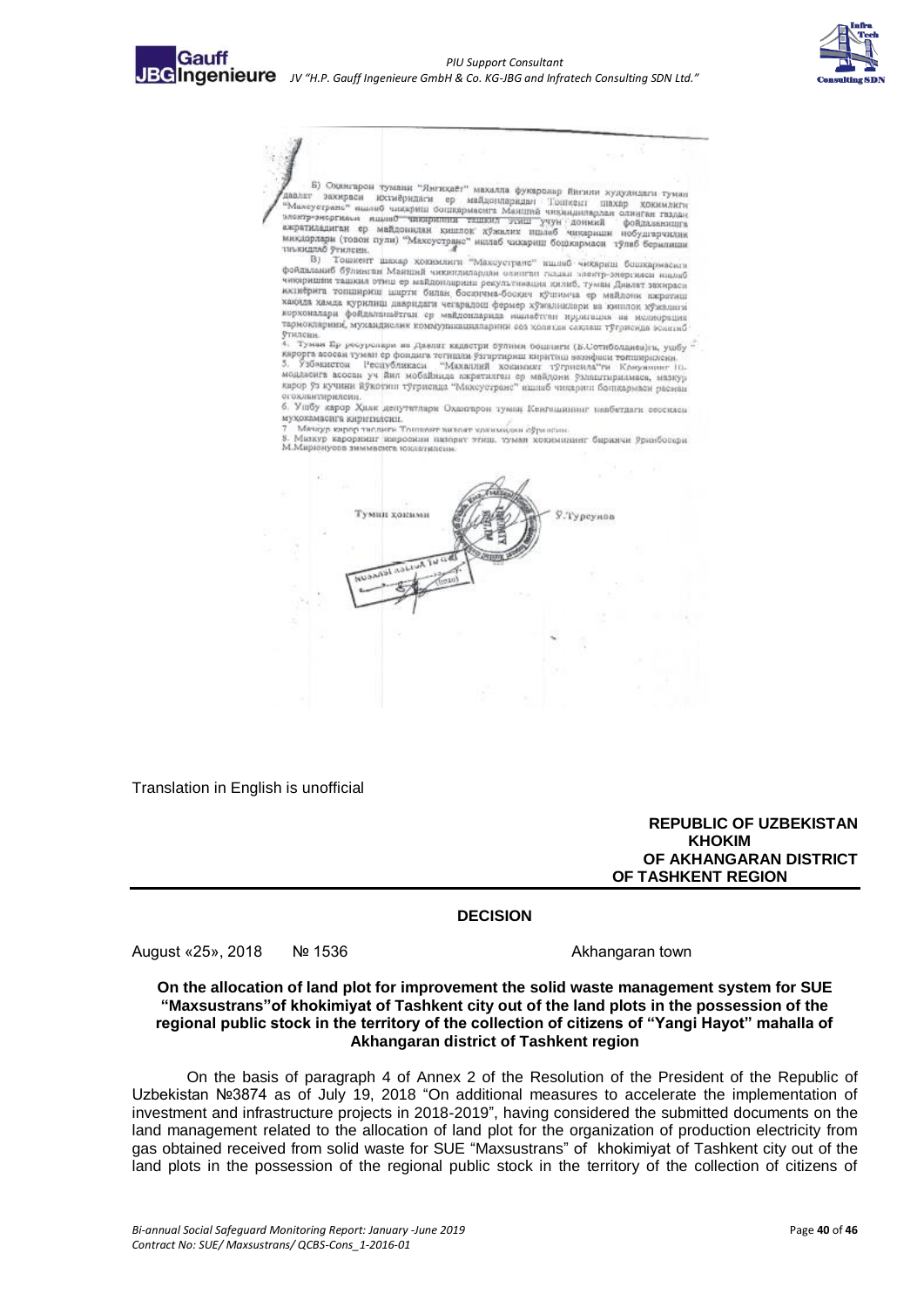

"Yangi Hayot" mahalla of Akhangaran district, on the basis of Article 6 of the Law of the Republic of Uzbekistan "On Local State Administration"

#### **I AM DECIDING:**

1. To approve the Act of the commission on allocating land for non-agricultural needs in the district khokimiyat as of August 16, 2018 about allocating a land plot in the area of 30,0 hectares, including 26,8 hectares of irrigated land, 1,1 hectares of meadows and pastures, 1,9 hectares irrigation ditches and drainage ditches and 0,2 hectares of roads for the organization of electricity production from gas obtained from solid waste for the Production Directorate of "Maxsustrans" of khokimiyat of Tashkent city out of the land plots in the possession of the regional public stock in the territory of the collection of citizens of "Yangi Hayot" mahalla of Akhangaran district.

2. To allocate a land plot in the area of 30,0 hectares, including 26,8 hectares of irrigated land, 1,1 hectares of meadows and pastures, 1,9 hectares irrigation ditches and drainage ditches and 0,2 hectares of roads located on the contours of 337k, 338, 340, 342, 343, 344 and 345 of the agricultural map for the organization of electricity production from gas obtained from solid waste for the Production Directorate of "Maxsustrans" of khokimiyat of Tashkent city out of the land plots in the possession of the regional public stock in the territory of the collection of citizens of "Yangi Hayot" mahalla of Akhangaran district.

3. Production Directorate of "Maxsustrans" of khokimiyat of Tashkent city shall:

A) Note, that to design the construction project for the organization of electricity production from gas obtained from solid waste, first of all, it is necessary to order for assignments (ART-1-2 parts) for architectural planning in the Main Department of Architecture and Civil Engineering of Tashkent region,

B) Approve, that the loss of agricultural production (cash indemnification for losses) from the land plot allocated for permanent use for the organization of electricity production from gas obtained from solid waste for the Production Directorate of "Maxsustrans" of khokimiyat of Tashkent city out of the land plots in the possession of the regional public stock in the territory of the collection of citizens of "Yangi Hayot" mahalla of Akhangaran district will be paid for by the Production Directorate of "Maxsustrans".

C) Remind the Production Directorate of "Maxsustrans" of khokimiyat of Tashkent city that, with the condition of transferring used land plots at the disposal of the district public stocks where the electricity manufacturing has been organized from gas from solid waste, with preliminary remediation, and keeping in working condition functioning irrigation and melioration networks, engineering communications in gradually additionally allocated land plots and border areas in the construction period used by farms and agricultural enterprises.

4. On the basis of this decision the head of the district department of Land Resources and the State Cadastre (B. Sotiboldiyev) is assigned to introduce appropriate changes in the district land fund.

5. To make official warning to the Production Directorate of "Maxsustrans" that on the basis of Article 10 of the Law of the Republic of Uzbekistan "On Local State Administration", if the allocated land plot is not developed within three years, this decision loses its validity.

6. To introduce the discussion of this decision into the agenda of the regular session of the Council of People's Deputies of Akhangaran district.

7. To ask khokim of Tashkent region to approve this decision.

8. Control over the execution of this decision shall be assigned to the first deputy of khokim of district M. Miryunusov.

Khokim of the district U. Tursunov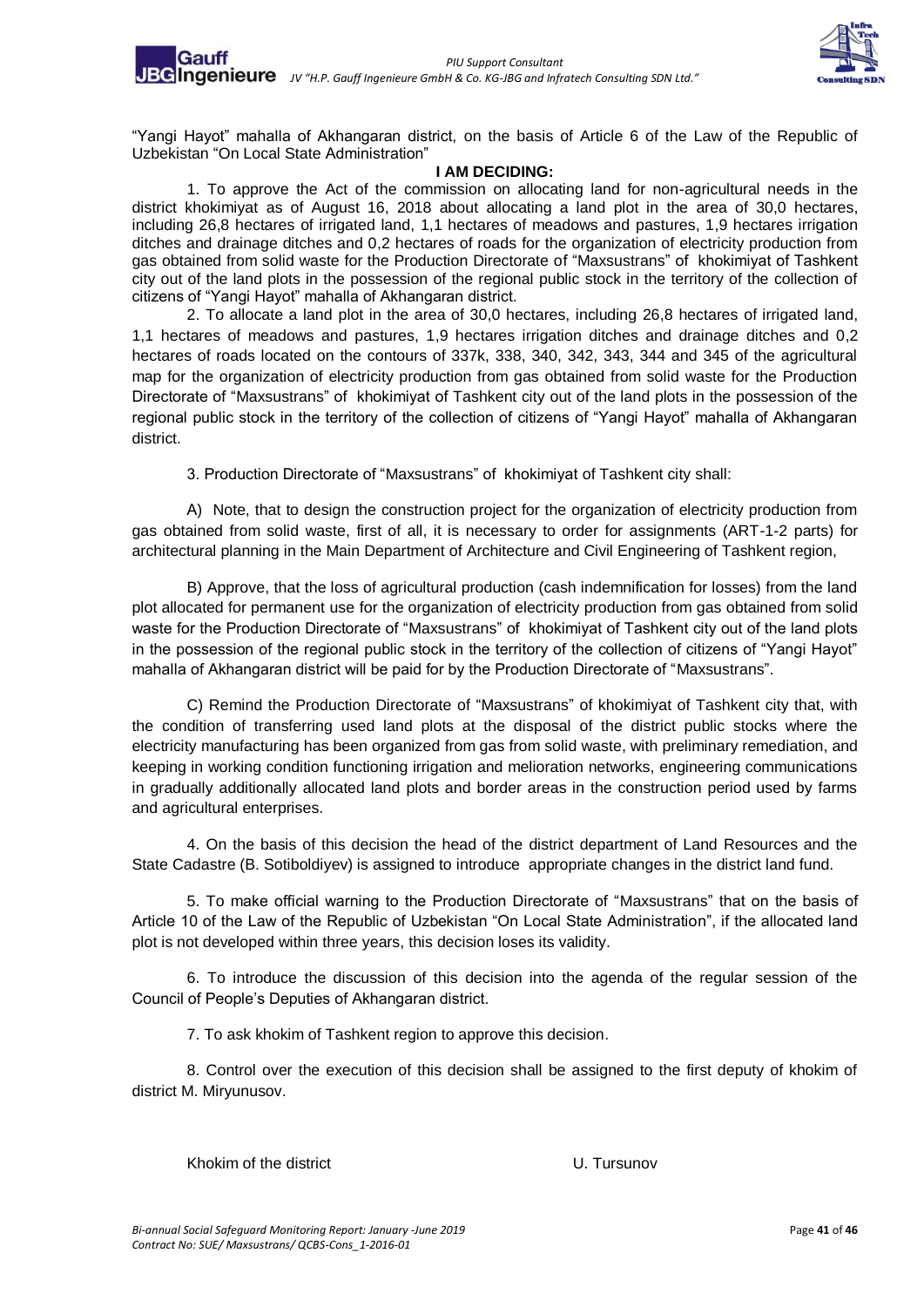

<span id="page-41-0"></span>**Annex III Decree of khokimiyat of Akhangaran district on acceting the land plot of 30 ha to the reserve fund of khokimiyat (based on application of the leasehold farmer)**

O'ZBEKISTON RESPUBLIKASI РЕСПУБЛИКА УЗБЕКИСТАН TOSHKENT VILOYATI **ХОКИМ** OHANGARON TUMANI АХАНГАРАНСКОГО РАЙОНА HOKIMI **TAILIKEHTCKOH OEJACTH** QAROR  $\bar{a}$ РЕШЕНИЕ  $-19 - 08$ 2018 v.  $1999 - \text{run}$  $\underbrace{D2Z}_{\text{mean}} = \text{row 3}: \begin{array}{ll} \text{D2Z} & \text{row}\\ \text{mean 3size} & \text{mean 4size} \\ \text{mean 5size} & \text{maxmin}\\ \text{mean 4size} & \text{summin}\\ \text{mean 5size} & \text{maxmin}\\ \text{mean 5size} & \text{summin}\\ \text{mean 6size} & \text{summax}\\ \text{mean 7size} & \text{summax}\\ \text{mean 8size} & \text{summax}\\ \text{mean 9size} & \text{summax}\\ \text{mean 9size} & \text{summax}\\ \text{mean 10size} & \text{summax}\\ \text{mean$  ${\rm ZIVO}^n$ фермер Ужалита ер чыйловларнын бар касманы туулал таалат таанан ичтийриги кат .<br> Узбавистом Республика<br/>ул "Бу надалас"ним і бий Зимнала і бизник в тулі Діблика в тулі діблика до стари у билансь разбари.<br> Холимбиний турил надаб KAPOP KHJAMAR:  $\mathbf{L}$  – Ката Хайт" масалла фународар поэтов худулана фамлом<br/>л жүнтлэгтэй. "SUAHIO2 NQID. 23YO" фермор. «Уиханаа «өдээйрлдийн нагаа 31.<br/>н таатар. хараалаа (15,00 төвээр сутарлалаата, 0,8 экспар адмаа. 244 жилт<  $\begin{tabular}{l|cccccc|} \hline $G_{\text{P}}$ & $S \in \mathcal{A}$ & $S \in \mathcal{A}$ & $S \in \mathcal{A}$ & $S \in \mathcal{A}$ & $S \in \mathcal{A}$ & $S \in \mathcal{A}$ & $S \in \mathcal{A}$ & $S \in \mathcal{A}$ & $S \in \mathcal{A}$ & $S \in \mathcal{A}$ & $S \in \mathcal{A}$ & $S \in \mathcal{A}$ & $S \in \mathcal{A}$ & $S \in \mathcal{A}$ & $S \in \mathcal{A}$ & $S \in \mathcal{A}$ & $S \in \mathcal{A}$ & $S \in \mathcal$ интиров одними. <br> 3. ~115 д-1167 (1971). Отрату хультата возмощных с ложно процесси 300 следу с найдат и подрага и найдат модил стандарта натирально проссийски било природ удивность возмощно стандарта на подрага на подра entrupoli economic sistanparent. жазаража.<br>- 3. Туман Ер разрезире на Дианг назисте Радоне быцанита (БСетесканса)<br>-SHAHBOZ NURI ZVO" фернер связантное. Ер участкизно учас чуллили пидита возн нартировкови въблизан селот веду послонало технолог<br/> Ганделева ворното основналото.<br> 6. Тукво "Данат Селот вопитания», — найрале — не «Гразеумо за замение "Види (1990).<br> 1990 г. – Найрал Банандов реберенции (SHAHIR)/ spractuping area inputs and their spectrum Formula Company and Company and Company and Company and Company and Company and Company and Company and Company and Company and Company and Company and Company and Company and Company and Company and Company and Company an husa.c.i **UA TO GREE** J. У. Гурсунов.  $w_{\mathcal{A}}$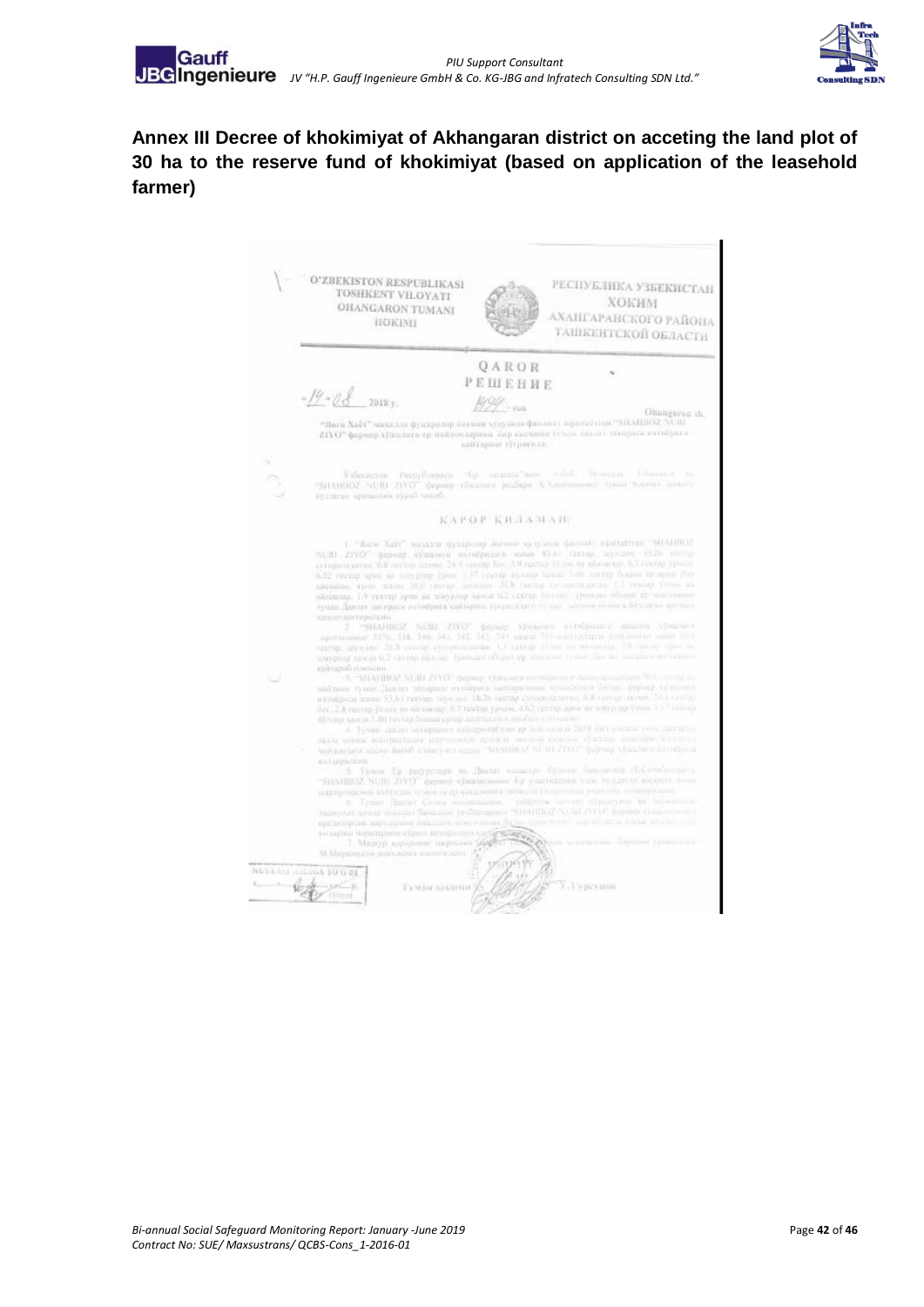

Ожасторое заним 4. 10. Fayeyrood ra maxing up gut 40 A Buch 1 Kamison 6 years ррушие медиции надоден матринист, Apay agamanas tragua spira so navag ofte épuis seasizonement tymp sugarons somerne.<br>1924 service premierunt informationes. ayou jus of Samura  $\begin{array}{l} \text{Trabilant volume} \\ \text{thermal volume} \\ \text{KIR} \\ \text{KIR} \\ \text{FIR} \\ \text{FIR} \\ \text{FIR} \\ \text{FIR} \\ \text{FIR} \\ \text{FIR} \\ \text{FIR} \\ \text{FIR} \\ \text{FIR} \\ \text{FIR} \\ \text{FIR} \\ \text{FIR} \\ \text{FIR} \\ \text{FIR} \\ \text{FIR} \\ \text{FIR} \\ \text{FIR} \\ \text{FIR} \\ \text{FIR} \\ \text{FIR} \\ \text{FIR} \\ \text{FIR} \\ \text{FIR} \\ \text{FIR} \\ \text{FIR} \\ \text{FIR} \\$ 

Translation in English is unofficial

#### **Decision**

#### **On returning to the district state reserve a part of land belonging to Shakhboz Nuri Ziyo farming enterprise working in mahalla Yangi Hayot**

According to Article 36 (part 4) of the Land Code of the Republic of Uzbekistan, Paragraph 1and having considered the petition of the head of Shakhboz Nuri Ziyo farming enterprise H. Khakimov to the district khokim,

#### **I decide:**

1. To satisfy the petition addressed to the khokim of the district on returning to the district state reserve a total of 83.61 hectares of land belonging to Shakhboz Nuri Ziyo farming enterprise working in mahalla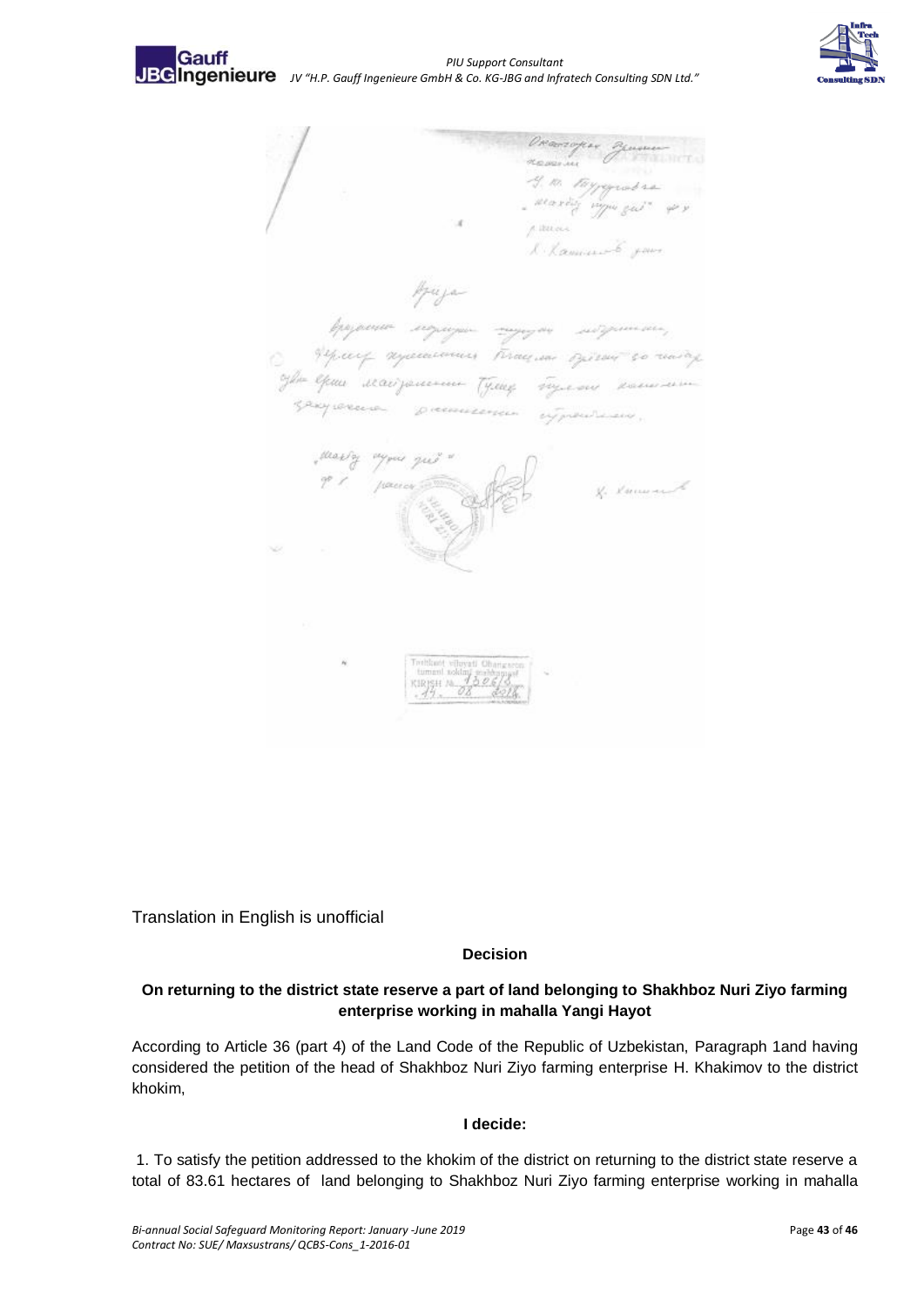

Yangi Hayot, including: 45.06 hectares of irrigated land, 0.8 hectares of lakes, 24.4 hectares of gardens, 3.9 hectares of pastures and pastures, 0.5 hectares of forests, 6.52 hectares of ariks and dumps, 1.37 ha of roads and part of 1.06 hectares of land, ie 30.0 hectares, of which 26.8 are irrigated, 1.1 pastures, 1.9 water and 0.2 ha of roads.

2. To return part of the land plot owned by Shakhboz Nuri Ziyo farming enterprise, namely 337k, 338, 340, 341, 342, 343, 344 and 345 contours which are 30.0 hectares of land out of which 26.8 irrigated, 1.1 pastures, 1.9 water reaches and 0.2 hectares of roads to the district state reserve.

3. To take into account the fact that due to the return of 30.0 hectares of land of the Shakhboz Nuri Ziyo farming enterprise to State Reserve, a total of 83.61 hectares of land belonging to the farm, including 18.26 hectares of irrigated land, 0.8 hectares of lakes, 24.4 hectares of gardens, 3.9 hectares of pastures and pastures, 0.5 hectares of forests, 6.52 hectares of ariks and dumps, 1.37 hectares of roads and 1.06 hectares other lands remained.

4. To leave at the disposal of Shakhboz Nuri Ziyo farming enterprise returning land to the state reserve of the district before harvesting crops in the area of agricultural crops sown under a contract for the sale of wheat to the state for harvesting in 2018.

5. To charge the head of the Department of Land Resources and State Cadastre (B.Sotoboldiev), reconstruction of long-term lease of the land plot of Shakhboz Nuri Ziyo farming enterprise and make changes in the land tax.

6. To charge the Heads of the State Tax Inspectorate, enterprises for preparation, servicing and supply and commercial banks to take urgent measures to compensate Shakhboz Nuri Ziyo farming enterprise debts in accordance with the current legislation.

7. Control of execution of this resolution shall be handed over to the Deputy hokim of region, M.Miryunusov.

| <b>District Hokim</b> | <b>U.Tursunov</b> |
|-----------------------|-------------------|
|-----------------------|-------------------|

**To the khokim of Ahangaran district**

**U.M.Tursunov**

**From the head of Shakhboz Nuri Ziyo farming enterprise**

**H. Khakimov** 

#### **Application**

Hereby I would like to ask you to accept the leasehold land plot 30 ha used for growing agricultural crops to reserve land fond of khokimiyat.

#### **The head of Shakhboz Nuri Ziyo farming enterprise H. Khakimov**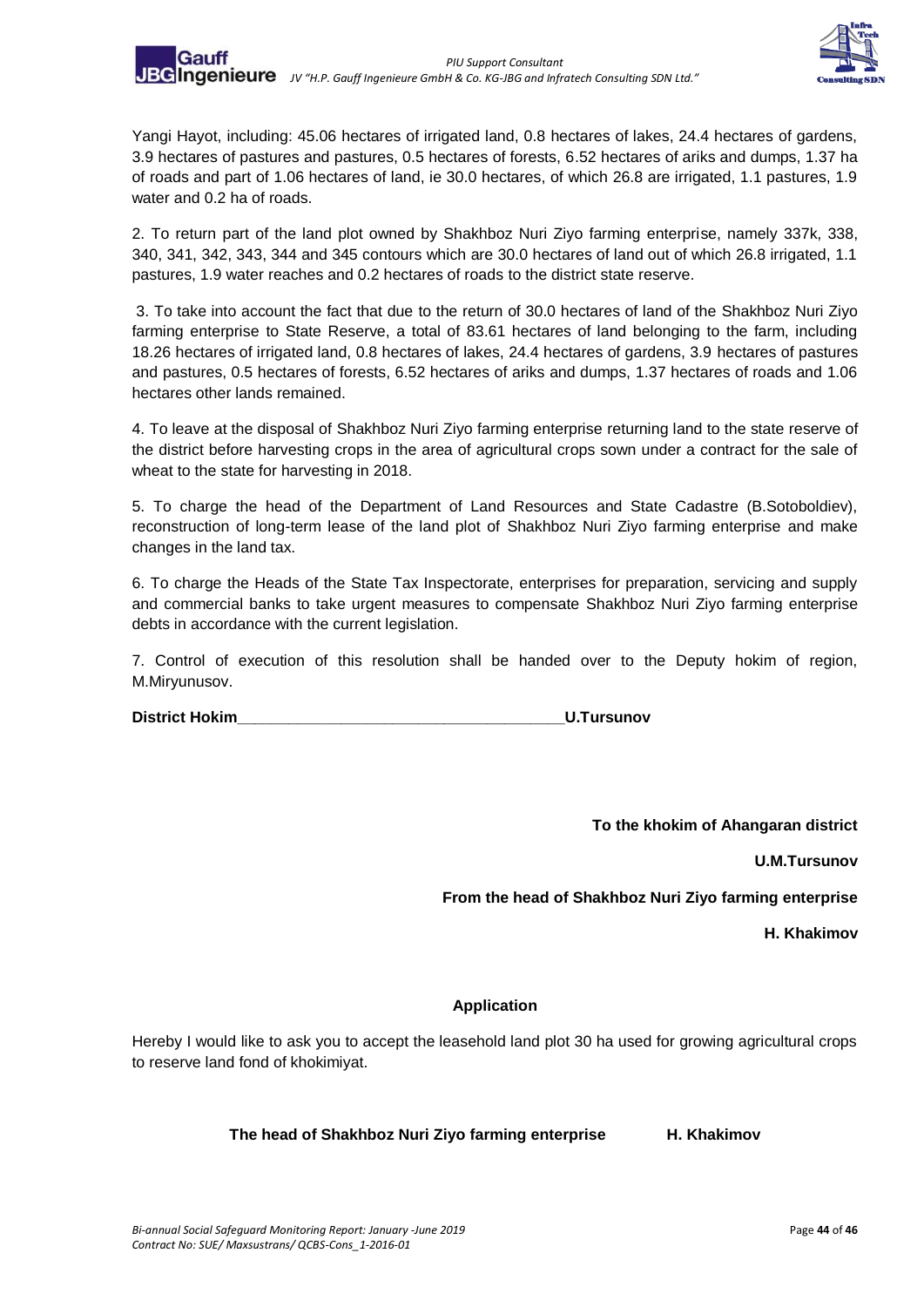

### <span id="page-44-0"></span>**Annex IV Information on waste pickers employed at existing Akhangaran landfill**

O'ZBEKISTON RESPUBLIKASI ICHKI ISHLAR VAZIRLIGI TOSHKENT SHAHAR ICHKI ISHLAR BOSH BOSHQARMASI REABILITACIYA MARKAZI Toshkent shahri, Ctroitelnava ko'chasi, Chashma 3, aloqa bo'limining raqami 100146<br>2000 Taluxenm, yn. Cmpoumenonan, npoeso Yaluxua 3, Huo, 100146  $0.3$ » пюль 2019 йил  $27/29 - 1621$ ДУК "Махсустранс"рахбари Р.М.Каршиевга Сизнинг, 2019 йил 18 июнь кунидаги 755-01-сонли хатингизга асосан, Тошкент вилояти Охангарон туманида жойлашган "Чикиндиларни кайта ишлаб чикариш" палигонида, хозирги кунда ишлаб келаётган фукаролар тўғрисида тўлик маълумот юбормокдамиз. Илова: 15 варакда. Тошкент шахар ИИББ МЯЖЭБШРКМ Б.У.Душаев бощлиги подполковник